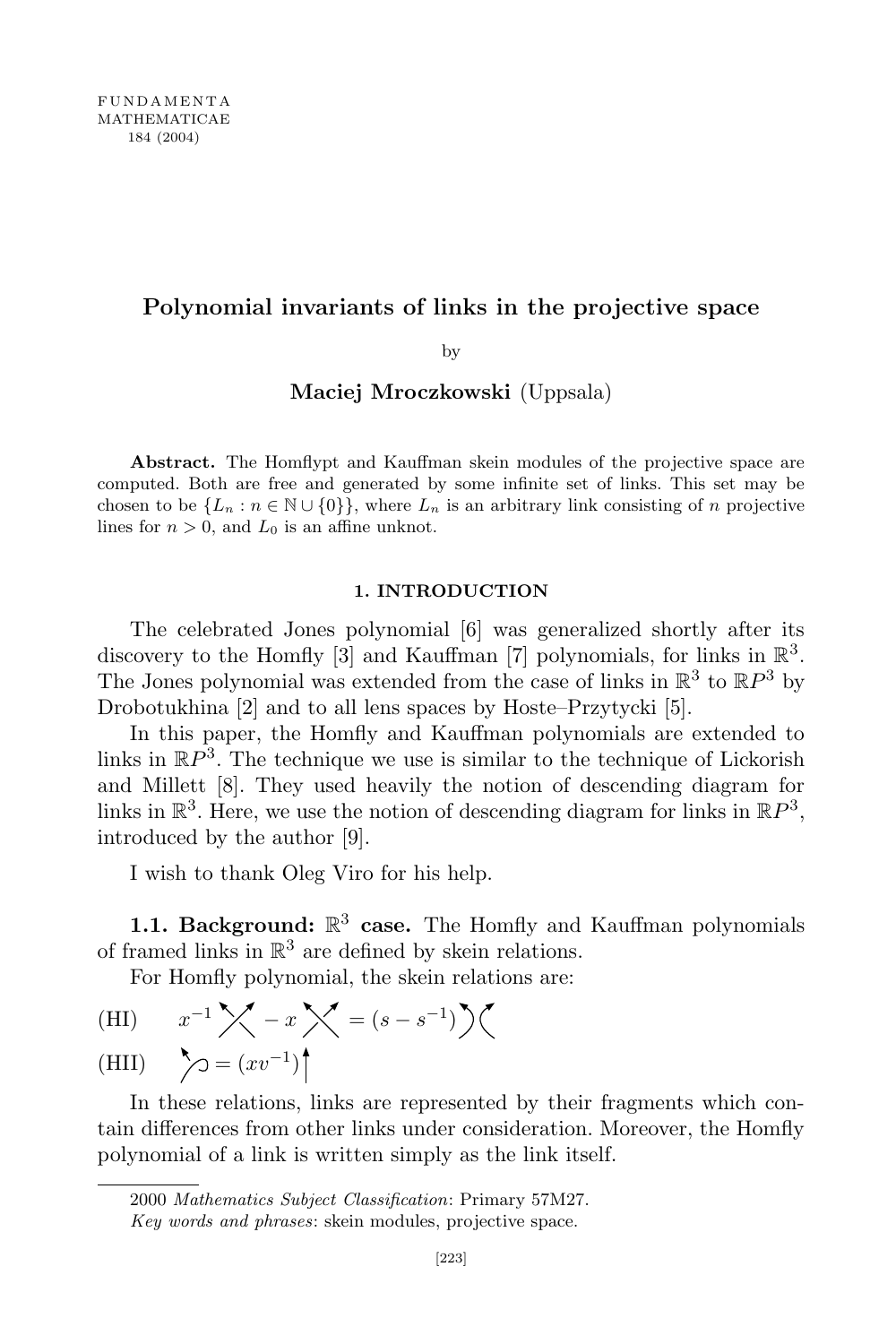Relations (HI) and (HII) together with the assumption that the polynomial is equal to 1 on the unknot  $\left(\begin{array}{c}\n\end{array}\right)$  determine the polynomial for any framed oriented link in  $\mathbb{R}^3$ , and this polynomial is invariant under isotopy of such links.

Similarly, for Kauffman polynomial the skein relations are:

(KI) 
$$
\times + \times = z \left( \right) \left( + \times \right)
$$
  
(KII)  $\searrow = a$ 

Relations (KI) and (KII) together with the assumption that the polynomial is equal to 1 on the unknot  $\binom{ }{ }$  determine the polynomial for any framed unoriented link in  $\mathbb{R}^3$ , and this polynomial is invariant under isotopy of such links.

1.2. Homflypt and Kauffman skein modules. Homfly and Kauffman polynomials can be extended to links in any oriented 3-manifold through the notion of skein modules, introduced independently by Przytycki [10] and Turaev [11].

For an oriented 3-manifold  $M$ , the *Homflypt skein module of*  $M$  is the module over the ring  $\mathbb{Z}[x^{\pm 1}, s^{\pm 1}, (s-s^{-1})^{-1}, v^{\pm 1}]$ , generated by the isotopy classes of the framed oriented links in  $M$ , with relations (HI) and (HII). The Kauffman skein module of M is the module over  $\mathbb{Z}[a^{\pm 1}, z^{\pm 1}]$ , generated by the isotopy classes of the framed unoriented links in  $M$ , with relations  $(KI)$ and (KII).

There is another version of the Homflypt skein module of  $M$  with unframed oriented links. However, there is essentially no difference between the two versions if  $M$  has no non-separating 2-spheres: this follows from the fact that in such M there are infinitely many non-isotopic framed knots that correspond to any unframed knot (announced in [4] and proved in [1]). As in our paper the case of  $\mathbb{R}P^3$  is considered, it is sufficient to consider only the framed version.

Note that if  $M$  is  $\mathbb{R}^3$ , the Homflypt and Kauffman skein modules are free cyclic modules generated by the unknot. The Homfly polynomial (resp. Kauffman polynomial) of a framed oriented link (resp. framed unoriented link) is obtained by expressing the link by means of the unknot: in the corresponding skein module the link equals the corresponding polynomial multiplied with the unknot.

**1.3.** Unknotting links in  $\mathbb{R}P^3$ . For  $n > 0$ , the standard oriented unlink in  $\mathbb{R}P^3$  with n non-contractible components, denoted by  $L_n$ , is presented in Figure 1 ( $\mathbb{R}P^3$  is represented as a ball  $D^3$  with antipodal points of the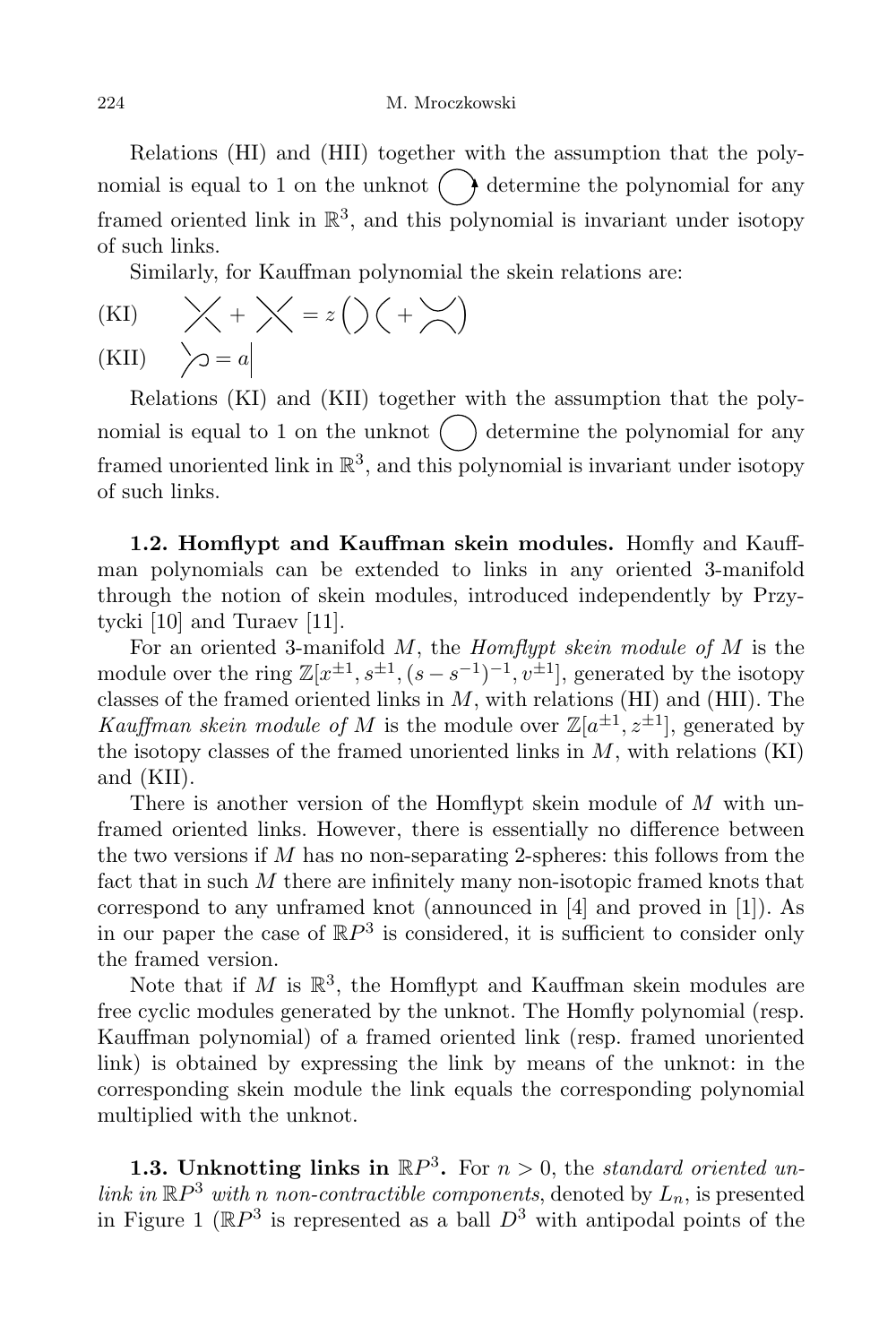bounding sphere identified).  $L_0$  is the unknot  $( \ )$ . The (line) framing for each  $L_n$  is the blackboard framing (note that for projective lines this gives Möbius bands).

The standard unoriented unlink in  $\mathbb{R}P^3$  with n non-contractible components, again denoted by  $L_n$ , is the link of Figure 1 with the orientations being disregarded.  $L_0$  is the unknot  $\left( \quad \right)$ . The framing for each  $L_n$  is again the blackboard framing.



Fig. 1. Standard oriented unlink in  $\mathbb{R}P^3$  with *n* components

In [9] a notion of descending diagram for links in  $\mathbb{R}P^3$  was introduced. It was shown that any diagram of an unoriented link can be transformed, by crossing changes alone, into a descending diagram (for a precise definition of diagrams of links in  $\mathbb{R}P^3$ , see Section 2.1 below). Such a descending diagram is a diagram of a link consisting of the disjoint union of  $L_n$  (for some n) and some unknots  $L_0$ . Now, using induction on the number of crossings in a diagram, it follows that any unoriented projective link can be expressed as a linear combination of the  $L_n$ 's in the Kauffman skein module of  $\mathbb{R}P^3$ .

A difficulty arises in the case of oriented links. Indeed, it was shown in [9] that it is not always possible to transform an arbitrary diagram into a diagram of the disjoint union of  $L_n$  (for some n) and some unknots  $L_0$ , by crossing changes alone. However, it is possible to express any oriented projective link as a linear combination of some special links in the Homflypt skein module of  $\mathbb{R}P^3$ . These special links, as *unoriented* links, are equal to the unoriented  $L_n$ 's. Now, using induction on the number of crossings in a diagram, one shows that any special link can be expressed as a linear combination of the oriented  $L_n$ 's in the Homflypt skein module of  $\mathbb{R}P^3$ . Thus, any projective link can be expressed as a linear combination of the oriented  $L_n$ 's in the Homflypt skein module of  $\mathbb{R}P^3$ . We have shown:

REMARK 1. The Homflypt skein module (resp. Kauffman skein module) of  $\mathbb{R}P^3$  is generated by the standard oriented (resp. unoriented) unlinks  $L_n$ ,  $n \in \mathbb{N} \cup \{0\}.$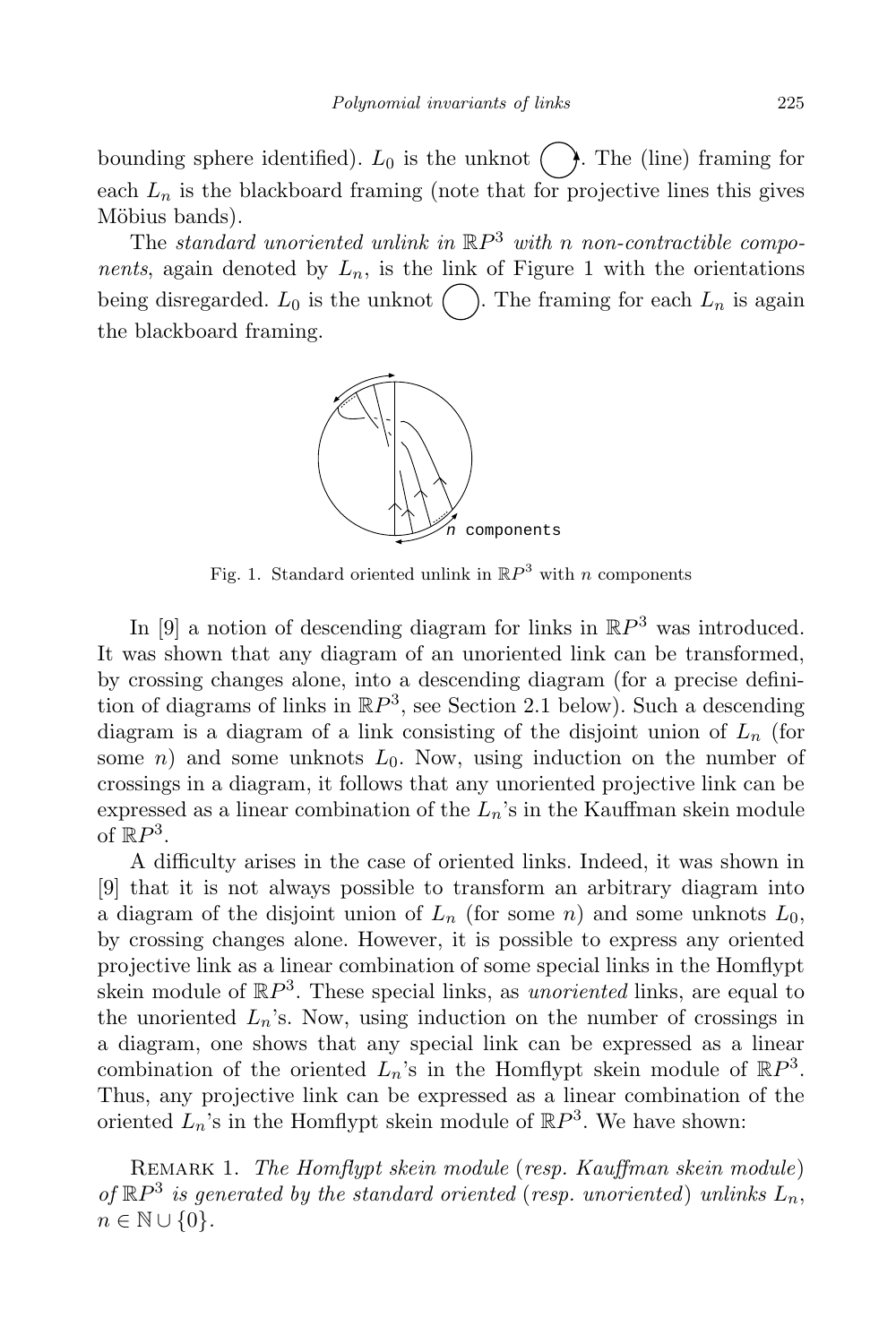In the rest of this paper, we establish that the two skein modules of  $\mathbb{R}P^3$ are *freely* generated by the  $L_n$ 's.

## 1.4. Main theorems

THEOREM 1. The Homflypt skein module of  $\mathbb{R}P^3$  is freely generated by the standard unlinks  $L_n$ ,  $n \in \mathbb{N} \cup \{0\}$ .

By Remark 1, this theorem is a consequence of the following:

THEOREM 2. To each framed oriented link  $L \subset \mathbb{R}P^3$  one can associate a unique element  $H(L) \in \mathbb{Z}[x^{\pm 1}, s^{\pm 1}, (s-s^{-1})^{-1}, v^{\pm 1}, z]$  so that  $H(L)$  depends only on the isotopy class of L,  $H(L_n) = z^n$  for  $n > 0$ ,  $H(L_0) =$  $(v^{-1}-v)/(s-s^{-1})$ , and relations (HI) and (HII) hold for H.

THEOREM 3. The Kauffman skein module of  $\mathbb{R}P^3$  is freely generated by the standard unlinks  $L_n$ ,  $n \in \mathbb{N} \cup \{0\}$ .

By Remark 1, this theorem is a consequence of the following:

THEOREM 4. To each framed unoriented link  $L \subset \mathbb{R}P^3$  one can associate a unique element  $K(L) \in \mathbb{Z}[a^{\pm 1}, z^{\pm 1}, y]$  so that  $K(L)$  depends only on the isotopy class of L,  $K(L_n) = y^n$  for  $n > 0$ ,  $K(L_0) = (a + a^{-1})z^{-1} - 1$ , and relations (KI) and (KII) hold for K.

The choices for  $H(L_0)$  and  $K(L_0)$  are convenient for constructions of H and  $K$ . Also, with these choices,  $H$  and  $K$  are multiplicative under disjoint union. Note that in the case of projective links, the disjoint union is well defined on couples consisting of one affine link and one projective link.

In what follows, we will define the Homfly polynomial  $H$  for framed oriented links in  $\mathbb{R}P^3$  and the Kauffman polynomial  $K$  for framed unoriented links in  $\mathbb{R}P^3$ . For technical reasons, the general notion of descending diagram (see Definition 3 in [9]) will not be used here, as it involves many choices. For our purpose, it is often easier to unknot only some part of the diagram of a link in order to obtain a simpler diagram. This approach will be used to define  $H$  and  $K$  by induction on the number of crossings in a diagram.

### 2. DIAGRAMS AND BASIC DEFINITIONS

2.1. Diagrams of links in the projective space and nets. A  $dia$ gram of a link in  $\mathbb{R}P^3$  is a disk with a collection of immersed arcs. An arc is a compact connected 1-manifold with or without boundary. The endpoints of arcs with boundary are on the boundary of the disk, divided into pairs of antipodal points and, with this restriction, the arcs are immersed generically. Each double point of the immersions or crossing of the diagram is endowed with information on over- and undercrossing.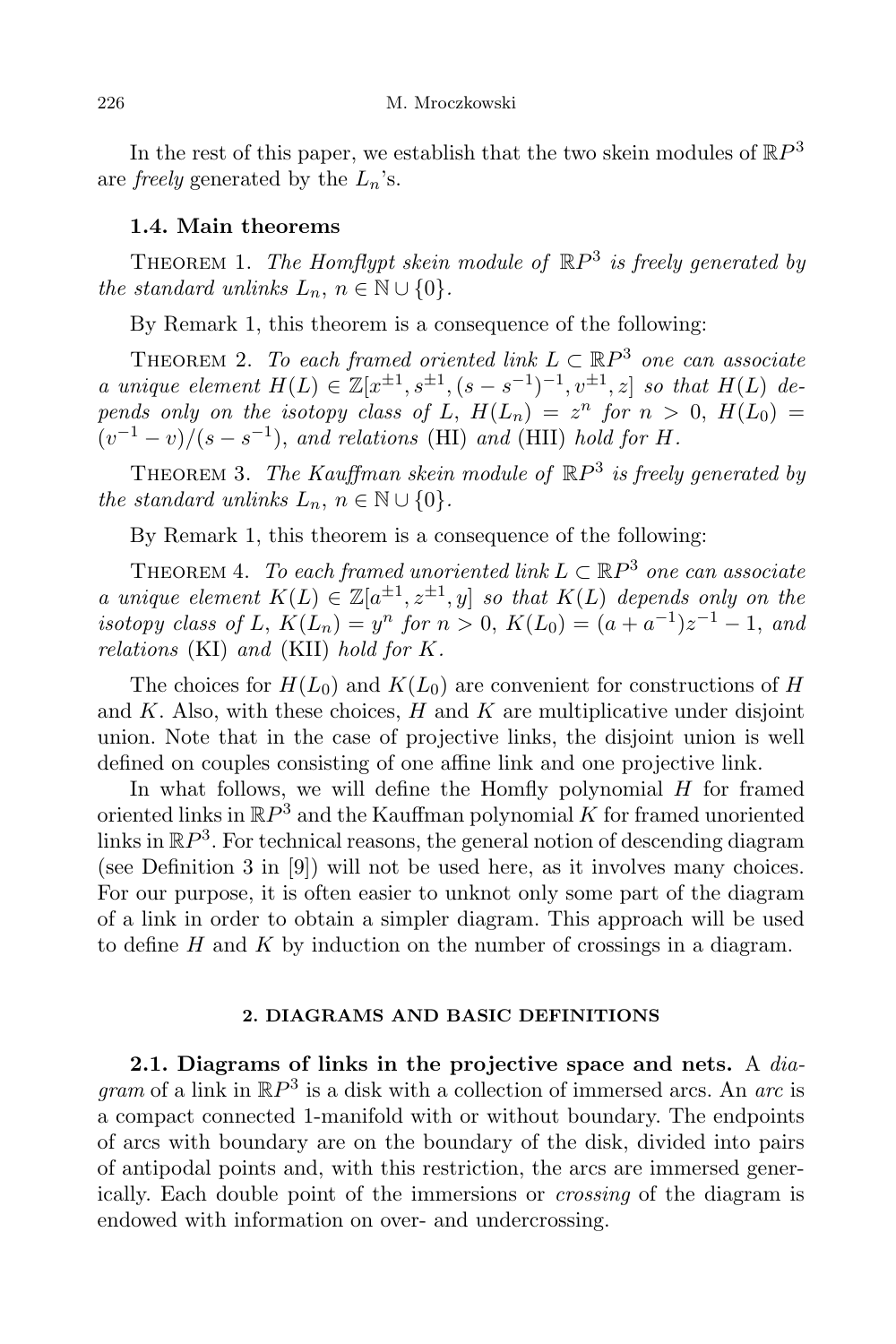A *net* is the projective plane  $\mathbb{R}P^2$  together with a distinguished (projective) line, called the line at infinity, and a collection of generically immersed circles endowed with over- and undercrossing information for each double point. We can map any diagram  $D$  of a link to its net, obtained from  $D$  by identifying the antipodal points of the boundary circle of  $D$ , with the line at infinity being the image of this boundary circle.

If D is a diagram of a link L, and  $L_b$  is a connected component of L, then the projection of L onto D maps  $L<sub>b</sub>$  onto a collection of arcs. Denote this collection by b. We will call b a *component* of  $D$  (though it may consist of several arcs). As  $H_1(\mathbb{R}P^3) = \mathbb{Z}_2$  there are two types of connected components in a link: 0-homologous and non-0-homologous one. The corresponding components of a diagram of the link are said to be 0-*homologous* (their images in the net are contractible) and 1-homologous (their images in the net are not contractible).

If  $D$  is a diagram of an oriented link  $L$ , then  $D$  gets naturally *oriented*: each of its arcs is oriented. If b is a component of  $D$  coming from a component  $L<sub>b</sub>$  of L, then the orientation of L gives rise to a cyclic ordering of the arcs of b (when one travels on  $L_b$  according to the orientation, one meets the arcs of  $b$  in this order under the projection of  $L$  onto  $D$ ).

2.2. Arc distance, diagrams descending from  $P$  to  $Q$ . Let  $D$  be a diagram of an oriented link and b a component of  $D$ . Let  $P$  and  $Q$  be two points in the interior of some arcs of b. Then the arc distance from  $P$  to  $Q$  is defined to be the number of times the line at infinity is crossed in the net of D if one travels from the image of P to the image of Q in the net, according to the orientation of the image of  $b$  in the net.

Suppose that  $X$  is a crossing of  $D$  such that at least one of its branches is in b. Then the *first pass of X from P* is, by definition, the branch of X whose image in the net of  $D$  is passed first if one travels from the image of  $P$  in the net, according to the orientation of the image of  $b$  in the net.

Suppose that  $P$  and  $Q$  are distinct. Then  $D$  is said to be *descending* from P to Q if, for every crossing X encountered when traveling from P to  $Q$  in the net according to the orientation, the first pass of  $X$  from  $P$  is an overpass (resp. underpass) whenever the arc distance from  $P$  to this first pass is even (resp. odd). One says that D is descending from P to P if it is descending from  $P$  to  $Q$ , where  $Q$  is a point on the same arc as  $P$  and such that one can travel on this arc from  $Q$  to  $P$  according to the orientation without passing any crossing (i.e.  $Q$  is just before  $P$ ).

If D is descending from P to Q, then, traveling on the net from P to  $Q$ , the encountered arcs are alternatively descending and ascending in the usual sense for diagrams of links in  $\mathbb{R}^3$ .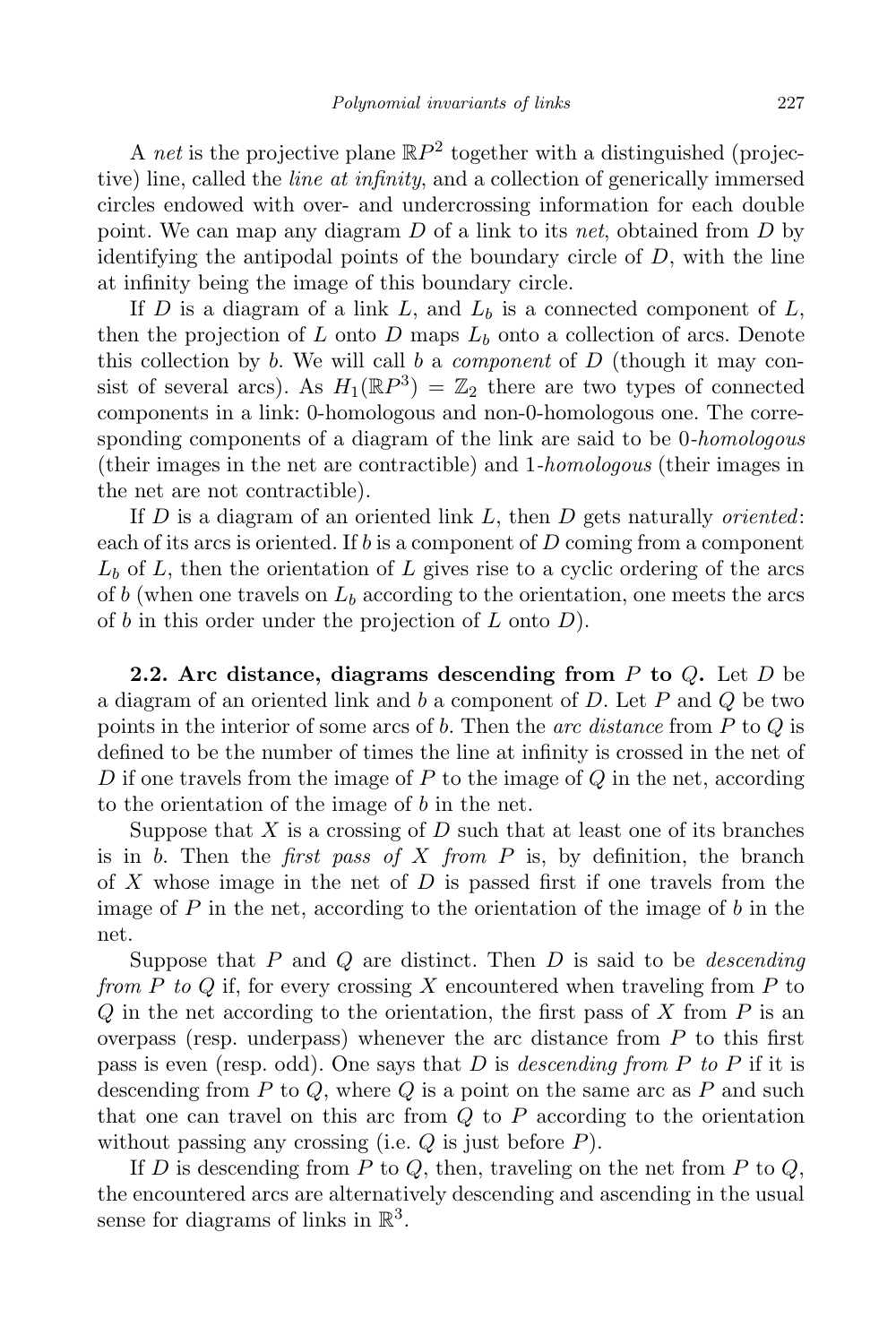### 3. INDUCTIVE DEFINITION OF THE HOMFLY POLYNOMIAL H

In this section the Homfly polynomial  $H$  is constructed on diagrams with a given number of crossings, using the definition of  $H$  on diagrams with strictly fewer crossings. We will assume that  $H$  is constructed on diagrams with fewer than  $n$  crossings and that it has some good properties (see Section 3.1 below). The construction of H on diagrams with n crossings requires endowing these diagrams with some extra structure: a basepoint or a couple of basepoints. The construction also depends, in some cases, on an ordering of a set of crossings of a diagram with n crossings. In the next section we will show that  $H$  does not depend on the choice of the extra structure or the choice of ordering, and that it has some good properties on diagrams with  $n$  crossings or fewer.

A standard diagram of the standard oriented unlink  $L_n$  is presented in Figure 1. Let  $\mu = (v^{-1} - v)/(s - s^{-1}).$ 

**3.1.** Inductive hypothesis IH $(n-1)$ . There is a function H defined on the set of diagrams with at most  $n-1$  crossings, taking values in  $\mathbb{Z}[x^{\pm 1}, s^{\pm 1}, (s - s^{-1})^{-1}, v^{\pm 1}, z]$ , such that:

- $(1)$  H is invariant under those Reidemeister moves that do not increase the number of crossings beyond  $n-1$ .
- $(2)$  H satisfies relations (HI) and (HII).
- (3) If D is the standard diagram of the standard oriented unlink  $L_m$ ,  $m > 0$ , with at most  $n - 1$  crossings (i.e.  $m(m - 1)/2 \leq n - 1$ ), then  $H(D) = z^m$ . Also,  $H(\overline{\ })$   $= \mu$ .

**3.2. Diagrams with no crossings.** As the definition of  $H$  uses induction on the number of crossings,  $H$  is first defined for diagrams with 0 crossings.

Let D be a diagram with 0 crossings. Let p be the number of its 0homologous components and  $m$  the number of its 1-homologous components  $(m \text{ is } 0 \text{ or } 1)$ . Then, by definition,

$$
(H_1) \t\t H(D) = \mu^p z^m.
$$

Note that  $H$  satisfies IH(0).

**3.3. Diagrams with**  $n \geq 1$  crossings. We assume that the inductive hypothesis IH $(n-1)$  holds true.

The construction of  $H$  for diagrams with  $n$  crossings is divided into several cases treated in the subsequent subsections. In each case a diagram D with n crossings is endowed with some extra structure (a basepoint or a couple of basepoints). D together with this structure is denoted by  $\dot{D}$ .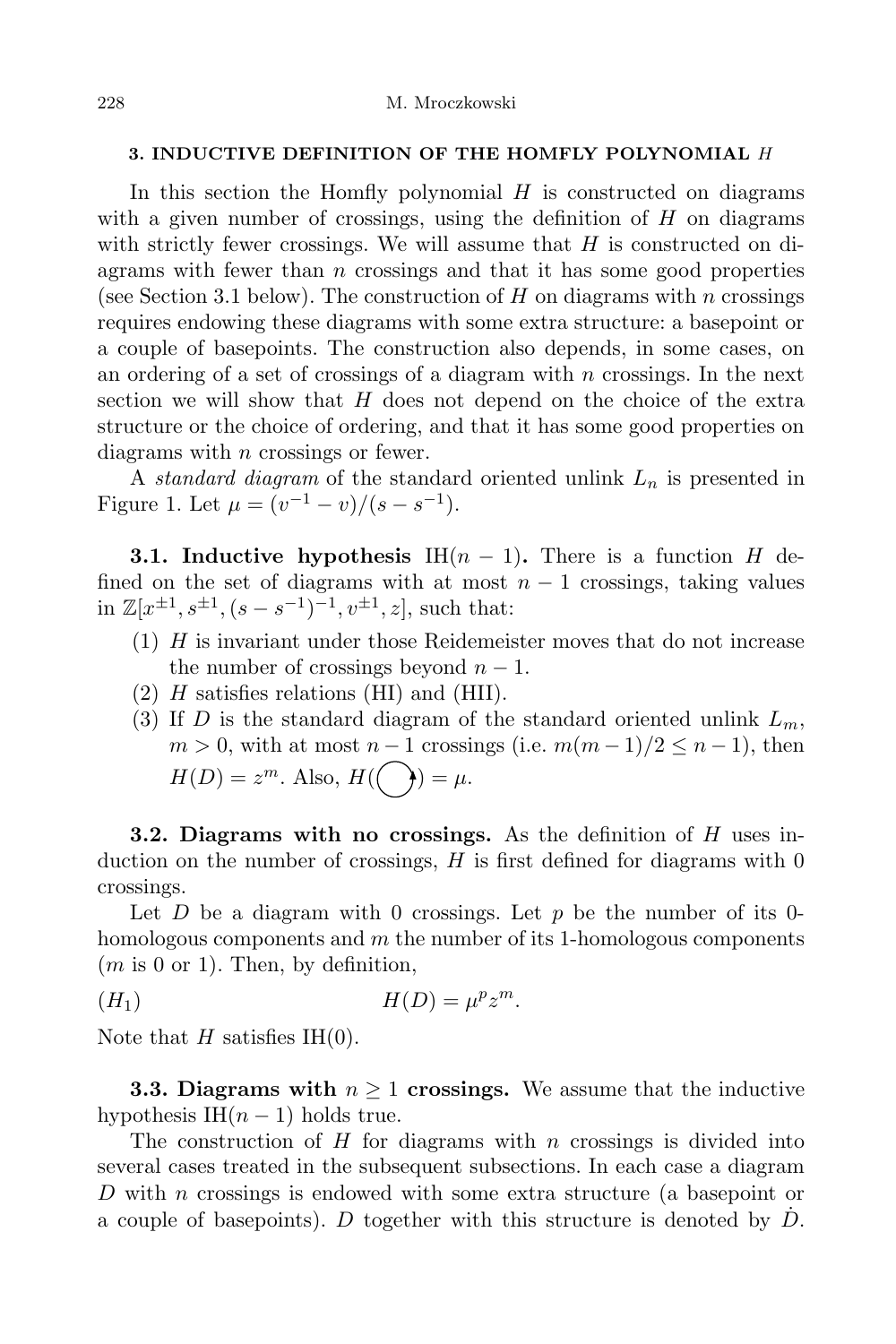A diagram  $\alpha(D)$  is then defined: it is obtained from D by a series of crossing changes.

The diagram  $\alpha(\dot{D})$  has the following property: if X is one of the crossings of  $\dot{D}$  that have to be switched to obtain  $\alpha(\dot{D}),$  and  $\dot{D}'$  is the diagram obtained from  $\dot{D}$  by switching X, then  $\alpha(\dot{D}) = \alpha(\dot{D}')$ .

In the following subsections H is defined on  $\alpha(\dot{D})$  for each case (see  $(H_3)$ ) to  $(H_6)$ ).

Suppose that H is already defined on all  $\alpha(D)$ . For a based diagram  $\dot{D}$ , denote by  $S(\dot{D})$  the set of crossings of  $\dot{D}$  where  $\dot{D}$  and  $\alpha(\dot{D})$  differ. Let k be the number of elements in  $S(\dot{D})$  and  $\omega$  a (linear) ordering of  $S(\dot{D})$ . Denote by  $S(\dot{D}, \omega)$  the set  $S(\dot{D})$  equipped with the ordering  $\omega$ .

We define  $H(D, \omega)$  by induction on k. The definition depends on  $\omega$ . If  $k = 0$  then H is already defined. Otherwise let  $\dot{D}'$  be the based diagram obtained from  $\dot{D}$  by switching the first crossing in  $S(\dot{D}, \omega)$ , and  $D''$  be the diagram obtained by smoothing the same crossing. Let  $\omega'$  be the ordering of all crossings of  $S(D')$  induced by  $\omega$ . Note that there are  $k-1$  elements in  $S(\dot{D}')$ .  $H(\dot{D}', \omega')$  is defined by induction on k and  $H(D'')$  is defined by IH( $n-1$ ). Now  $H(D,\omega)$  is defined using relation (HI) for the first crossing in  $S(\dot{D}, \omega)$  with the help of  $H(\dot{D}', \omega')$  and  $H(D'')$ . Namely, if  $\varepsilon$  is the sign of this first crossing, then, by definition,

$$
(H_2) \tH(\dot{D}, \omega) = x^{2\varepsilon} H(\dot{D}', \omega') + \varepsilon x^{\varepsilon} (s - s^{-1}) H(D'').
$$

**3.4. Simple diagrams.** A diagram is said to be *simple* if it has at least one 1-homologous component and any of its crossings involves two different 1-homologous components. Thus, a simple diagram has no crossings involving 0-homologous components and no self-crossings of 1-homologous components.

A based simple diagram  $\ddot{D}$  (the dot indicates that the diagram is based) is a simple diagram D equipped with a couple of basepoints. The basepoints are antipodal points that lie on the boundary circle of the diagram and are endpoints of some arc(s) of a 1-homologous component. They are indicated by black dots.

The antipodal basepoints are also called *primary* basepoints. They give rise to an ordering of 1-homologous components and a couple of antipodal basepoints, called secondary, on each of them (except the component that has the primary basepoints), in the following way: if one travels on the boundary of the disk from the primary basepoints in the counterclockwise direction, one encounters, for each 1-homologous component, a couple of endpoints belonging to it. For each such component, the couple encountered for the first time is by definition the couple of secondary basepoints. It is indicated by white dots. The 1-homologous components are ordered starting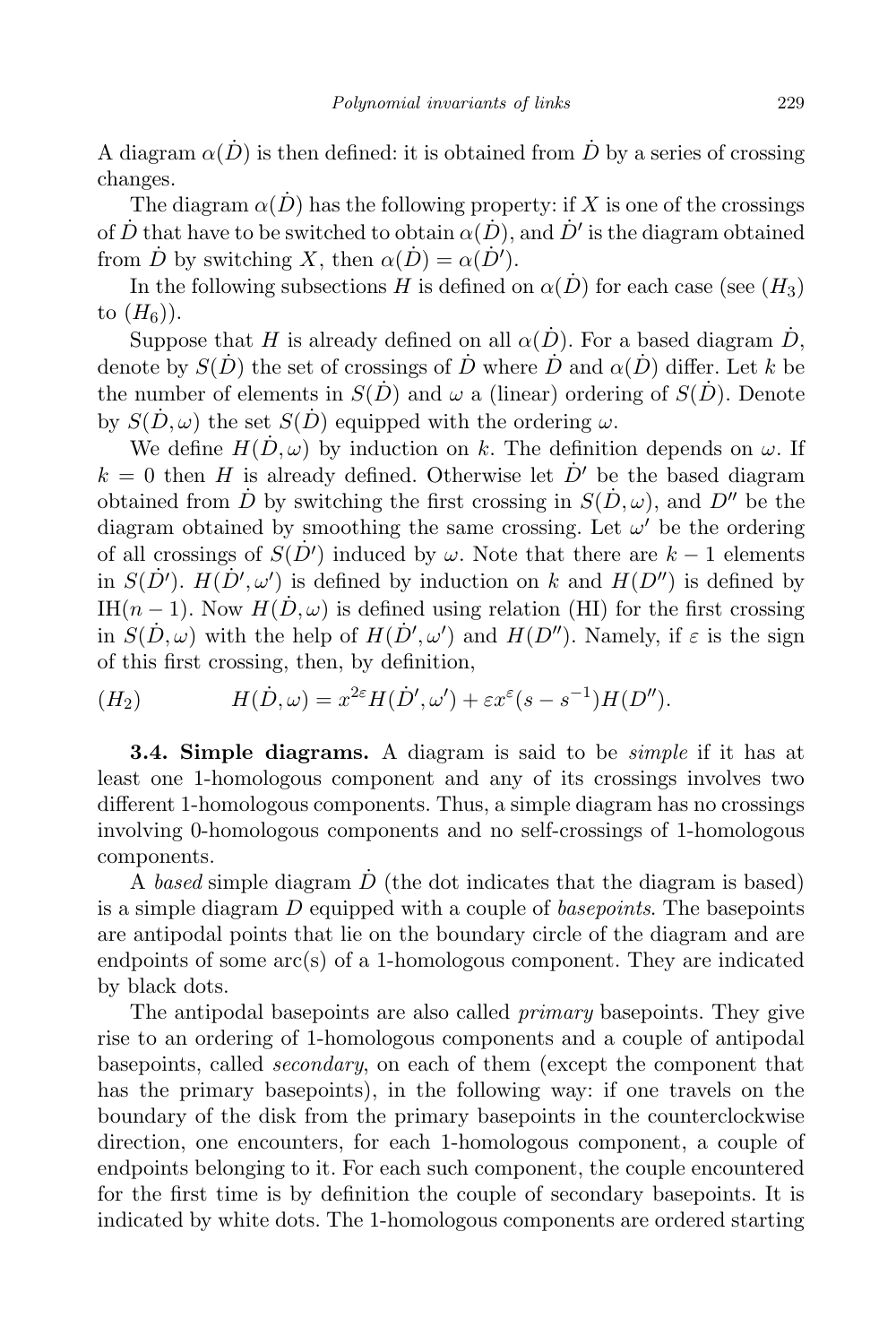with the component with the primary basepoints, then the component whose secondary basepoints are encountered first and so on, until the component whose secondary basepoints are encountered last. An example of a based simple diagram with a couple of primary basepoints and two couples of secondary basepoints is shown in Figure 2.



Fig. 2. Simple based diagram with 3 components

Denote by  $\dot{D}_{k,l}$  the based diagram shown in Figure 3. It is called a *stan*dard based diagram. A based simple diagram  $\dot{D}$  is said to be almost standard if it can be transformed into some  $\dot{D}_{k,l}$  by removing all 0-homologous components and performing a (possibly empty) series of crossing changes.



Fig. 3. Standard based diagram  $\dot{D}_{k,l}$ 

For any almost standard diagram  $\dot{D}$ , let  $\alpha(\dot{D})$  be the based diagram obtained from D by switching all the crossings with sign  $-1$ . Thus  $\alpha(D)$ has +1 sign at each crossing. Note that  $\alpha(D)$  is a diagram of the disjoint union of  $L_m$  (for some m) and some  $L_0$ 's.

Let p be the number of 0-homologous components of  $\dot{D}$  and m the number of its 1-homologous components. Then, by definition,

$$
(H_3) \t\t H(\alpha(\dot{D})) = \mu^p z^m.
$$

An oriented arc with two endpoints has an *initial* endpoint and a *final* one. Notice that in an oriented diagram, any couple of antipodal endpoints consists of one initial and one final endpoint.

Let  $D$  be a simple based diagram. Consider the endpoint in the couple of primary basepoints of  $\ddot{D}$  which is initial. Now travel on the boundary of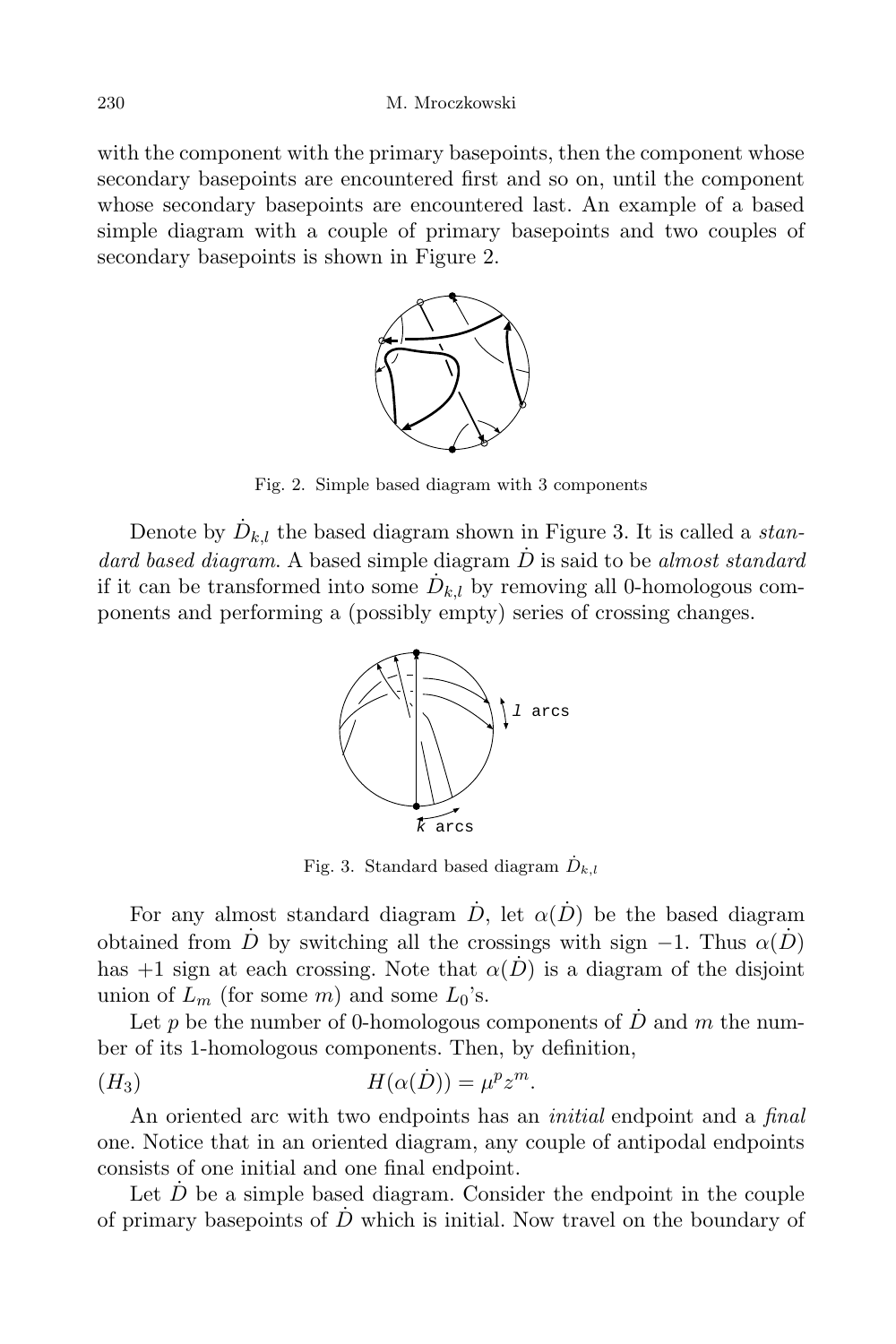the disk in the counterclockwise direction from this endpoint and consider each encountered endpoint in the couples of secondary basepoints. It can be either initial or final. One says that a component is good if the endpoint is initial, and bad if it is final. The component with the primary basepoints is always good. Note that  $\dot{D}_{k,l}$  has k good components followed by l bad ones.

One says that an arc  $b$  follows an arc  $a$  if the endpoint of  $b$  that is initial, is antipodal to an endpoint of  $a$  (which has to be final). An arc is above (resp. below) a component if, at each crossing involving the arc and the component, the upper (resp. lower) branch belongs to the arc.

A simple based diagram  $\dot{D}$  is said to be *descending* if, for any 1-homologous component  $b$ , the arc of  $b$  that contains the basepoint of  $b$  which is initial, is above the components coming after b according to the order given by the primary basepoints; the arc that follows it is below the same components; and so on alternatingly, for all arcs of b.

For any simple based diagram  $\dot{D}$  that is not almost standard, let  $\alpha(\dot{D})$ be the based diagram obtained from  $\ddot{D}$  by crossing changes that make it descending.

Consider the crossings of  $D_{k,l}$  with sign -1. Each of them is a crossing between the *i*th good and *j*th bad component so it may be indexed by  $(i, j)$ . Let  $\omega_{k,l}$  be the lexicographical order of the set of all crossings with sign  $-1$ , indexed in this way.

Let  $\overline{D}$  be a simple based diagram that is not almost standard. Let  $p$  be the number of 0-homologous components of  $\dot{D}$ , k the number of its good components and  $l$  the number of bad ones. Then, by definition,

$$
(H_4) \t\t H(\alpha(\dot{D})) = \mu^p H(\dot{D}_{k,l}, \omega_{k,l}).
$$

Note that in the case of an almost standard diagram  $\dot{D}$ ,  $\alpha(\dot{D})$  is not descending unless there are only good components in  $\dot{D}$ . In what follows, it is more convenient to have  $\dot{D}_{k,l}$  descending rather than  $\alpha(\dot{D}_{k,l})$ .

3.5. Non-simple diagrams. Another notion of based diagram, different from the one used for simple diagrams, is needed in order to construct H for non-simple diagrams. Let  $D$  be a non-simple diagram. A basepoint can be of two different kinds:

- (1) A point on a 0-homologous component in the interior of some arc and distinct from any crossing if this component is involved in some *crossings* (see Figure  $4(a)$ ).
- (2) A self-crossing of a 1-homologous component (see Figure  $4(b)$ ).

As before, a diagram  $D$  equipped with a basepoint is denoted by  $\dot{D}$ .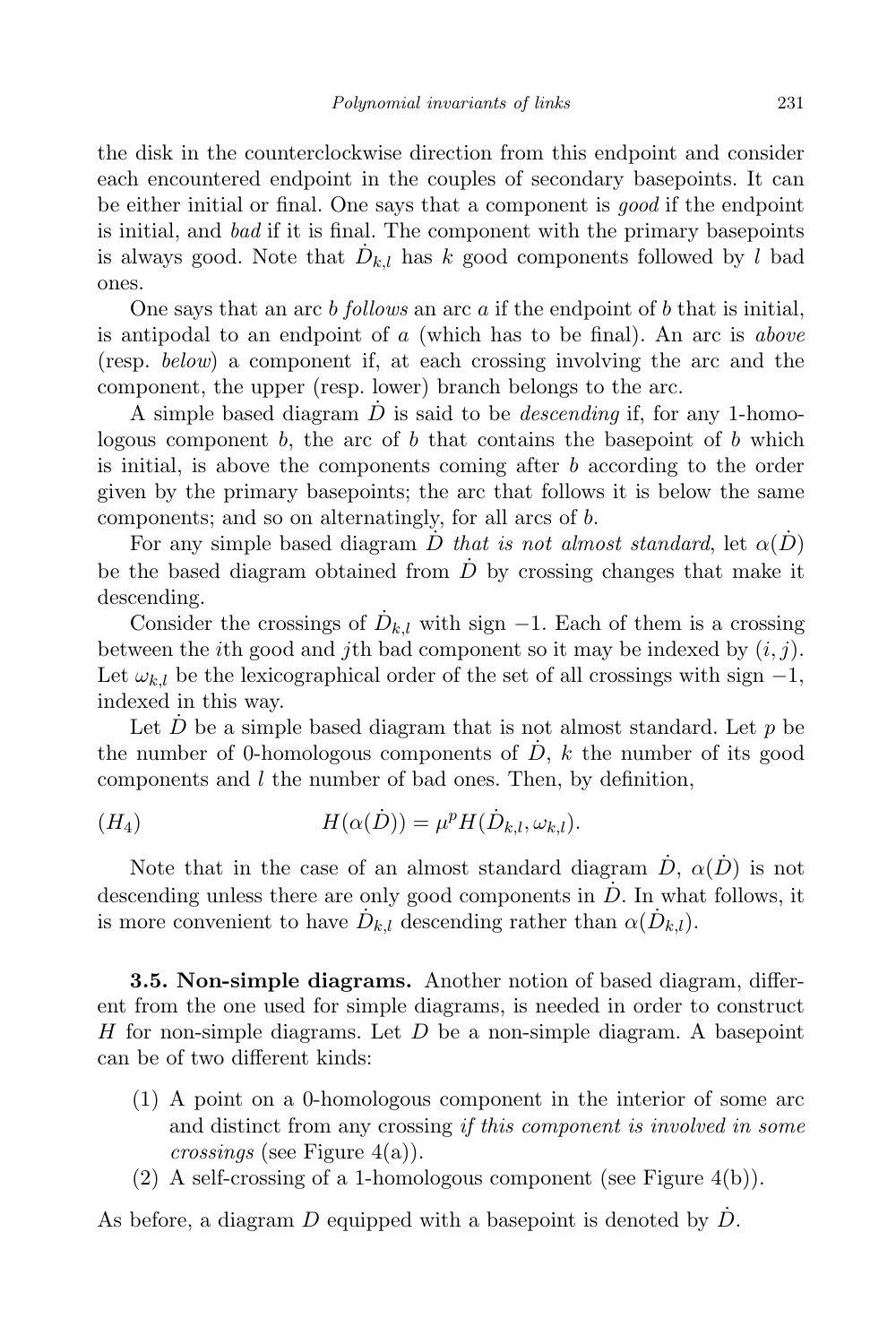

Fig. 4. Non-simple based diagrams

First, we consider  $\dot{D}$  for which the basepoint is on a 0-homologous component.  $\dot{D}$  is said to be *descending* if it is descending from the basepoint to the basepoint (see Subsection 2.2). If  $\overline{D}$  has a basepoint on a 0-homologous component, then  $\alpha(\hat{D})$  is the based diagram obtained from  $\hat{D}$  by the crossing changes that are necessary to make it descending.

Let  $D'$  be obtained from  $\dot{D}$  by removing the component with the basepoint (if D' is empty then  $H(D')$  is replaced by 1 in  $(H_5)$  below). Let w be the sum of all signs at all self-crossings of the component with basepoint in  $\alpha(\dot{D})$ . Then, by definition

$$
(H_5) \t H(\alpha(\dot{D})) = \mu(xv^{-1})^w H(D').
$$

Finally, we define H in the case when the basepoint of  $\dot{D}$  is a self-crossing of a 1-homologous component.

Let X be a self-crossing of a 1-homologous component, say  $b$ . A smoothing at X according to any orientation of b gives rise to two components: one 0-homologous, the other 1-homologous. The *dashed part determined by X* is the part of D corresponding to the 0-homologous component.

Let  $P$  and  $Q$  be two points on  $b$  such that, with respect to the orientation, P is just before  $X, Q$  is just after  $X$ , and P and Q are not in the dashed part determined by X (see Figure 4(b)). Then  $\dot{D}$  is said to be *descending* if it is descending from P to Q (i.e. the dashed part is descending). If  $\overline{D}$  has a basepoint which is a self-crossing of a 1-homologous component, then  $\alpha(D)$ is the based diagram obtained from  $\dot{D}$  by the crossing changes which are necessary to make it descending.

Let  $D'$  be obtained from  $\dot{D}$  by removing the dashed part determined by the basepoint. Let  $w$  be the sum of the signs at all self-crossings of the dashed part determined by the basepoint of  $\alpha(D)$ , including the basepoint (which is a self-crossing). Then, by definition,

$$
(H_6) \t H(\alpha(\dot{D})) = (xv^{-1})^w H(D').
$$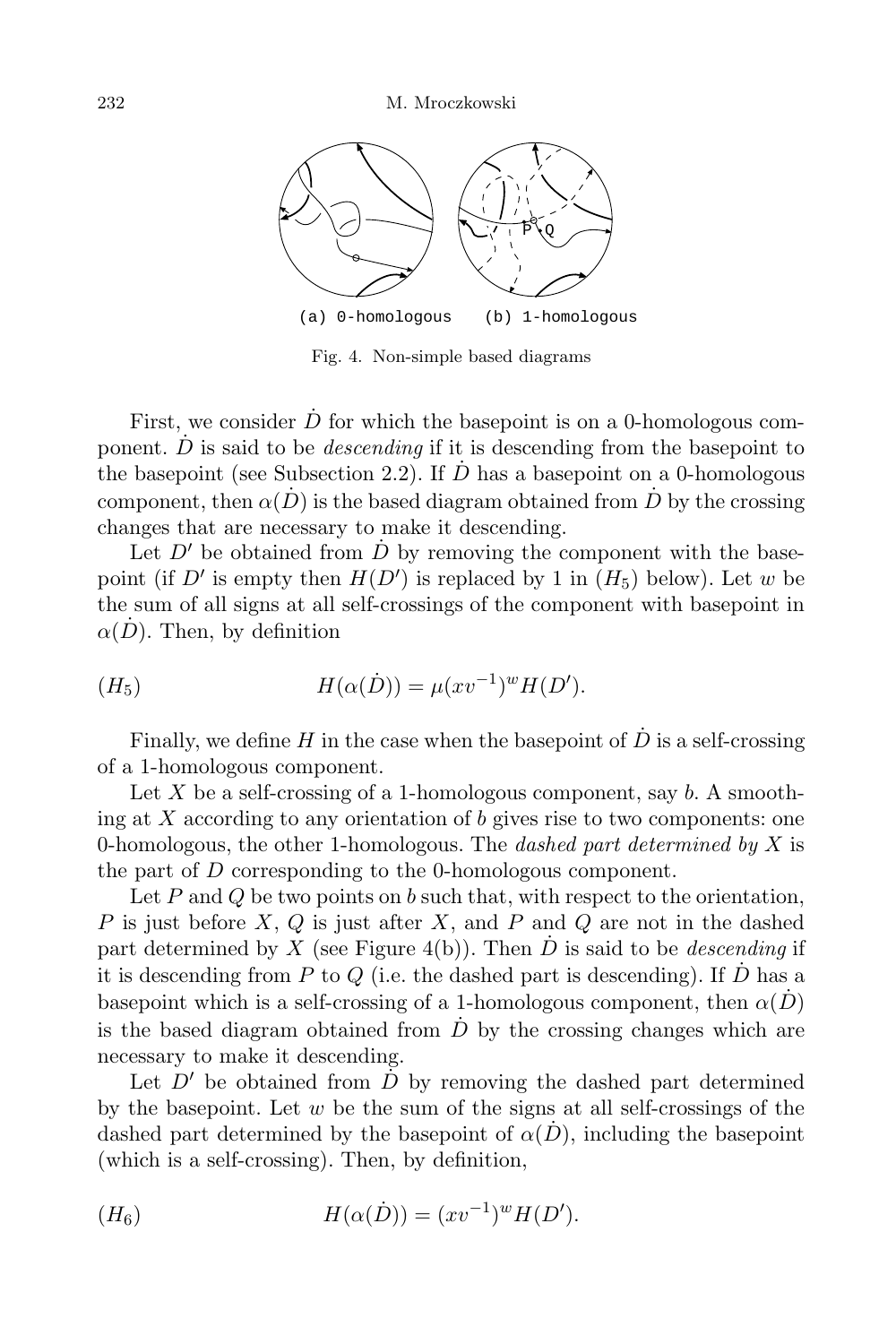## 4. INDEPENDENCE FROM CHOICES FOR H, INVARIANCE UNDER REIDEMEISTER MOVES

In this section, we show that the definition of  $H$  on diagrams with n crossings does not depend on the choices involved (of basepoint and ordering of some crossings). We also prove that relations (HI) and (HII) are satisfied for diagrams with n crossings and that  $H$  is invariant under those Reidemeister moves which do not increase the number of crossings beyond  $n$ . Thus, assuming that H satisfies the inductive hypothesis IH $(n-1)$ , it is proven that it satisfies  $IH(n)$ .

### 4.1. Relations (HI) and (HII)

LEMMA 1 (independence from ordering). Let  $\dot{D}$  be a based diagram with n crossings. Let  $\omega$  and  $\omega'$  be two orderings of the set of crossings of  $\dot{D}$  that are different in  $\dot{D}$  and  $\alpha(\dot{D})$ . Then  $H(\dot{D}, \omega) = H(\dot{D}, \omega')$ .

*Proof.* By induction on the number of crossing differences between  $\overline{D}$ and  $\alpha(\hat{D})$  it is sufficient to prove that H does not change if one switches the first two crossings according to  $\omega$ , say  $C_1$  and  $C_2$  with respective signs  $\varepsilon_1$  and  $\varepsilon_2$ .

Denote by  $\sigma_1 \dot{D}$  (resp.  $\sigma_2 \dot{D}$ ) the diagram obtained from  $\dot{D}$  by switching  $C_1$  (resp.  $C_2$ ). Also, denote by  $\eta_1 \dot{D}$  (resp.  $\eta_2 \dot{D}$ ) the diagram obtained from  $\dot{D}$  by smoothing at  $C_1$  (resp.  $C_2$ ). First consider the sequence in which  $C_1$ is switched before  $C_2$ :

$$
H(\dot{D}, \omega) = x^{2\varepsilon_1} H(\sigma_1 \dot{D}) + \varepsilon_1 x^{\varepsilon_1} (s - s^{-1}) H(\eta_1 \dot{D})
$$
  
=  $x^{2\varepsilon_1} x^{2\varepsilon_2} H(\sigma_2 \sigma_1 \dot{D}) + x^{2\varepsilon_1} \varepsilon_2 x^{\varepsilon_2} (s - s^{-1}) H(\eta_2 \sigma_1 \dot{D})$   
+  $\varepsilon_1 x^{\varepsilon_1} (s - s^{-1}) H(\eta_1 \dot{D}).$ 

And switching  $C_2$  before  $C_1$  yields

$$
H(\dot{D}, \omega') = x^{2\epsilon_2} x^{2\epsilon_1} H(\sigma_1 \sigma_2 \dot{D}) + x^{2\epsilon_2} \varepsilon_1 x^{\epsilon_1} (s - s^{-1}) H(\eta_1 \sigma_2 \dot{D})
$$
  
+  $\varepsilon_2 x^{\epsilon_2} (s - s^{-1}) H(\eta_2 \dot{D}).$ 

The first terms are equal. By the inductive hypothesis,

$$
H(\eta_1 \dot{D}) = x^{2\varepsilon_2} H(\sigma_2 \eta_1 \dot{D}) + \varepsilon_2 x^{\varepsilon_2} (s - s^{-1}) H(\eta_2 \eta_1 \dot{D}),
$$
  

$$
H(\eta_2 \dot{D}) = x^{2\varepsilon_1} H(\sigma_1 \eta_2 \dot{D}) + \varepsilon_1 x^{\varepsilon_1} (s - s^{-1}) H(\eta_1 \eta_2 \dot{D}).
$$

Substituting these expressions above, one sees that  $H(\dot{D}, \omega) = H(\dot{D}, \omega')$ .

LEMMA 2. Let D be a diagram with at most  $n-1$  crossings. Suppose that there is a self-crossing X of a component a of D such that the arc distance from the upper branch to the lower branch of  $X$  is even and  $D$  is descending from the upper branch to the lower branch of X. Let  $a'$  be the part of  $a$ that is covered if one travels in the net from the upper branch to the lower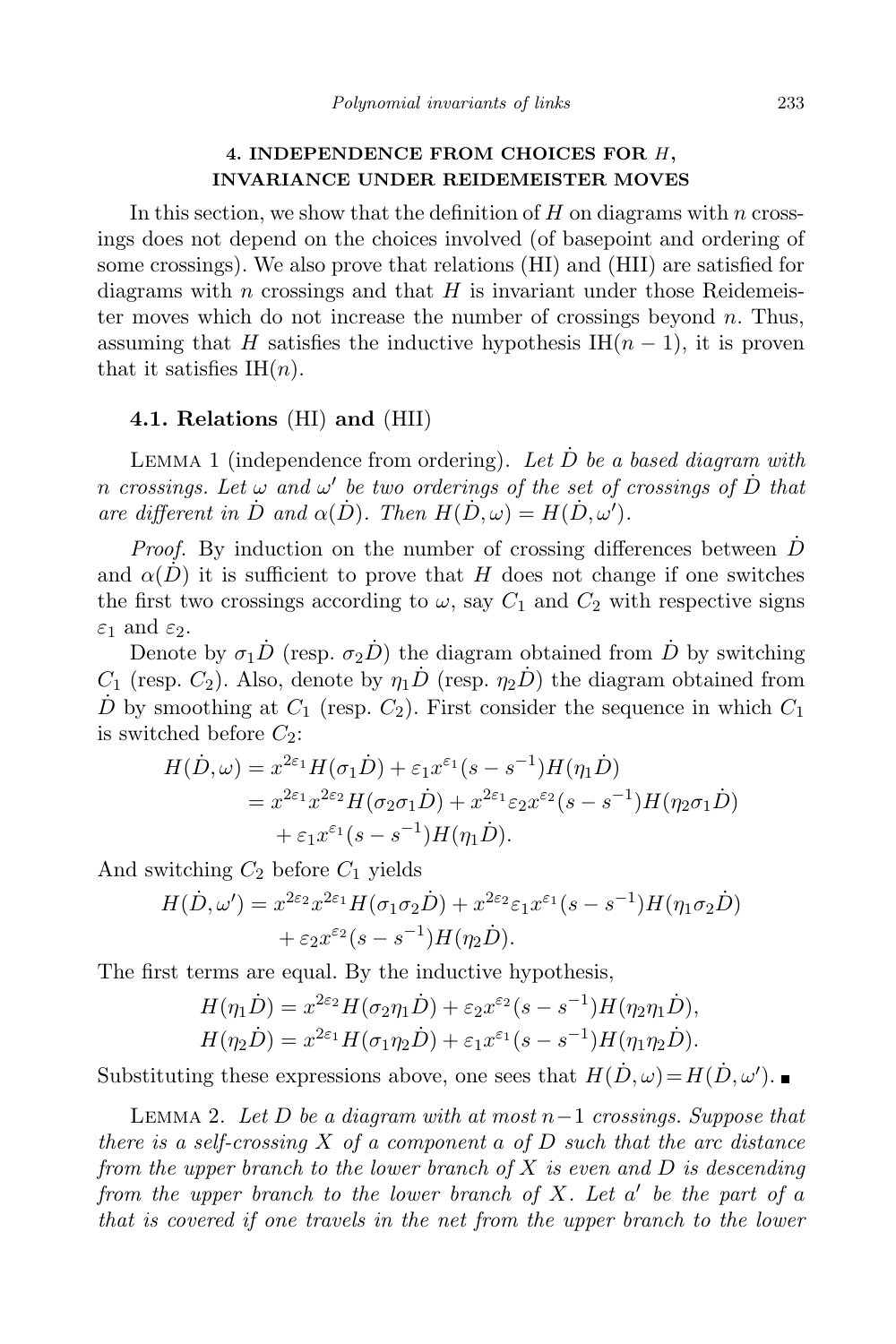branch of X. Let  $D'$  be obtained from D by erasing a'. Let w be the sum of the signs of the crossings at which both branches belong to  $a'$  (including X). Then  $H(D) = (xv^{-1})^w H(D')$ .

*Proof.* If a is 1-homologous then by IH $(n-1)$  one can calculate  $H(D)$ by letting a basepoint be the self-crossing  $X$ . The conclusion then follows from  $(H_6)$ .

Suppose now that a is 0-homologous. The lemma is proven by induction. Let k be the number of crossings in D. For  $k = 1$  (there has to be at least one crossing in D) the lemma is true by  $(H_5)$ . Suppose that the lemma is true for  $k < l \leq n-1$  and that D has  $k = l$  crossings. The orientation of D induces orientations on the branches of X. To compute  $H(D)$ , put a basepoint on the upper branch of  $X$ , just before the crossing. Then  $D'$ , obtained from  $D$  by removing  $a'$ , inherits the basepoint from  $D$ .

Now, when computing  $H(D)$  and  $H(D')$  one can use relation (HI) only for the crossings that appear both in  $D$  and  $D'$  since  $a'$  is already descending with respect to the basepoint in D. Let Y be a crossing in D and  $D'$ that needs to be changed in order to make the components with basepoints descending. Let  $\sigma$  be the operation of switching Y, and  $\eta$  the operation of smoothing  $Y$  with respect to the orientation. For simplicity, assume that the sign of Y is  $+1$ . Then, by (HI),

$$
x^{-1}H(D) - xH(\sigma D) = (s - s^{-1})H(\eta D),
$$
  

$$
x^{-1}H(D') - xH(\sigma D') = (s - s^{-1})H(\eta D').
$$

By induction, as  $\eta D$  has  $k - 1$  crossings,  $H(\eta D) = (xv^{-1})^w H(\eta D')$ . Also  $H(\sigma D) = (xv^{-1})^w H(\sigma D')$ , which is proven easily by induction on the number of crossings that need to be changed in order to make  $D$  and  $D'$ with basepoints descending.

Thus  $H(D) = (xv^{-1})^w H(D').$ 

PROPOSITION 1 (Homfly relations). Relation (HII) holds for H when the diagram on the left has n crossings. Relation (HI) holds for H when the two based diagrams on the left have n crossings and the same basepoint(s).

*Proof.* For relation (HII), using the definition of H and IH $(n-1)$ , the statement can be easily verified by considering separately two cases:

- the kink appearing in (HII) is either in a dashed part determined by the basepoint, or in the 0-homologous component to which the basepoint belongs,
- the kink is not as in the first case.

The proof for (HI) is more difficult. Suppose that  $\dot{D}$  is a based diagram with *n* crossings. Let *C* be a crossing of  $\dot{D}$ . Let  $\sigma \dot{D}$  be obtained from  $\dot{D}$  by switching C, and  $\eta \dot{D}$  be obtained from  $\dot{D}$  by smoothing C. Without loss of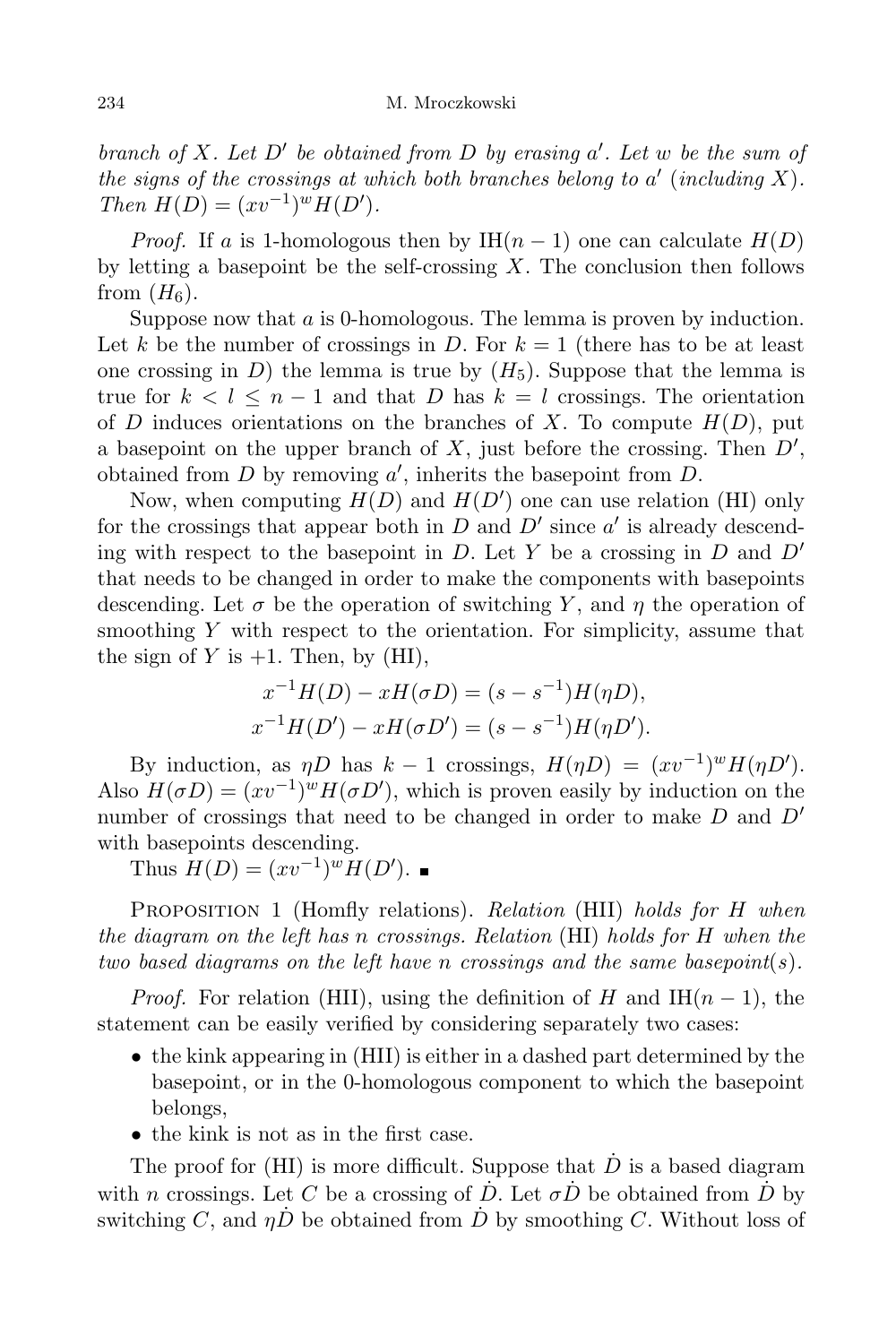generality one may suppose that the sign of C is  $+1$  (otherwise the roles of  $\dot{D}$  and  $\sigma \dot{D}$  are switched). We want to show that

$$
x^{-1}H(D) - xH(\sigma D) = (s - s^{-1})H(\eta D).
$$

First, suppose that  $\dot{D}$  is simple, or that C is in the dashed part determined by the basepoint, or that  $C$  is in the 0-homologous component containing the basepoint. In these cases, in the definition of  $H(D)$  or  $H(\sigma D)$ relation  $(HI)$  is used at the crossing C. By Lemma 1 it can be used at the beginning. Thus  $(HI)$  holds for  $H$  in these cases.

Consider now the remaining possibility for the crossing  $C$ : suppose that  $C$  is such that none of its branches is in the 0-homologous component with basepoint of  $\dot{D}$ , or in the dashed part determined by the basepoint.

If  $\dot{D}$  is descending, let  $D'$  be obtained from  $\dot{D}$  by erasing the 0-homologous component on which the basepoint lies, or the dashed part determined by the basepoint. Note that  $C$  can be naturally viewed as a crossing in  $D'$ . As D' has at most  $n-1$  crossings, (HI) holds by IH( $n-1$ ) for  $H(D')$ ,  $H(\sigma D')$ and  $H(\eta D')$ .

But  $H(D)$ ,  $H(\sigma \dot{D})$  and  $H(\eta \dot{D})$  are expressed respectively in terms of  $H(D')$ ,  $H(\sigma D')$  and  $H(\eta D')$  in the same way. This follows from the definition of H, except for  $H(\eta \vec{D})$  when the basepoint is a self-crossing of a 1-homologous component and  $C$  is in the same component. But in this case, Lemma 2 is used to express  $H(\eta \dot{D})$  by means of  $H(\eta D')$ . Thus (HI) holds for  $H(D)$ ,  $H(\sigma \dot{D})$  and  $H(\eta \dot{D})$ .

Now, if  $\dot{D}$  is not descending, then (HI) for  $H(\dot{D})$ ,  $H(\sigma \dot{D})$  and  $H(\eta \dot{D})$  is proved by induction on the number of crossings that have to be changed in order to make it descending. At a crossing that has to be changed, relation (HI) allows one to express  $H(D)$ ,  $H(\sigma \dot{D})$  and  $H(\eta \dot{D})$  by means of diagrams with fewer crossings to be changed, for which (HI) holds by induction, and diagrams with at most  $n-1$  crossings for which (HI) holds by IH $(n-1)$ .

The following lemma is a consequence of relation (HI):

LEMMA 3 (basepoints and crossing changes). Let  $\dot{D}_1$  and  $\dot{D}_2$  be two based diagrams with n crossings that differ only in the position of the basepoint(s). Let  $\dot{D}'_1$  be obtained from  $\dot{D}_1$  by a crossing change, and  $\dot{D}'_2$  be obtained from  $\dot{D}_2$  by the same crossing change. Suppose that  $H(\dot{D}_1) = H(\dot{D}_2)$ . Then  $H(D'_1) = H(D'_2)$ .

*Proof.* (HI) allows expressing  $H(D_1)$  in terms of  $H(D'_1)$  and H of a third diagram with  $n-1$  crossings. Similarly, it allows expressing  $H(D_2)$  in terms of  $H(D'_2)$  and H of the same diagram with  $n-1$  crossings. By induction, for the diagram with  $n - 1$  crossings, H does not depend on the choice of basepoint(s). Thus, as  $H(D_1) = H(D_2)$ , also  $H(D'_1) = H(D'_2)$ .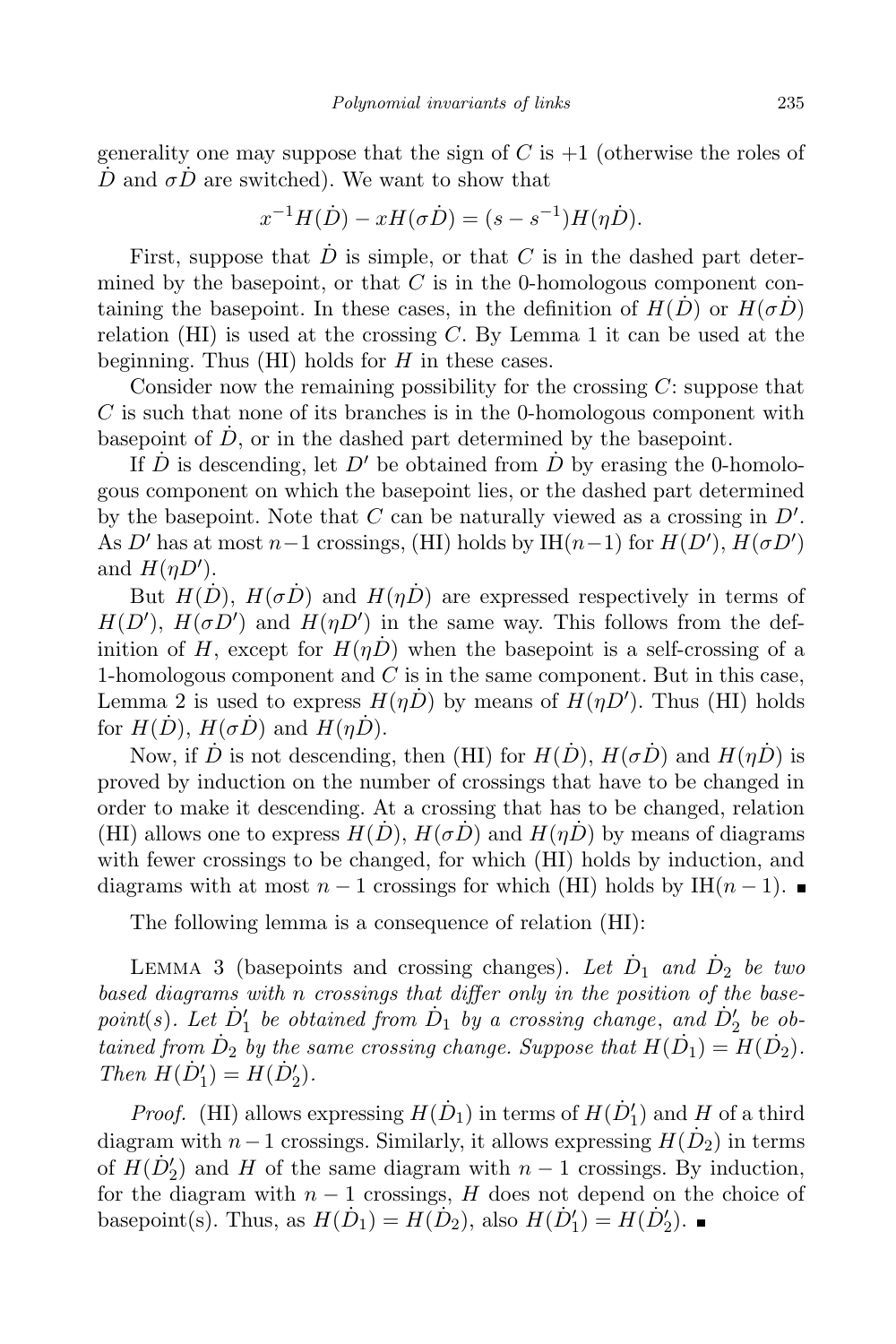### 4.2. Basepoints for 0-homologous components

LEMMA 4 (moving the basepoint). Suppose that  $P$  is a basepoint lying on a 0-homologous component of a based diagram  $\overline{D}$  with n crossings. Let c be the arc on which  $P$  lies. Then  $H$  does not change if  $P$  is moved on c.

*Proof.* Denote by a the 0-homologous component containing  $P$ . It is sufficient to prove that  $H$  does not change when the basepoint passes through a crossing as in Figure 5.



Fig. 5

Using Lemma 3, one may suppose that the diagram  $\dot{D}$  on the left of Figure 5 is descending. Starting from P and traveling on the net of  $\dot{D}$  according to the orientation, denote the successive arcs encountered by  $a_1, \ldots, a_l$ . Furthermore denote the part of  $a_1$  that comes after P by  $a_1^a$  and the remaining part by  $a_1^b$ . As  $\dot{D}$  is descending, one has

$$
a_2 \le a_4 \le a_6 \le \cdots \le a_1^b \le \cdots \le a_5 \le a_3 \le a_1^a,
$$

where  $a_i \leq a_j$  means that at each crossing involving  $a_i$  and  $a_j$  the branch in  $a_i$  is under the branch in  $a_j$ , and  $\leq$  is transitive.

Now  $\dot{D}'$  may be descending or not. If it is descending then  $H(\dot{D}) = H(\dot{D}')$ by  $(H_5)$ .

Suppose now that  $\dot{D}'$  is not descending. This is the case if and only if the branch b (see Figure 5) is a part of  $a_1^a$ ,  $a_1^b$  or  $a_k$  with k odd.  $\dot{D}'$  becomes descending if one switches the crossing in Figure 5.

Let  $\sigma \dot{D}'$  be the based diagram obtained from  $\dot{D}'$  by this switching, and  $\eta \dot{D}'$  obtained from  $\dot{D}'$  by smoothing the same crossing. Note that in  $\eta \dot{D}',$ a becomes a link with two 0-homologous components  $a^1$  and  $a^2$ , where  $a^1$ contains  $P'$  and  $a_2$  contains  $P(P \text{ and } P' \text{ can be naturally viewed in } \eta \dot{D}')$ . Notice that  $\eta \dot{D}'$  with basepoint  $P'$  is descending.

Denote by  $D_a$  the diagram obtained from  $\dot{D}'$  by removing a. Notice that  $D_a$  can be obtained from  $\eta \dot{D}'$  by removing  $a^1$  and  $a^2$ . Denote by  $D_{a^1}$  the diagram obtained from  $\eta \dot{D}^{\prime}$  by removing  $a^{1}$ . Notice that  $D_{a^{1}}$  with basepoint P is descending. Let  $\varepsilon = \pm 1$  be the sign of the crossing in Figure 5.

For a 0-homologous component c denote by  $w(c)$  the sum of the signs at all crossings for which both branches are in c. Now: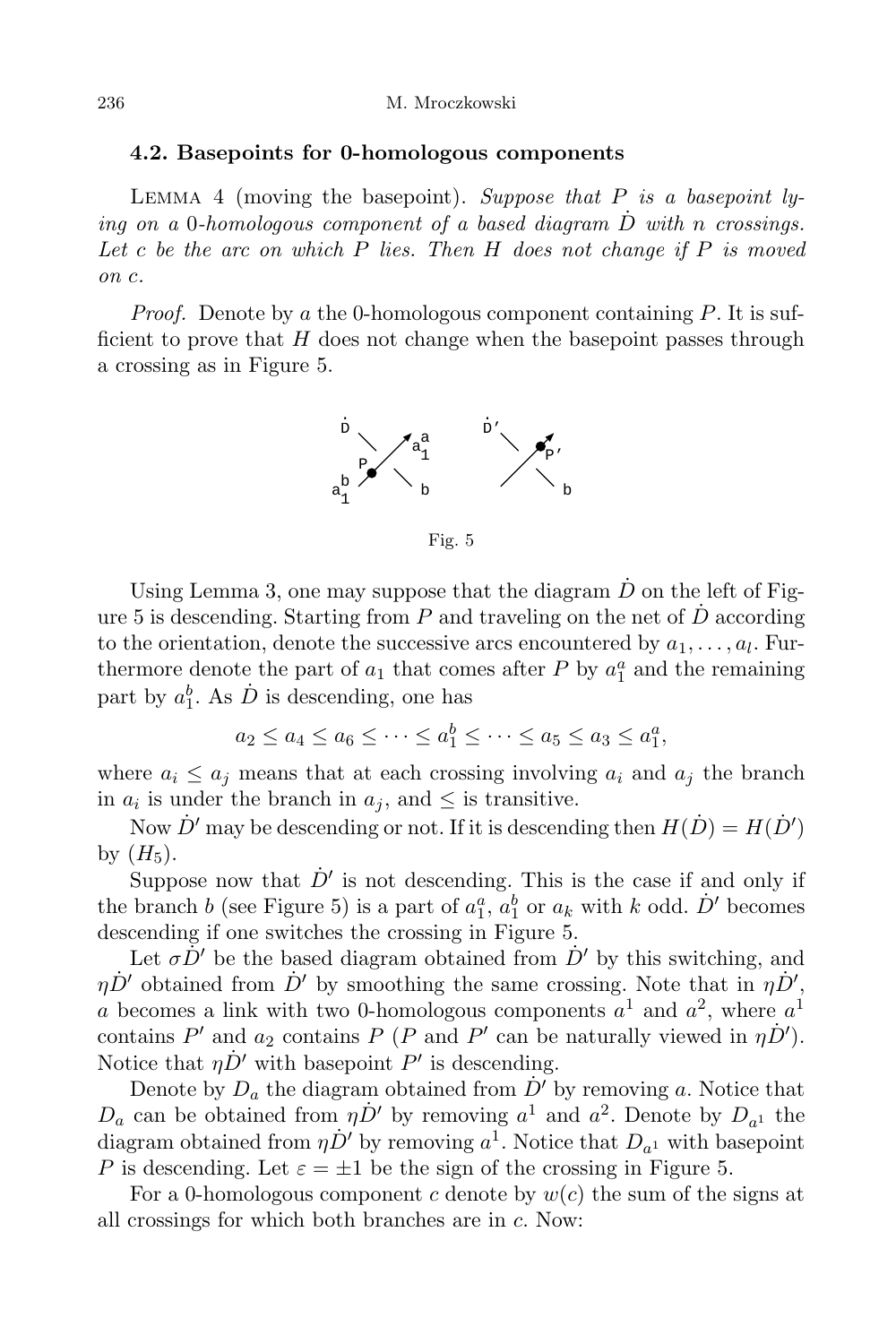$$
H(D) = \mu(xv^{-1})^{w(a)}H(D_a),
$$
  
\n
$$
H(\eta D) = \mu(xv^{-1})^{w(a_1)}H(D_{a^1}) = \mu^2(xv^{-1})^{w(a_1)+w(a_2)}H(D_a),
$$
  
\n
$$
H(D') = x^{2\varepsilon}H(\sigma D') + \varepsilon x^{\varepsilon}(s-s^{-1})H(\eta D)
$$
  
\n
$$
= x^{2\varepsilon}\mu(xv^{-1})^{w(a)-2\varepsilon}H(D_a) + \varepsilon x^{\varepsilon}(s-s^{-1})\mu^2(xv^{-1})^{w(a_1)+w(a_2)}H(D_a).
$$
  
\nAs  $\mu = (v^{-1} - v)/(s - s^{-1})$ , we have  
\n
$$
H(D') = (x^{w(a)}\mu v^{-w(a)+2\varepsilon} + \varepsilon x^{\varepsilon}\mu(v^{-1} - v)(xv^{-1})^{w(a_1)+w(a_2)})H(D_a).
$$
  
\nAs  $w(a_1) + w(a_2) = w(a) - \varepsilon$ , we have  
\n
$$
H(D') = \mu x^{w(a)}v^{-w(a)}(v^{2\varepsilon} + \varepsilon v^{\varepsilon-1} - \varepsilon v^{\varepsilon+1})H(D_a) = \mu(xv^{-1})^{w(a)}H(D_a).
$$

Since  $\varepsilon = 1$  or  $-1$ , one checks easily that

$$
v^{2\varepsilon} + \varepsilon v^{\varepsilon - 1} - \varepsilon v^{\varepsilon + 1} = 1.
$$

Thus  $H(\dot{D}) = H(\dot{D}').$ 

4.3. Good Reidemeister moves. The Reidemeister moves presented in Figure 6 are called *bad*. They involve basepoint(s). For the bad moves, the usual notation is used, with one or more primes being added (e.g.  $\Omega_5''$ ). All other moves are called *good*.

The moves  $\Omega'_4$ ,  $\Omega'_5$  and  $\Omega''_5$  involve simple based diagrams. In an  $\Omega'_4$ move, for some component, the secondary basepoints are changed. An  $\Omega'_5$ move involves two couples of secondary basepoints and an  $\Omega_5''$  move involves the primary and some secondary basepoints.

In this section, it is shown that  $H$  does not change under good Reidemeister moves that do not involve diagrams with more than  $n$  crossings. It will be proved in later sections that  $H$  does not change under bad Reidemeister moves.

Using relation (HI) and induction hypothesis IH $(n-1)$  one easily gets the following:

REMARK 2 (crossing changes outside Reidemeister moves). Consider a  $Reidemeister$  move from a based diagram  $\dot{D}_1$  to  $\dot{D}_2$ . If H does not change under this move, then it does not change under the same move from  $\dot{D}'_1$  to  $\dot{D}'_2$ , where  $\dot{D}'_1$  is obtained from  $\dot{D}_1$  by switching some crossings not involved in the move, and  $\dot{D}'_2$  is obtained from  $\dot{D}_2$  by switching the same crossings.

Lemma 5 (crossing changes inside Reidemeister moves). Consider a Reidemeister move that is not an  $\Omega_4$  move, from a based diagram  $\dot{D}_1$  to  $\dot{D}_2$ . Let  $b_1$  and  $b_2$  be two branches involved in the move. Suppose that they are not the lowest and uppermost branch in an  $\Omega_3$  move. If H does not change under this move, then it does not change under any other move obtained from the first one by switching the crossing(s) between  $b_1$  and  $b_2$ .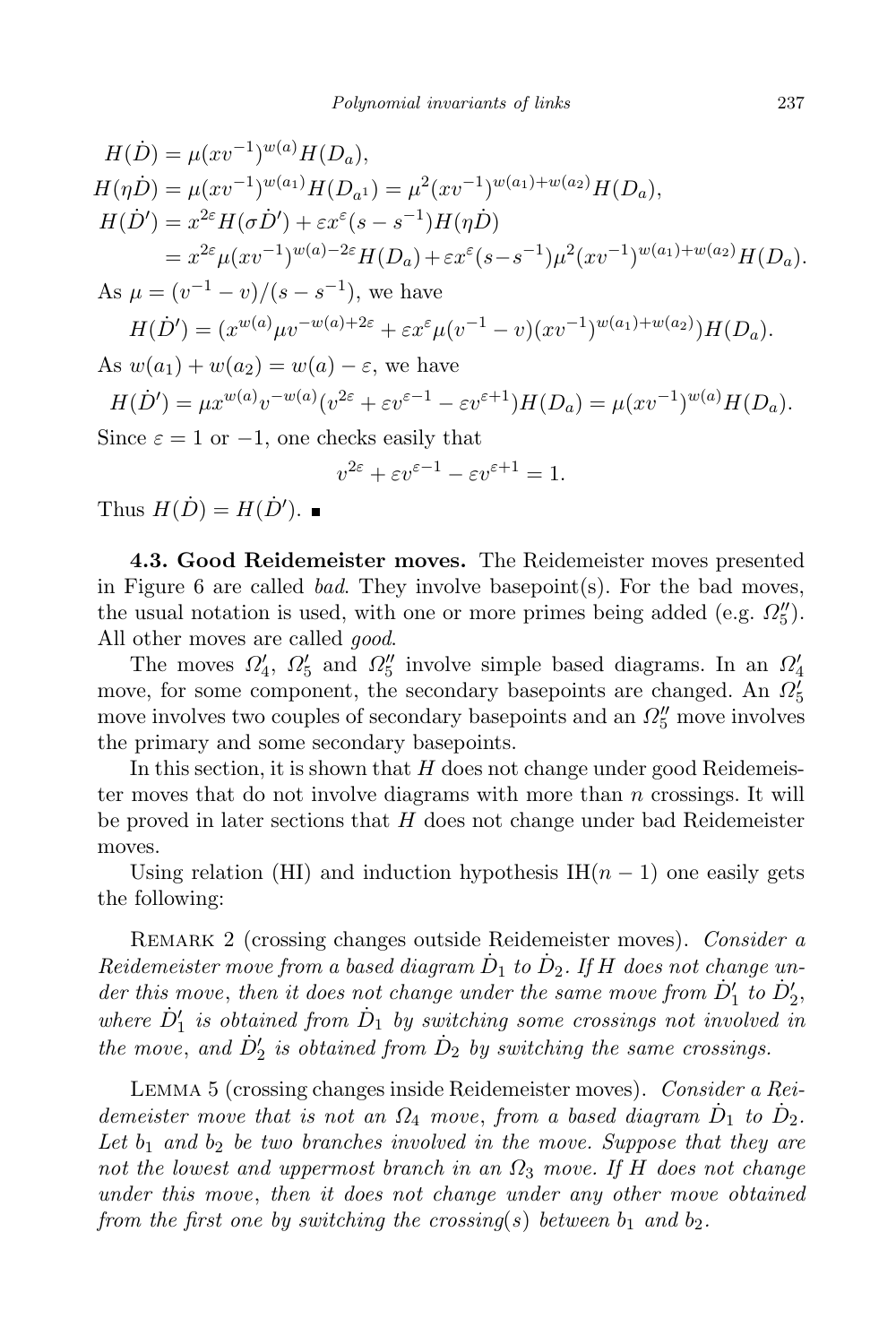

Fig. 6. Bad Reidemeister moves

*Proof.* For an  $\Omega_2$  move, an easy calculation using (HI) and (HII) shows that  $H$  is unchanged if one switches the two crossings that disappear under the move.

For an  $\Omega_3$  move, let  $\dot{D}'_1$  (resp.  $\dot{D}'_2$ ) be obtained from  $\dot{D}_1$  (resp.  $\dot{D}_2$ ) by switching two adjacent branches (for example the lowest and the middle ones). Let  $D_1''$  (resp.  $D_2''$ ) be obtained from  $\dot{D}_1$  (resp.  $\dot{D}_2$ ) by smoothing the crossing that is switched to obtain  $\dot{D}'_1$  (resp.  $\dot{D}'_2$ ). By assumption  $H(\dot{D}_1)$  =  $H(D_2)$ . Now,  $H(D_1'') = H(D_2'')$  because either the two diagrams are equal, or one can pass from one to the other by two  $\Omega_2$  moves that do not increase the number of crossings beyond  $n-1$  and one may use IH $(n-1)$ . From (HI) it follows that  $H(D'_1) = H(D'_2)$ .

The case of an  $\Omega_5$  move is treated similarly to an  $\Omega_3$  move. One uses two  $\Omega_4$  moves between diagrams with  $n-1$  crossings and IH( $n-1$ ) as well as  $(HI)$ .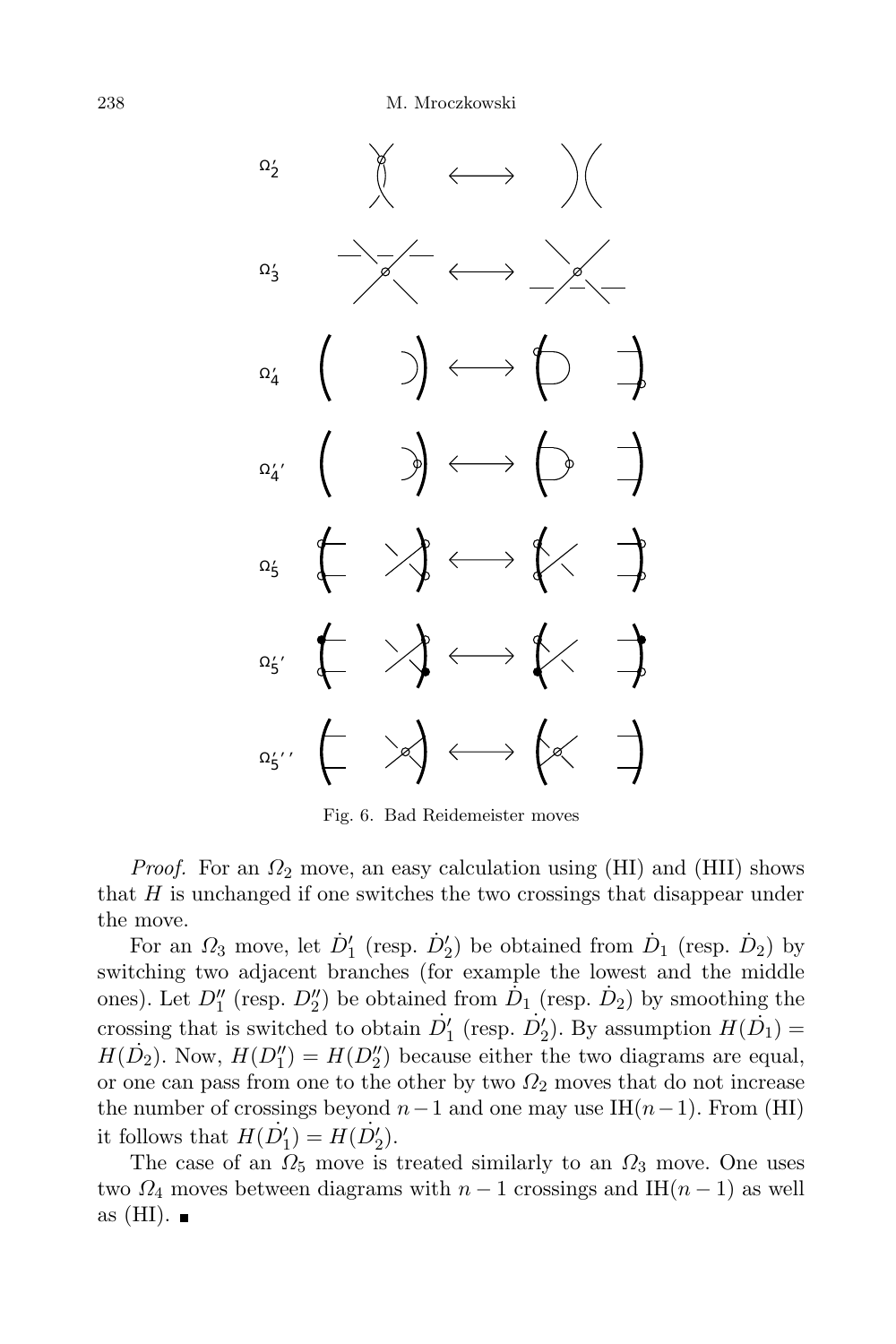LEMMA 6 (invariance under good Reidemeister moves). H does not change under good Reidemeister moves that involve diagrams with at most n crossings.

*Proof.* By IH $(n-1)$  it is sufficient to consider the case when at least one of the diagrams involved in the move has  $n$  crossings. If the basepoint of the diagram with  $n$  crossings lies on a 0-homologous component, then by Lemma 4 it can be pushed out of the fragment of the diagram where the move takes place without changing H.

One may suppose that the diagram before the move has  $n$  crossings and that it is descending, by Remark 2 and Lemma 5. It is easily checked that after the move the diagram is again descending except in a special case considered at the end of the proof. Now, from the definition of H and IH $(n-1)$  it follows easily that H is unchanged under the move.

The special case is the following: the basepoint lies on a 0-homologous component and, after an  $\Omega_2$  move, this component is not involved in any crossing. But again, in this case  $H$  does not change by definition and IH $(n-1)$ . ■

4.4. Basepoints of simple diagrams. In this section it is shown that H does not depend on the choice of antipodal basepoints for simple diagrams.

We say that an arc in a diagram  $D$  separates a couple  $P, Q$  of antipodal points lying on the boundary  $S$  of the disk of  $D$  if the endpoints of this arc are in different connected components of  $S - (P \cup Q)$ .

The following lemma is a reformulation of Lemma 1 of [9]:

LEMMA 7 (non-separating arcs for components with at least three arcs). Let  $D$  be a simple diagram. Let b be a 1-homologous component. Let  $P, Q$ be a couple of antipodal points on the boundary circle of D, neither of them in b. Suppose that b has at least three arcs. Then at least two of the arcs of b do not separate P, Q.

Lemma 8 (non-separating arcs for components with at least five arcs). Let D be a simple diagram and b a 1-homologous component of D. Suppose that b has at least five arcs. Consider two couples of antipodal endpoints of some arcs of b such that moving from one couple to another in the counterclockwise direction, no other endpoints of b are encountered. Then there is at least one arc with no endpoint in these two couples and which does not separate any of the two couples.

*Proof.* In Figure 7 four cases are presented.  $P^1, Q^1$  and  $P^2, Q^2$  are couples of antipodal endpoints. Suppose that there are no endpoints of b between  $P^1$  and  $P^2$  (thus no endpoints between  $Q^1$  and  $Q^2$ ).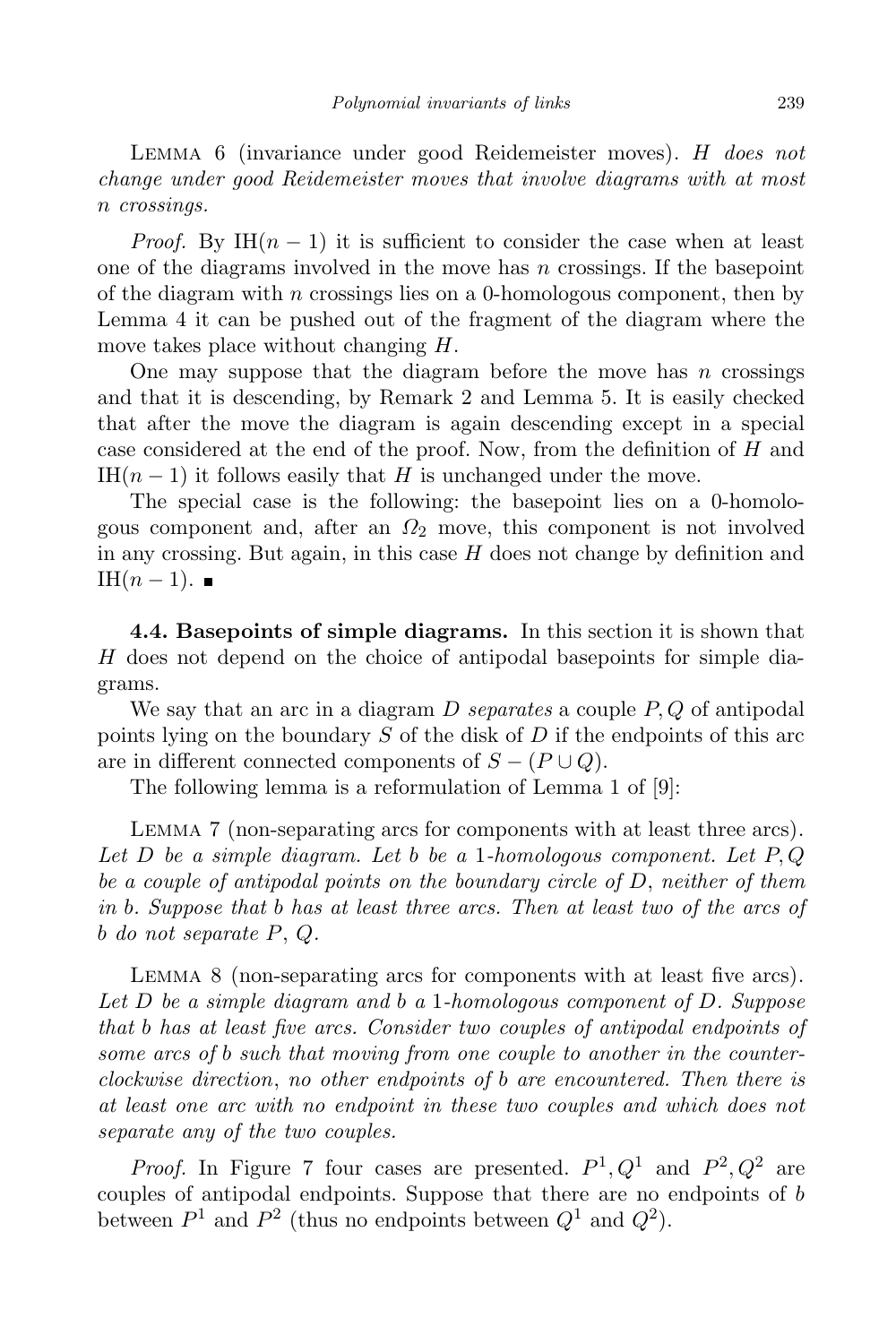

Fig. 7

CASE 1:  $P^1$  and  $P^2$  are endpoints of the same arc. The  $\Omega_4$  move which deletes this arc, gives rise to a simple diagram in which  $b$  has at least three arcs. This move changes only the three arcs shown in Figure 7, Case 1. By Lemma 7, at least two arcs of  $b$  do not separate the antipodal endpoints  $P<sup>1</sup>$  and  $Q<sup>1</sup>$  (and also  $P<sup>2</sup>$  and  $Q<sup>2</sup>$ ). One of these may coincide with the arc obtained from the three arcs appearing in Case 1. But there is an extra arc not separating the couples of endpoints.

CASE 2:  $P<sup>1</sup>$  and  $Q<sup>2</sup>$  are joined by an arc. Then the required arc obviously exists (the thick one).

CASE 3: The arcs starting at  $P^1$  and  $Q^1$  do not separate the couple  $P^2$ ,  $Q^2$ . Then one again finds a suitable arc (the thick one).

Case 4: The only remaininig possibility is that some arcs with endpoints  $P<sup>1</sup>$  or  $Q<sup>1</sup>$  separate the couple  $P<sup>2</sup>$ ,  $Q<sup>2</sup>$  or vice versa. Suppose, for instance, that the arc which has  $P^2$  as endpoint separates the couple  $P^1, Q^1$ . Then the arc with endpoint  $P^1$  cannot separate  $P^2, Q^2$  (the diagram is simple). Since we may assume we are not in the situation of Case 3, the arc with endpoint  $Q^1$  has to separate  $P^2, Q^2$ . And this finally means that the arc with endpoint  $Q^2$  does not separate  $P^1, Q^1$ .

Denote by  $P, Q$  a couple of antipodal points on the boundary circle of the diagram that are not endpoints such that P is between  $P<sup>1</sup>$  and  $P<sup>2</sup>$  and  $Q$  is between  $Q^1$  and  $Q^2$ .

Now we have two arcs which do not separate the couple  $P, Q$  (namely, the arcs with endpoints  $P^1$  and  $Q^2$ ) and two arcs separating this couple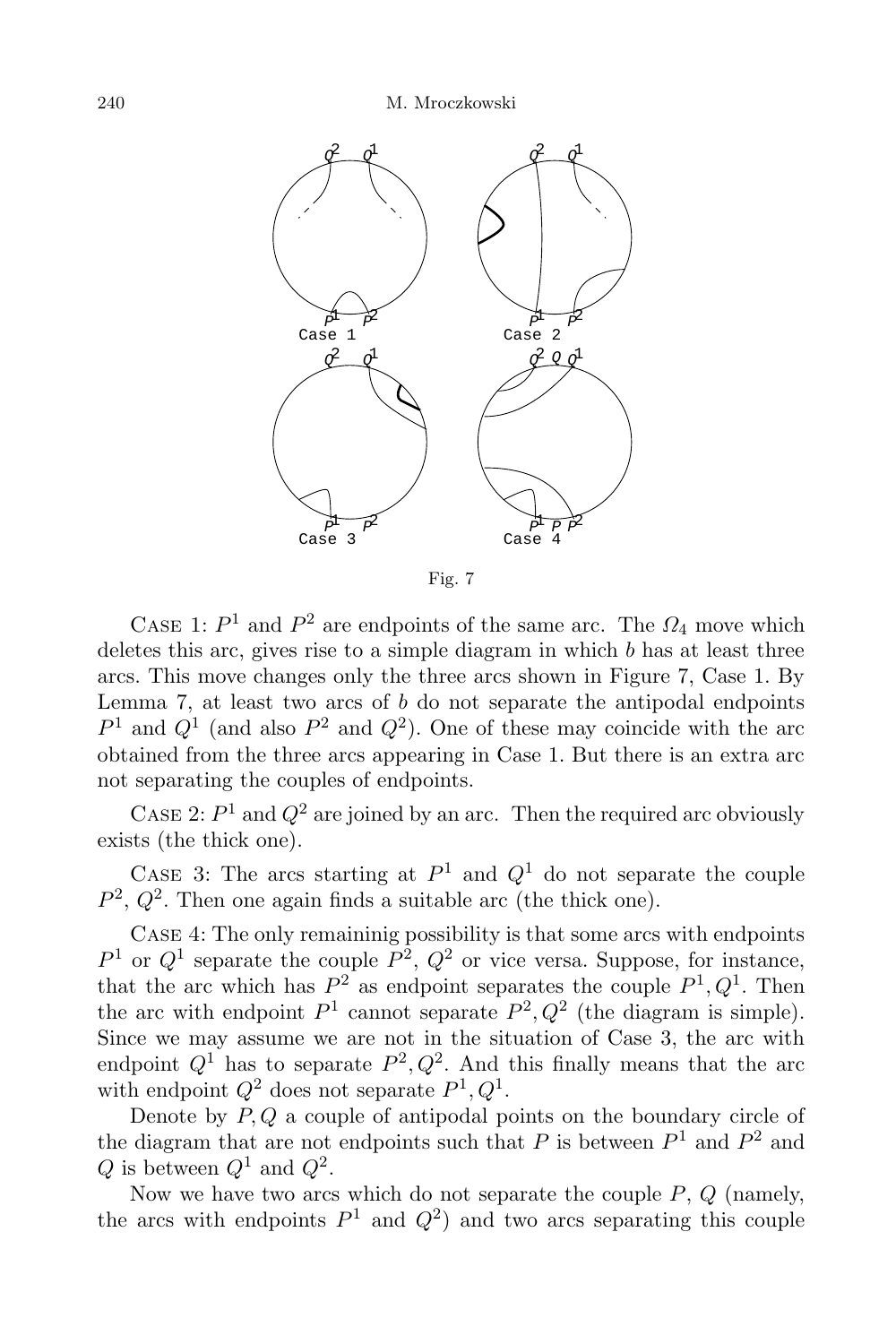(the arcs with endpoints  $P^2$  and  $Q^1$ ). Note that the two arcs that do not separate  $P, Q$  are on the left side of the diagram.

To find a suitable arc in this case, let us prove first that the number of arcs of b not separating  $P, Q$  on the left side is the same as on the right side. This can be checked by induction on the number of arcs of  $b$ : if  $b$  has a unique arc this number is 0 on both sides. Otherwise, if one uses an  $\Omega_4$ move to remove an arc of b that does not separate  $P, Q$  (which exists by Lemma 7), the number of arcs not separating this couple on the left and on the right decreases by one, or remains the same.

Thus there are at least two arcs of b on the right side of the diagram that do not separate P, Q and thus do not separate  $P_1, Q_1$  and  $P_2, Q_2$  either.

A *subarc* is a compact connected submanifold of an arc.

Let a be a subarc going from a crossing to itself and having no other self-crossings. Let  $P$  be a point on the arc of which  $a$  is a subarc, just outside a. Then a is called a 1-gon if, in the net, it does not separate  $P$  and the line at infinity.

Let  $(a_1, a_2)$  be a couple of subarcs both going from one crossing to another, having no extra crossings between them, and neither of them having self-crossings. Let  $P_1$  be a point on an arc of which  $a_1$  or  $a_2$  is a subarc, just outside  $a_1$  and  $a_2$ , and close to the first crossing between  $a_1$  and  $a_2$ . Let  $P_2$  be a point with the same properties as  $P_1$  except that it is close to the second crossing between  $a_1$  and  $a_2$ . Then  $(a_1, a_2)$  is called a 2-*qon* if, in the net, it does not separate  $P_1$  and the line at infinity, and it does not separate  $P_2$  and the line at infinity.

1-gons and 2-gons are presented in Figure 8.



By definition, a subarc  $\alpha$  is *below* a subarc  $\delta$  if at each crossing involving  $a$  and  $b$  the branch in  $a$  is under the branch in  $b$ .

LEMMA 9 (moving subarcs). Let  $D$  be a (possibly based) diagram with at most n crossings. Let B be a disk in D such that there is no basepoint in B, and B does not intersect the boundary circle of the diagram. Suppose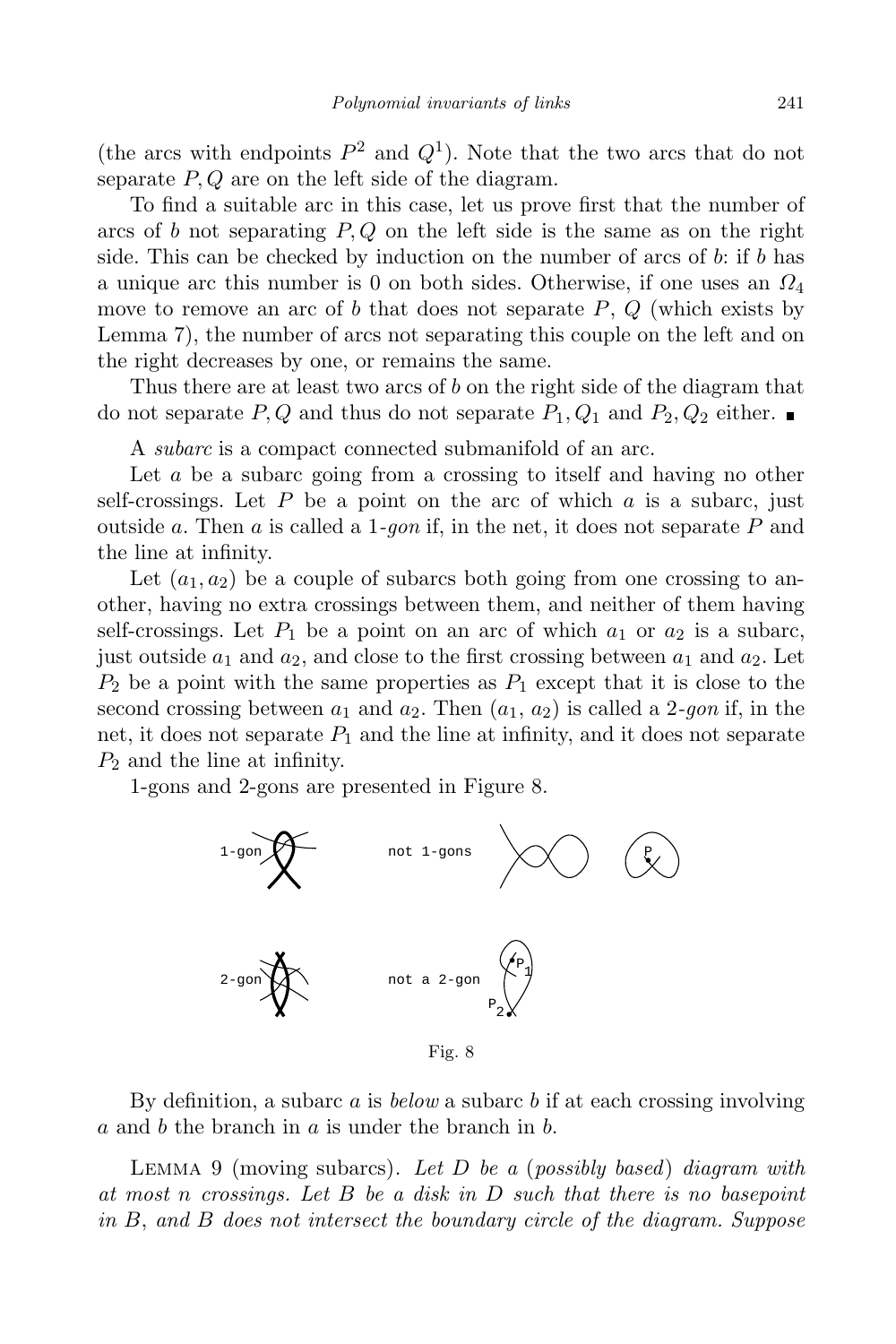that  $B \cap D$  is the union of a subarc a strictly included in ∂B and some other subarcs  $a_1, \ldots, a_l$  properly embedded in B. Suppose that  $a_i$  is below  $a_j$  for any  $i < j$  and there is k such that a is above  $a_i$  for  $i \leq k$  and below  $a_i$  for  $i > k$ . Suppose that each  $a_i$  crosses a in one point and no pair of  $a_i$ 's has more than one common crossing. Let b be the closure of  $\partial B - a$  and let D' be the result of substituting b for a in D, where b is above  $a_i$  if a is, and below otherwise. Then  $H(D) = H(D')$ .

*Proof.* It is easily seen that it is possible to transform  $D$  into  $D'$  by a series of good  $\Omega_3$  moves.

LEMMA 10 (removing 2-gons). Suppose that  $B$  and  $D$  are as in Lemma 9 except that one subarc  $a_i$  crosses a in two points, and each  $a_j$ ,  $j \neq i$ , crosses  $a_i$  in one point. If, as before, D' is the result of substituting b for a in D, then  $H(D) = H(D')$ .

Proof. Applying Lemma 9, move all crossings in the interior of the 2-gon formed by a and  $a_i$  out of this 2-gon. Transform the resulting diagram into D' by a series of good  $\Omega_3$  moves and one good  $\Omega_2$  move at the end.

LEMMA 11 (removing 1-gons). Let  $D$  be a (possibly based) diagram with at most n crossings. Let a be a 1-gon bounding a disk B. Suppose that there are no 1-gons and no basepoint in  $B$  (except possibly the self-crossing of a which can be a basepoint). Suppose that  $B \cap D$  is the union of a and some other subarcs  $a_1, \ldots, a_l$  properly embedded in B. Suppose that  $a_i$  is below  $a_j$ for any  $i < j$  and there is k such that a is above  $a_i$  for  $i \leq k$  and a is below  $a_i$  for  $i > k$ . Let  $\varepsilon$  be the sign of the self-crossing of a and  $D'$  the diagram obtained from D by removing the 1-gon a. Then  $H(D) = (xv^{-1})^{\varepsilon}H(D')$ .

*Proof.* First, remove all 2-gons that are inside  $B$  using Lemma 10, starting with the most nested ones. Then decrease the number of crossings inside B using Lemma 10 for couples of subarcs in which one subarc is part of a. In this way, the number of crossings inside  $B$  is reduced to 0. Finally, use relation (HII) which holds for diagrams with at most n crossings (Proposition 1).  $\blacksquare$ 

LEMMA 12 (special case of invariance under  $\Omega'_5$  moves). Suppose that an  $\Omega_5'$  move is applied to a simple based diagram  $\dot{D}$  with n crossings. Suppose that each of the two 1-homologous components involved in this move consists of a unique arc. Let  $\dot{D}'$  be the diagram after the move. Then  $H(\dot{D}) = H(\dot{D}')$ .

*Proof.* By Remark 2 and Lemma 5 one may suppose that  $\dot{D}$  is descending. If the two components involved in the move have at least three common crossings, then, using Lemma 10, remove two crossings that are not involved in the move without changing H and, using IH(n – 1), get  $H(\dot{D}) = H(\dot{D}')$ . Otherwise, if the two components have a unique common crossing, then  $\dot{D}'$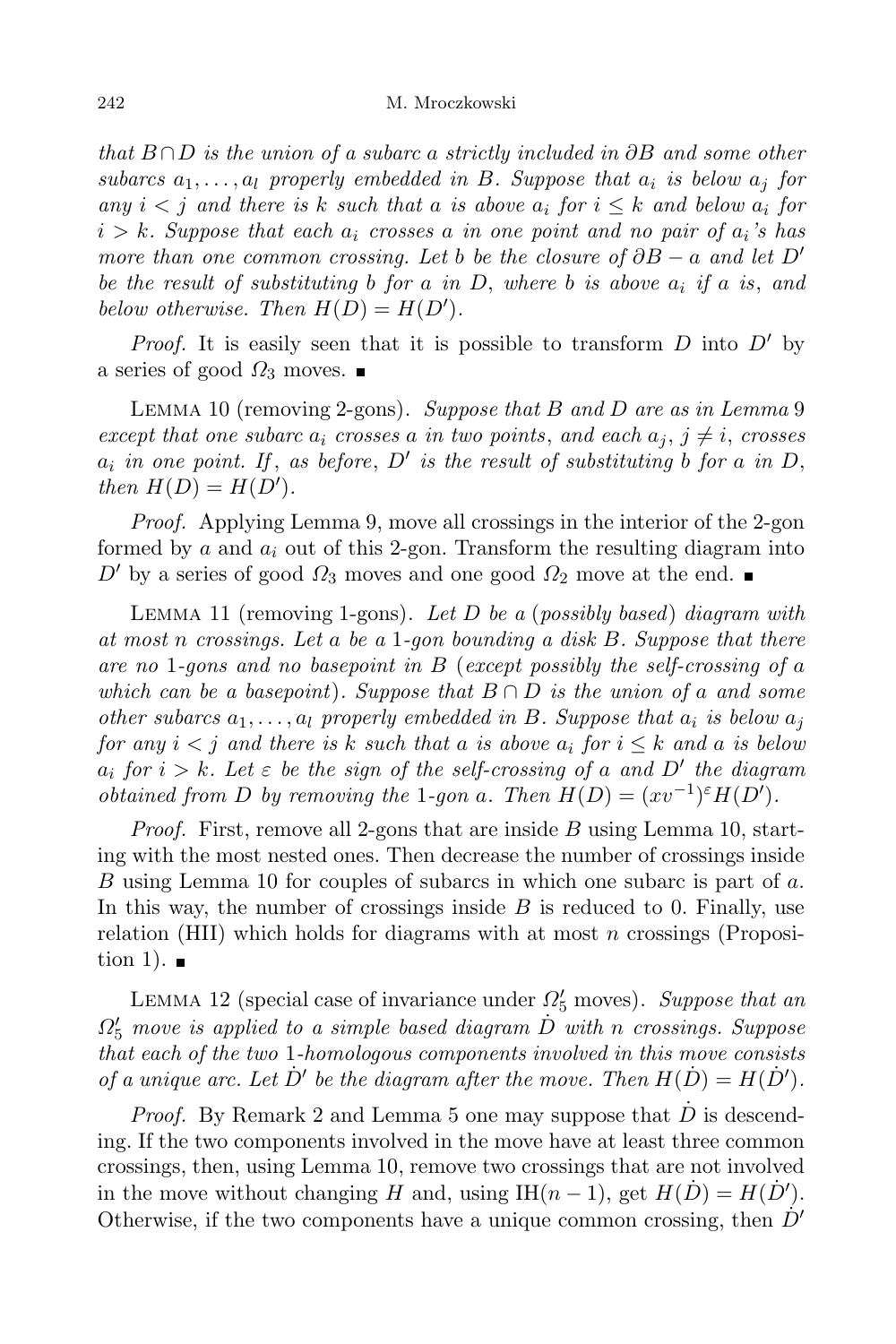is also descending, and both  $H(\dot{D})$  and  $H(\dot{D}')$  are equal to the same  $H(\dot{D}_{k,l})$ for some k and l.  $\blacksquare$ 

In the figures that follow, a sign of equality between two diagrams means that  $H$  is the same for both. For simplicity, until the end of this subsection we will assume that the simple diagrams under consideration have no 0 homologous components. This is possible as, by definition of  $H$ , each such component contributes to  $\mu$  in the case of simple diagrams.

PROPOSITION 2 (special case of independence from basepoints for simple diagrams). Let  $\dot{D}_1$  and  $\dot{D}_2$  be two simple based diagrams with n crossings. Suppose that all 1-homologous components in  $\dot{D}_1$  and  $\dot{D}_2$  consist of unique arcs. Suppose that  $\dot{D}_1$  and  $\dot{D}_2$  differ only in the position of the basepoints. Then  $H(D_1) = H(D_2)$ .

*Proof.* It is sufficient to prove that  $H(D_1) = H(D_2)$  if the basepoints of  $\dot{D}_2$  are next to the basepoints of  $\dot{D}_1$  in the counterclockwise direction.

By Lemma 3, one may suppose that  $\dot{D}_1$  is descending. If there is a couple of components which have at least three crossings between them, then  $H(\dot{D}_1) = H(\dot{D}_2)$ : indeed, one may reduce the number of crossings in  $\dot{D}_1$  and  $\dot{D}_2$  using Lemma 10 (because  $\dot{D}_1$  is descending), and then use IH $(n-1)$ . Suppose now that any two components have a unique common crossing.

In changing the position of a couple of antipodal basepoints from  $\dot{D}_1$ to  $\dot{D}_2$ , the following two cases can occur:

CASE 1: Traveling from the basepoint of  $\dot{D}_1$  that is initial, in the counterclockwise direction, the first secondary basepoint encountered is also initial (see Figure 9).

One may suppose that  $\dot{D}_1$  is in fact some  $\dot{D}_{k,l}$ . Indeed, if not, apply several times Lemma 9 and  $\Omega_5'$  moves to components with secondary basepoints (Lemma 12). Then, using Lemma 3, one may suppose that  $\dot{D}_1$  is equal to  $\alpha(\dot{D}_{k,l})$ , i.e. it is almost standard and the sign at every crossing is equal to  $+1$ .

By  $(H_3)$ ,  $H(D_1) = z^{k+l}$ . As shown in Figure 9,  $H(D_1) = H(D_2)$ .

For Case 2, we need to have invariance of H under some special  $\Omega_5''$ move. Suppose that  $\dot{D}$  is a simple based diagram with n crossings such that each of its 1-homologous components consists of a unique arc. Suppose that one applies to D an  $\Omega_5$  move involving primary and secondary basepoints  $(\Omega_5^{\prime\prime}$  move), and the vanishing triangle has two vertices that are both either initial basepoints or final endpoints. Suppose also that the two components involved in the move have a unique common crossing (it is the crossing that appears in the move).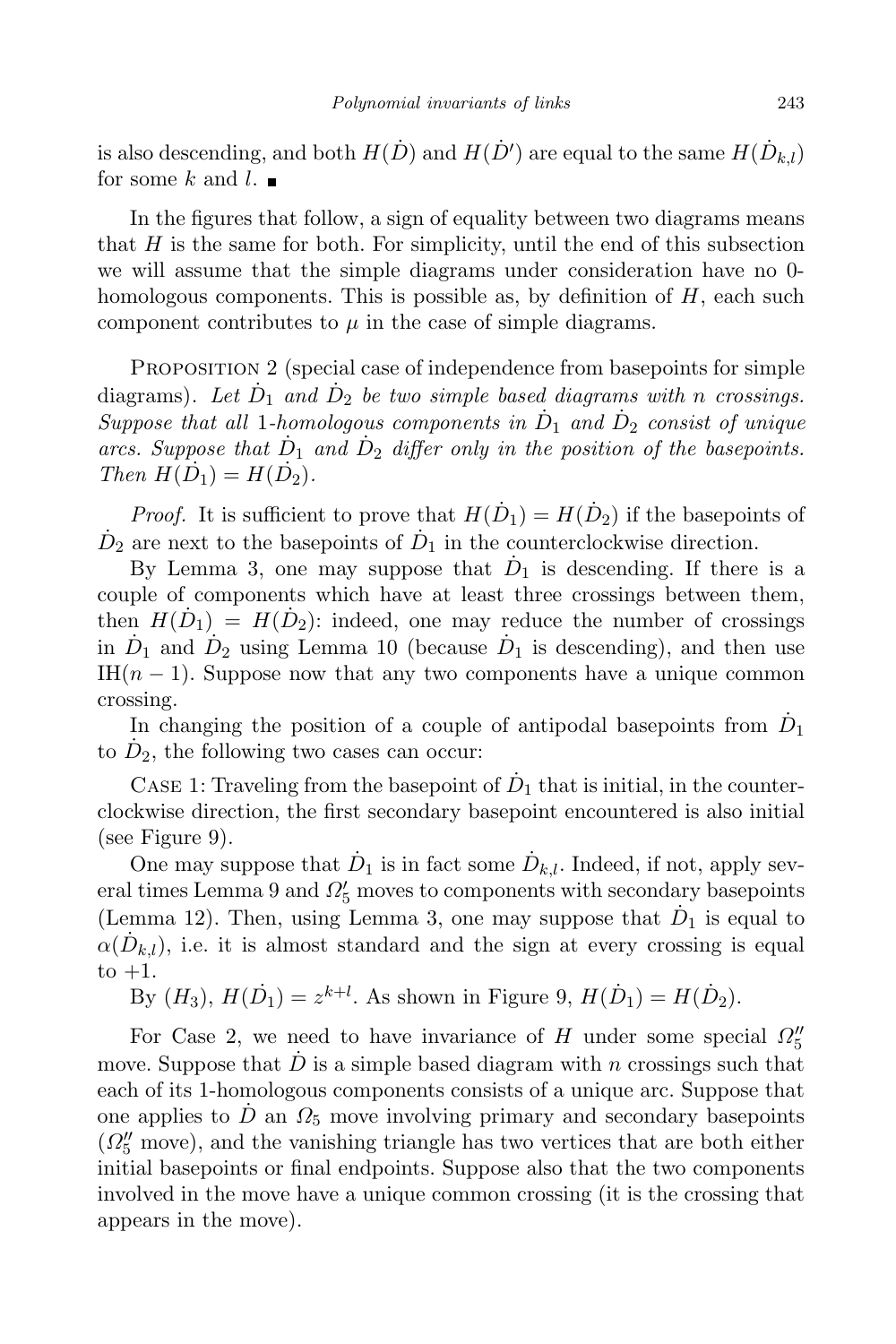

Fig. 9

Then H does not change under such move. Indeed, using Remark 2 and Lemma 5, suppose that  $\dot{D}$  is descending. Before the move  $H(\dot{D}) =$  $H(\dot{D}_{k,l})$  for some k and l. After the move, change the basepoints in clockwise direction: as just proven above,  $H$  does not change. The resulting based diagram is again descending and H of this diagram is again equal to  $H(\dot{D}_{k,l})$ .

CASE 2: Traveling from the basepoint of  $\dot{D}_1$  that is initial, in the counterclockwise direction, the first secondary basepoint encountered is final (see Figure 10).

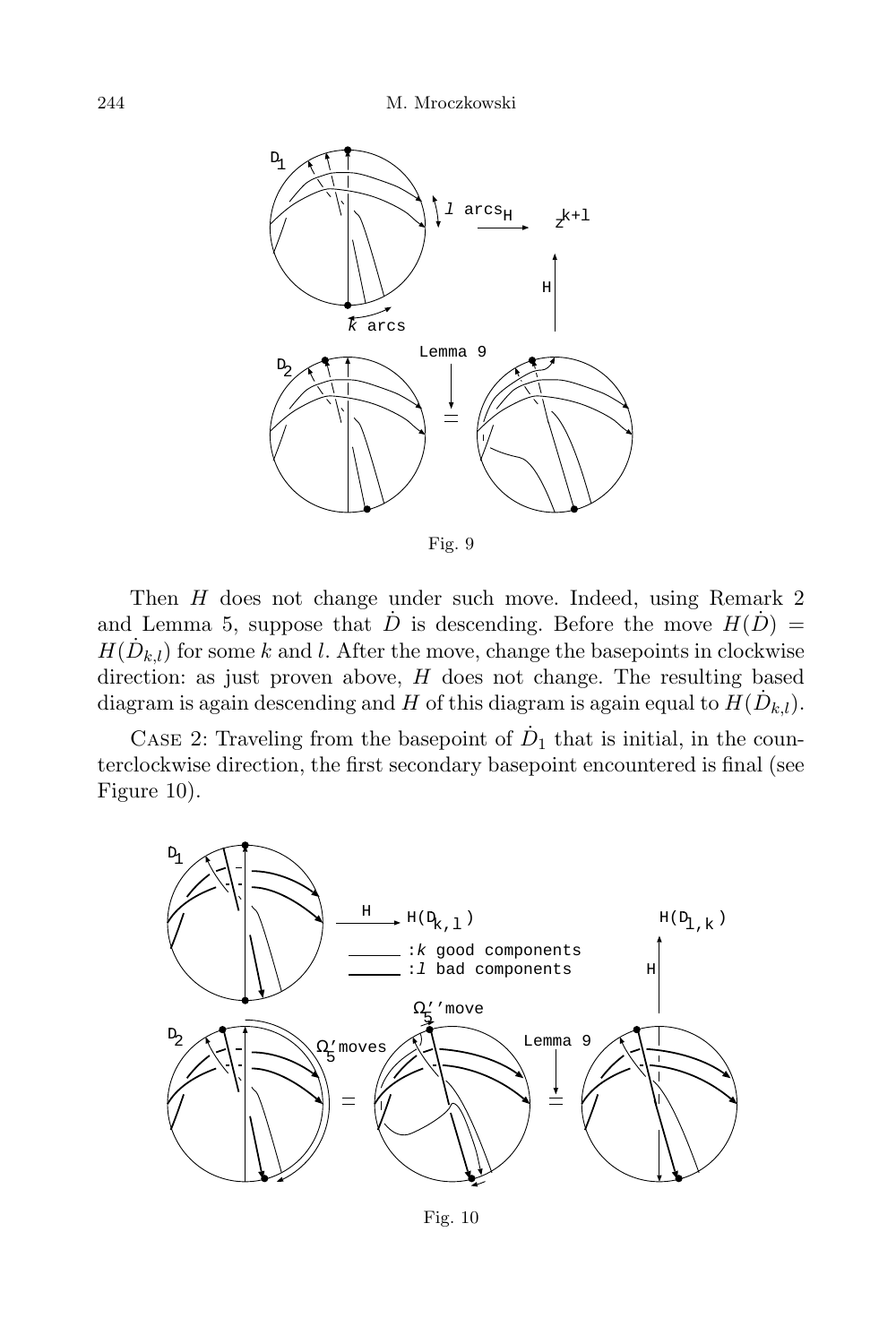

Fig. 11

Suppose that  $\dot{D}_1$  is as on the top left of Figure 10. One may always reduce Case 2 to the situation presented in this figure, using Lemmas 3, 9 and 12.

In this case,  $H(\dot{D}_1) = H(\dot{D}_{k,l})$ , whereas  $H(\dot{D}_2) = H(\dot{D}_{l,k})$  (see Figure 10 where an  $\Omega_5''$  move that does not change H is applied). But, as shown in Figure 11,  $H(\dot{D}_{k,l}) = H(\dot{D}_{l,k})$ . In this figure,  $\Omega_5''$  moves that do not change H are applied. Also, Case 1 is used to change the position of primary basepoints without changing  $H$ .

LEMMA 13 (special case of invariance under  $\Omega_5^{\prime\prime}$  moves). Suppose that  $\dot{D}$  is a simple based diagram with n crossings, and all 1-homologous components of  $\dot{D}$  consist of unique arcs. Let  $\dot{D}'$  be obtained from  $\dot{D}$  by an  $\Omega''_5$ move. Then  $H(\dot{D}) = H(\dot{D}').$ 

*Proof.* Using Remark 2 and Lemma 5, assume that  $\dot{D}$  is descending.

First, suppose that the two components involved in the move have at least three common crossings. Then  $H(D) = H(D')$ , because one can remove two crossings by Lemma 10 and use  $IH(n-1)$ . We may therefore assume that the two components involved have a unique common crossing.

If, in applying  $\Omega_5''$ , the vanishing triangle has two vertices that are both initial basepoints, or both final basepoints, then  $H(D) = H(D')$  as already seen in the proof of Proposition 2.

Suppose now that the vanishing triangle has one vertex that is an initial basepoint and another one that is a final basepoint. As  $\dot{D}$  is descending,  $H(\tilde{D}) = H(\tilde{D}_{k,l})$  for some k and l. By moving the basepoints of  $\tilde{D}'$  in the clockwise direction, one gets a descending diagram with  $l$  good and  $k$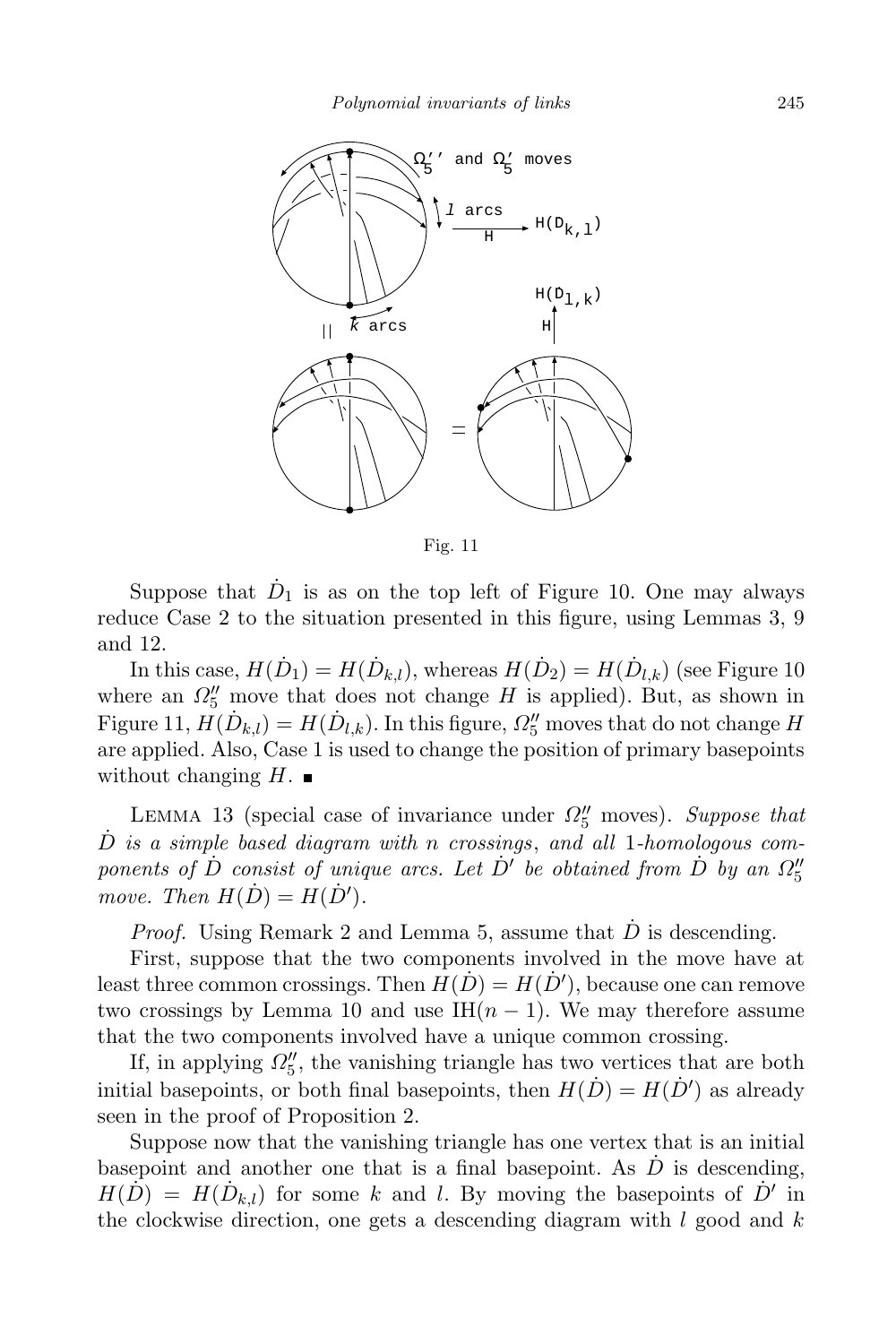bad components. Thus  $H(D') = H(D_{l,k})$ . But it was seen in the proof of Proposition 2 that  $H(\dot{D}_{k,l}) = H(\dot{D}_{l,k}).$ 

PROPOSITION 3 (independence from basepoints for simple diagrams). Let  $\dot{D}_1$  and  $\dot{D}_2$  be two simple based diagrams with n crossings. Suppose that  $\dot{D}_1$  and  $\dot{D}_2$  differ only in the position of the basepoints. Then  $H(\dot{D_1}) =$  $H(\dot{D}_2)$ .

*Proof.* It is sufficient to prove that  $H(D_1) = H(D_2)$  if the basepoints of  $\dot{D}_2$  (say  $(P_2, Q_2)$ ) are next to the basepoints of  $\dot{D}_1$  (say  $(P_1, Q_1)$ ) in the counterclockwise direction. By Lemma 3, we may assume that  $\dot{D}_1$  is descending. Let a be the component to which  $(P_1, Q_1)$  belongs. Then  $(P_2, Q_2)$ may belong to the same component  $a$  or to a different one, say  $b$ .

CASE 1:  $(P_2, Q_2)$  belongs to a. Note that the secondary basepoints of  $\dot{D}_2$  coincide with the secondary basepoints of  $\dot{D}_1$ . Thus, the ordering of components of  $\dot{D}_1$  arising from the primary basepoints is the same for  $\dot{D}_2$ . Consider, for this ordering, the last component (if any) that has more than one arc. In Figure 12, this component is dashed.



Fig. 12

One can reduce the number of arcs of this component without changing H for both  $\dot{D}_1$  and  $\dot{D}_2$ . By Lemma 7, the component has an arc, say c, that does not separate its secondary couple of endpoints. Consider an arc that is most nested in c. This arc cannot have an endpoint that is a secondary basepoint. Using Lemmas 9, 10 and good  $\Omega_5$  and  $\Omega_4$  moves (good in  $\dot{D}_1$  and in  $\dot{D}_2$ , we remove this arc without changing H. The diagram obtained in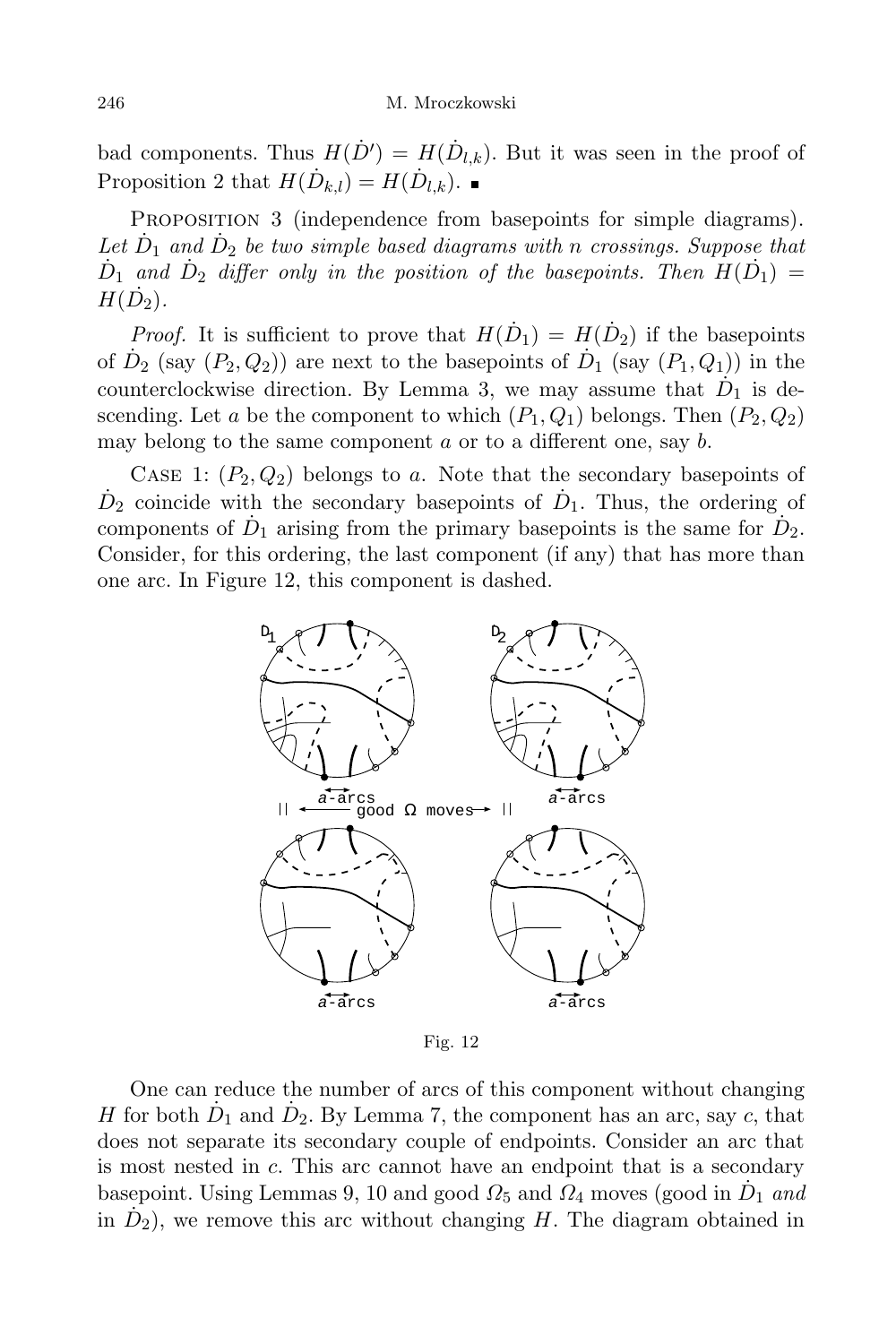this way from  $\dot{D}_1$  is still descending. In the same manner, all arcs nested in  $c$  are removed. Finally,  $c$  is removed.

In this way, without changing  $H, \dot{D}_1$  is transformed into a descending based diagram (still denoted by  $\dot{D}_1$ ) in which all components, except a, have unique arcs.  $\dot{D}_2$  is transformed similarly. Now by Lemma 8 the number of arcs of a is reduced to three by eliminating the arcs that do not separate the couples  $(P_1,Q_1)$  and  $(P_2,Q_2)$ , and that have no endpoints among  $P_1$ ,  $Q_1, P_2, Q_2$ . During the elimination, H is unchanged for  $\dot{D}_1$  and  $\dot{D}_2$ , and  $\dot{D_1}$  stays descending. One arrives at the situation presented in Figure 13. In this figure the arcs of  $\alpha$  (the thickest ones) are marked with  $high$  if they are above everything else, or low if they are below everything else.



Fig. 13

At the bottom of the figure, the equality holds because one may turn around the component a by moving some subarcs (Lemma 9) and by application of several  $\Omega_5^{\prime\prime}$  moves in the situation where all components have unique arcs. It follows from Lemma 13 that  $H$  does not change.

CASE 2:  $(P_2, Q_2)$  belongs to a component b different from a. A first possibility is that  $a$  has a unique arc. In that case, as in Case 1, one can reduce the number of arcs without changing  $H$ , and get diagrams for which all components have unique arcs. Then it follows from Proposition 2 that  $H$ is unchanged.

Otherwise a has several arcs. The method of Case 1 can be repeated for components that have secondary basepoints after the secondary basepoints of a in  $\dot{D}_2$ . For each of these components the number of arcs is reduced to one. Also, the number of arcs of  $a$  is reduced to three with the help of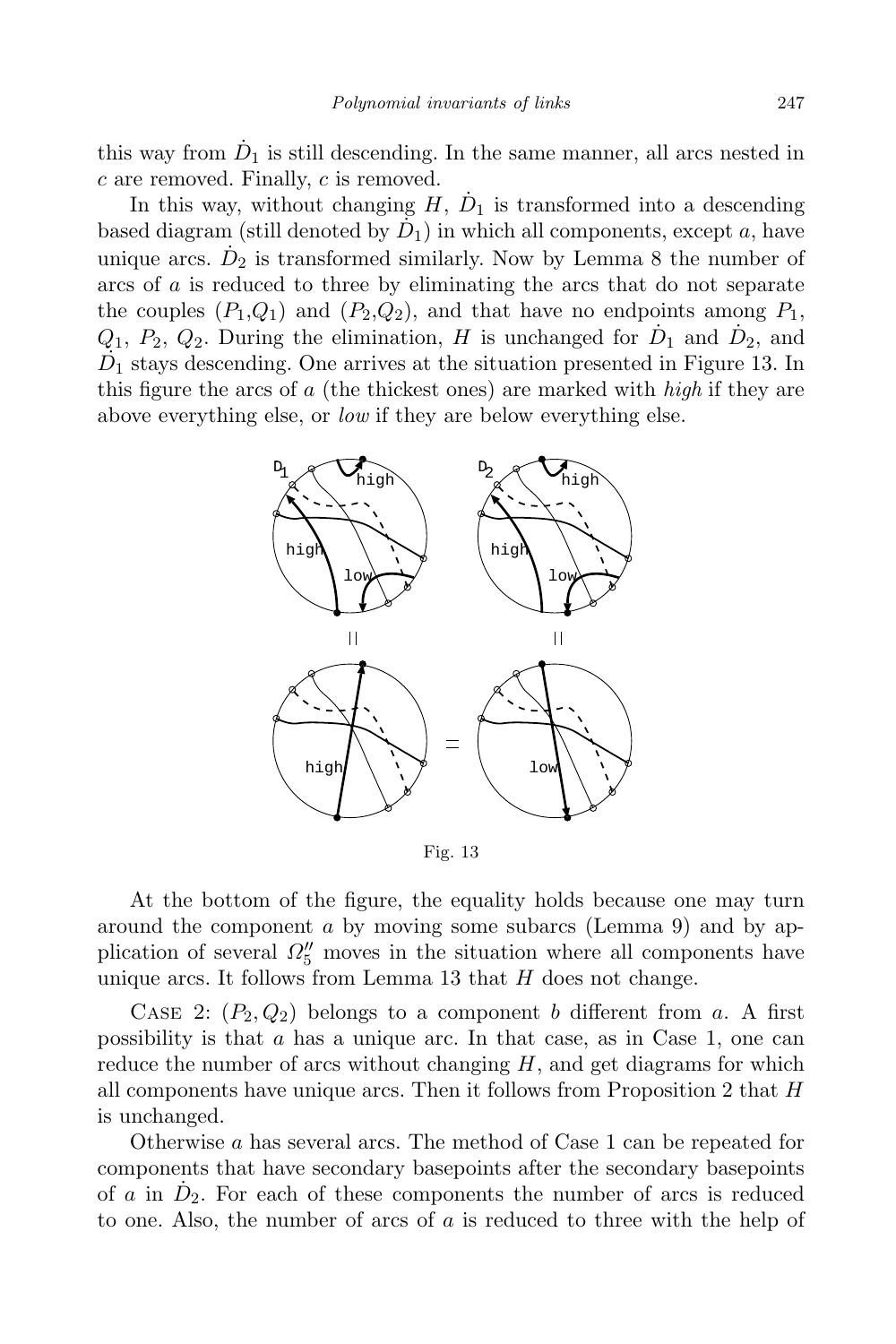Lemma 8. Now, one has to compare the diagrams at the top of Figure 14. In this figure, the arcs of a (thickest) are again marked with high or low. Note that in the bottom rightmost diagram of the figure, the unique arc of a is divided into two parts: one high and the other low.



Fig. 14

In the bottom rightmost diagram of Figure 14, one applies several  $\Omega'_5$ moves involving  $a$ , which has a unique arc, and another component with a unique arc. By Lemma 12,  $H$  does not change under such moves. In general, one also applies good  $\Omega_5$  moves involving a and some components that have secondary basepoints before the secondary basepoints of a in  $\dot{D}_2$ . One may also have to eliminate some arcs of these components using Lemma 9 and good  $\Omega_5$  and  $\Omega_4$  moves.

Finally, H is the same on the left and right side of Figure 14.  $\blacksquare$ 

# 4.5.  $\Omega'_4$ ,  $\Omega'_5$  and  $\Omega''_5$  moves

PROPOSITION 4 (invariance under  $\Omega'_4, \Omega'_5$  and  $\Omega''_5$  moves). H does not change under  $\Omega'_4$ ,  $\Omega'_5$  and  $\Omega''_5$  moves, involving diagrams with n crossings.

*Proof.* Recall that an  $\Omega_4'$  move is an  $\Omega_4$  move under which the secondary basepoints of some component are changed. Consider the component involved in an  $\Omega_4'$  move and its secondary basepoints in the diagram with fewer arcs (i.e. the diagram before the move if we assume that  $\Omega_4'$  goes from a diagram with fewer arcs to a diagram with more arcs). By changing the position of the basepoints (this leaves  $H$  unchanged according to Proposition 3) make these basepoints primary in both diagrams involved in the move. Then  $\Omega'_4$  is transformed into a good  $\Omega_4$  move, so H is unchanged.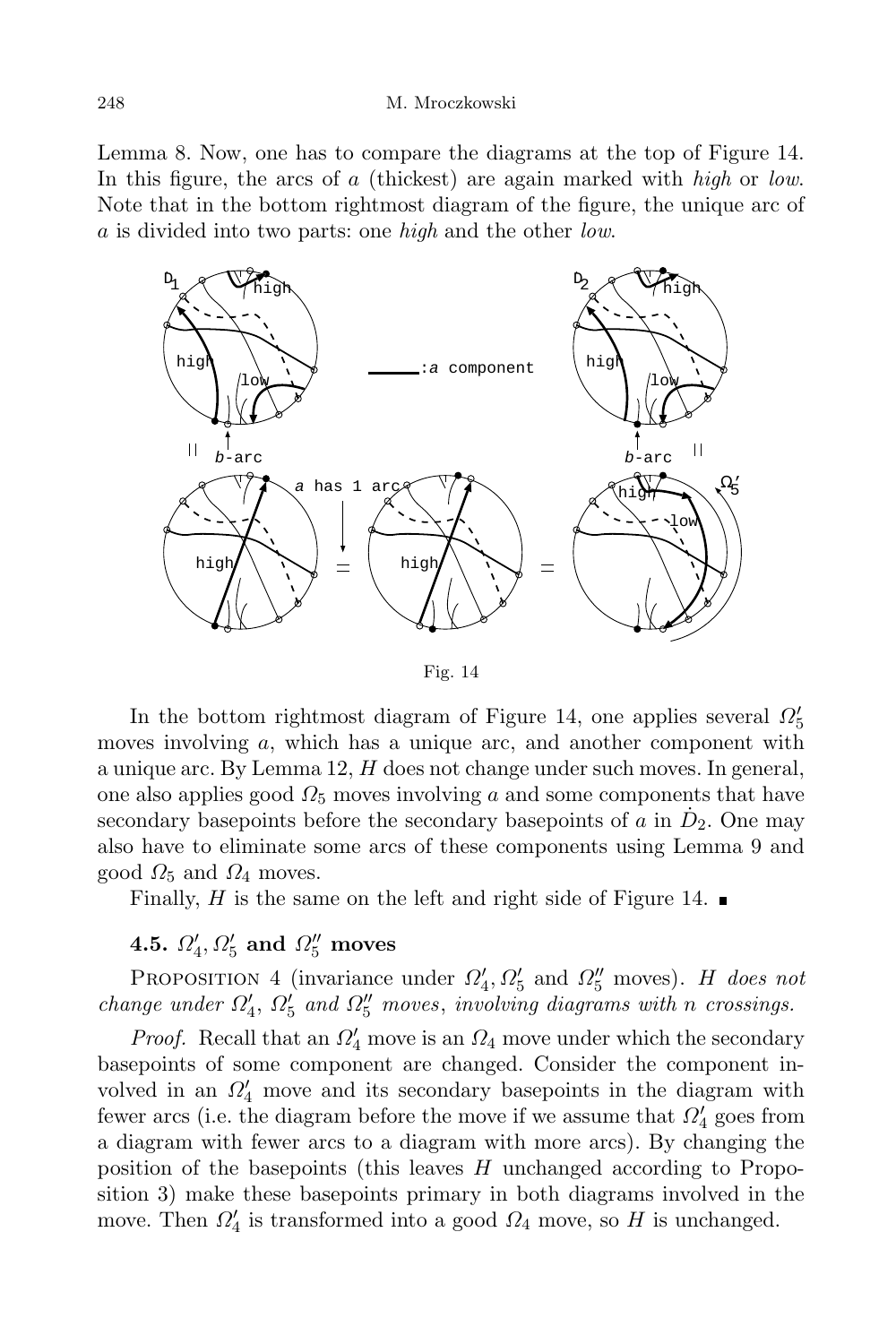An  $\Omega'_5$  move involving two components which have unique arcs leaves  $H$ unchanged according to Lemma 12. Now, if a component involved in an  $\Omega'_5$ move has at least three arcs then, by changing the position of the basepoints, the move can be transformed into a good  $\Omega_5$  move. Thus any  $\Omega_5'$  move leaves H unchanged.

If all components have unique arcs then an  $\Omega_5^{\prime\prime}$  move leaves  $H$  unchanged according to Lemma 13. Now if there is a component with at least three arcs, one can transform the  $\Omega_5''$  move into an  $\Omega_5$  or  $\Omega_5'$  move, by changing the position of the basepoints. It follows that any  $\Omega_5''$  move leaves H unchanged.

**4.6.**  $\Omega'_2$  and  $\Omega'_3$  moves. In this section, the invariance of H under the moves  $\Omega_2'$  and  $\Omega_3'$  is established as a consequence of Proposition 5 below.

LEMMA 14 (removing 1-gons, stronger version). Let  $D$  be a diagram with at most n crossings. Let a be a 1-gon bounding a disk  $B$ . Suppose that there is no basepoint in B (except possibly the self-crossing of a which can be a basepoint), and  $B \cap D$  is the union of a and some other subarcs  $a_1, \ldots, a_l$ properly immersed in  $B$ . Suppose that there is  $k$  such that a is above  $a_i$  for  $i \leq k$ , and below  $a_i$  for  $i > k$ . Suppose also that if  $i \leq k$  and  $j > k$  then  $a_i$ is below  $a_j$ . Let  $\varepsilon$  be the sign of the self-crossing of a and  $D'$  the diagram *obtained from D by removing the 1-gon a. Then*  $H(D) = (xv^{-1})^{\varepsilon}H(D')$ .

Proof. The proof is by induction on the number of crossings in the interior of B, say m. If  $m = 0$  then one may apply Lemma 11.

If there are no 1-gons in the interior of  $B$ , use relation (HI) for both  $D$ and D' to order the subarcs  $a_1, \ldots, a_l$  so that  $a_i$  is below  $a_j$  if  $i < j$ . Using  $(HI)$  gives rise to smoothings for which one applies induction on m. Now for the diagrams in which  $a_1, \ldots, a_l$  are ordered, one applies Lemma 11.

If there are some 1-gons in the interior of  $a$ , consider one of them that is most nested (i.e. there are no 1-gons in its interior). It can be eliminated as in the preceding paragraph and one applies induction on  $m$ .

LEMMA 15 (removing triangles). Suppose that in a diagram D with at  $most n-1$  crossings, one has the situation presented on the left of Figure 15. At the bottom of D two subarcs a and b (the thick ones), together with a part of the boundary circle of  $D$ , form a triangle. Inside the triangle, there are properly embedded subarcs  $a_1, \ldots, a_l$ , all intersecting a and b in a unique crossing. Suppose that no pair of  $a_i$ 's has more than one crossing. Suppose that  $a_i$  is below  $a_j$  if  $i < j$  and that there are k and k' such that a is above  $a_i$ for  $i \leq k$  and below  $a_i$  for  $i > k$ , and b is above  $a_i$  for  $i \leq k'$  and below  $a_i$  for  $i > k'$ . Suppose that a is below b if  $k \leq k'$  and above b otherwise. Then H is the same for the diagrams on the left and on the right of Figure 15, where  $a, b$  and the  $a_i$ 's are above or below each other on the right in the same way as they are on the left.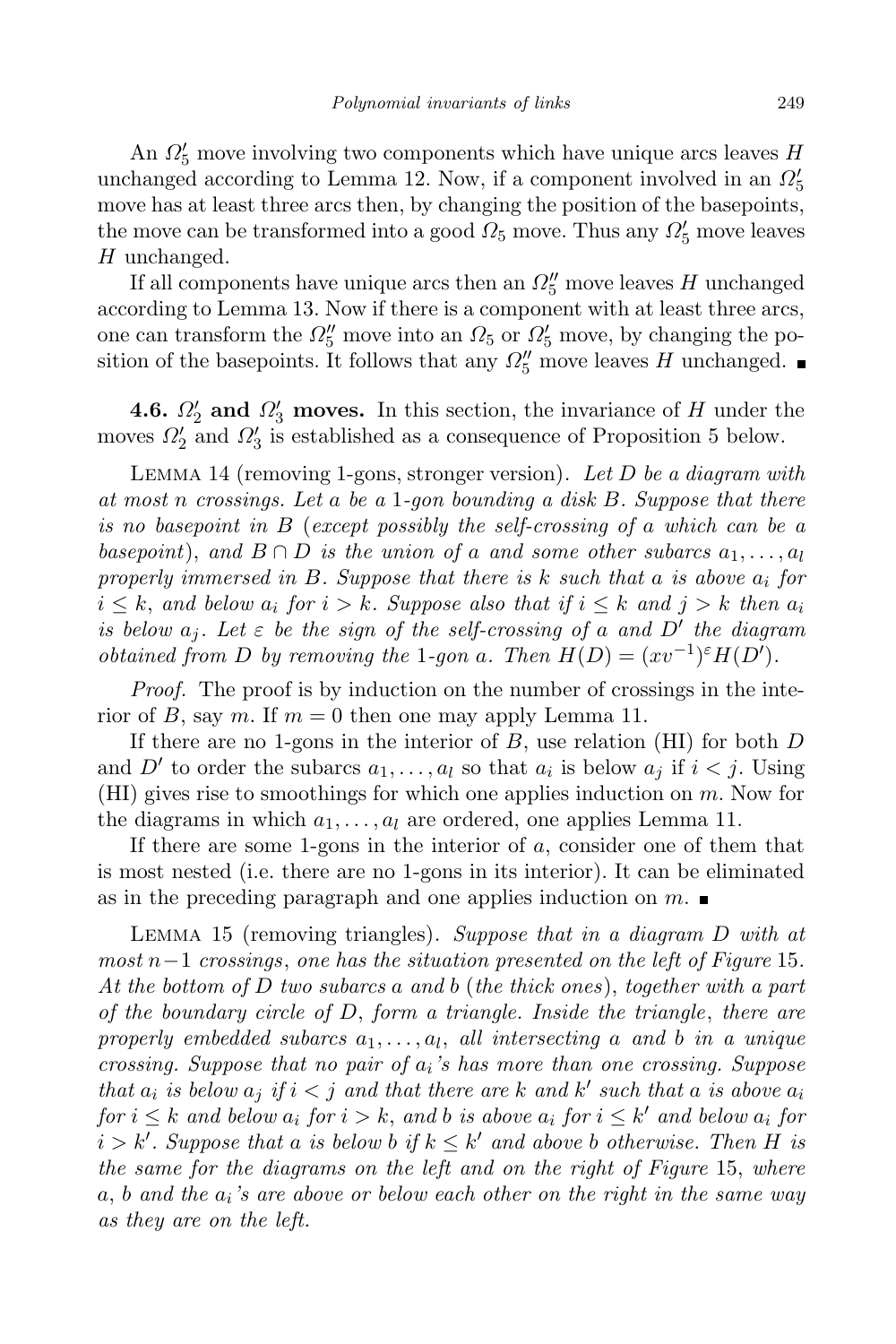

Fig. 15

Proof. The proof is similar to that of Lemma 9. The diagram on the left of Figure 15 is transformed into the diagram on the right by several  $\Omega_3$ moves and one  $\Omega_5$  move. This transformation is sketched in Figure 16.



Fig. 16

PROPOSITION 5 (shortening of diagrams). Let  $D$  be a diagram with  $k$ crossings. A part of  $D$  is shown on the left of Figure 17. Suppose that the arc distance from  $P$  to  $Q$  is even and  $D$  is descending from  $P$  to  $Q$ . The part of D from P to Q is dashed. D' is obtained from D by removing this dashed part, and joining P and Q with a segment (a part of  $D'$  is shown on the right of Figure 17). Let w be the sum of the signs at all crossings for which both branches are in the dashed part. If  $k \leq n-1$  then  $H(D) = (xv^{-1})^w H(D')$ .



Fig. 17

*Proof.* The proof is by induction on  $k$ , the number of crossings in  $D$ . If  $k = 0$  then  $H(D) = H(D')$  by definition of H.

Suppose the assertion is true for  $k < l$ , where  $l \leq n - 1$ . Suppose now that  $k = l$ . We will use induction on the arc distance from P to Q. The case when this distance is equal to 0 (the dashed part consists of a unique subarc) will be considered at the end of the proof.

Suppose now that the arc distance from  $P$  to  $Q$  is at least two. This means that there are several arcs that are dashed or partially dashed. The arc that one encounters first when traveling in the net from  $P$  and crossing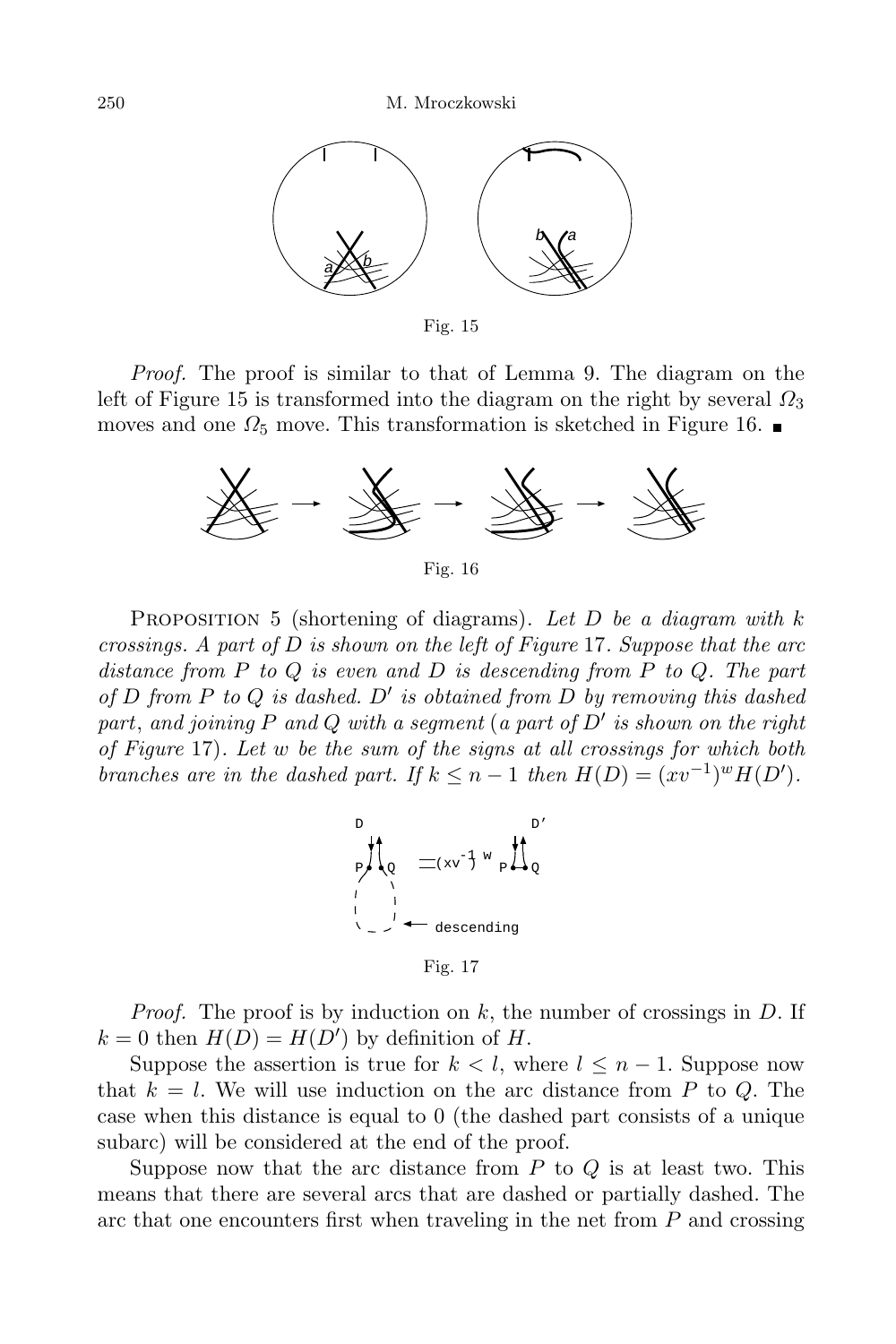the line at infinity once is below all other arcs. It may have 1-gons if there is a crossing with both branches in this lowest arc, or not.



Fig. 18

CASE 1: There are 1-gons in the lowest arc (see Figure 18). Consider  $D''$ obtained from D by eliminating some 1-gon in the lowest arc. Let  $\varepsilon$  be the sign at the self-crossing of this 1-gon. Notice that  $H(D'') = (xv^{-1})^{w-\varepsilon}H(D')$ by induction on  $k$  ( $D''$  has strictly fewer crossings than  $D$ ).

To see that  $H(D) = (xv^{-1})^{\varepsilon}H(D'')$ , one considers the part L of D that is inside the 1-gon (and the corresponding part of  $D''$ ). In L, there may be subarcs below the 1-gon (they can only be parts of the lowest arc). All other subarcs are above the 1-gon, and they are above the subarcs that are below the 1-gon. Lemma 14 can be applied, so  $H(D) = (xv^{-1})^{\varepsilon}H(D'')$ . Thus  $H(D) = (xv^{-1})^w H(D').$ 

Case 2: There are no 1-gons in the lowest arc. The lowest arc divides D in two parts, with  $P$  and  $Q$  in one of them. Consider the other part, the good part.

There may be 1-gons that are entirely inside the good part. If some of them are dashed, one gets  $H(D) = (xv^{-1})^w H(D')$  using Lemma 14 as in Case 1 (here it is essential that  $P$  and  $Q$  are not inside such 1-gons).

If inside the good part there are only 1-gons that are not dashed, then, using for  $D$  and  $D'$  relation (HI) for crossings that have both branches not in the dashed part, one gets again to a situation where an application of Lemma 14 is possible, whereas for the smoothings that appear in (HI), one uses induction on k.

Suppose now that there are no 1-gons in the good part of the lowest arc. Consider a most nested dashed arc inside this part. Two situations can occur: the most nested arc has a good part which either contains a couple of antipodal points on the boundary circle of the diagram (more difficult case), or does not contain such a couple (simpler case). These two cases are shown in Figure 19.

In the simpler case  $H(D)$  and  $H(D')$  are computed using relation (HI), by ordering one above the other the non-dashed subarcs inside the good part of the most nested dashed arc. Again, for smoothings one has equality for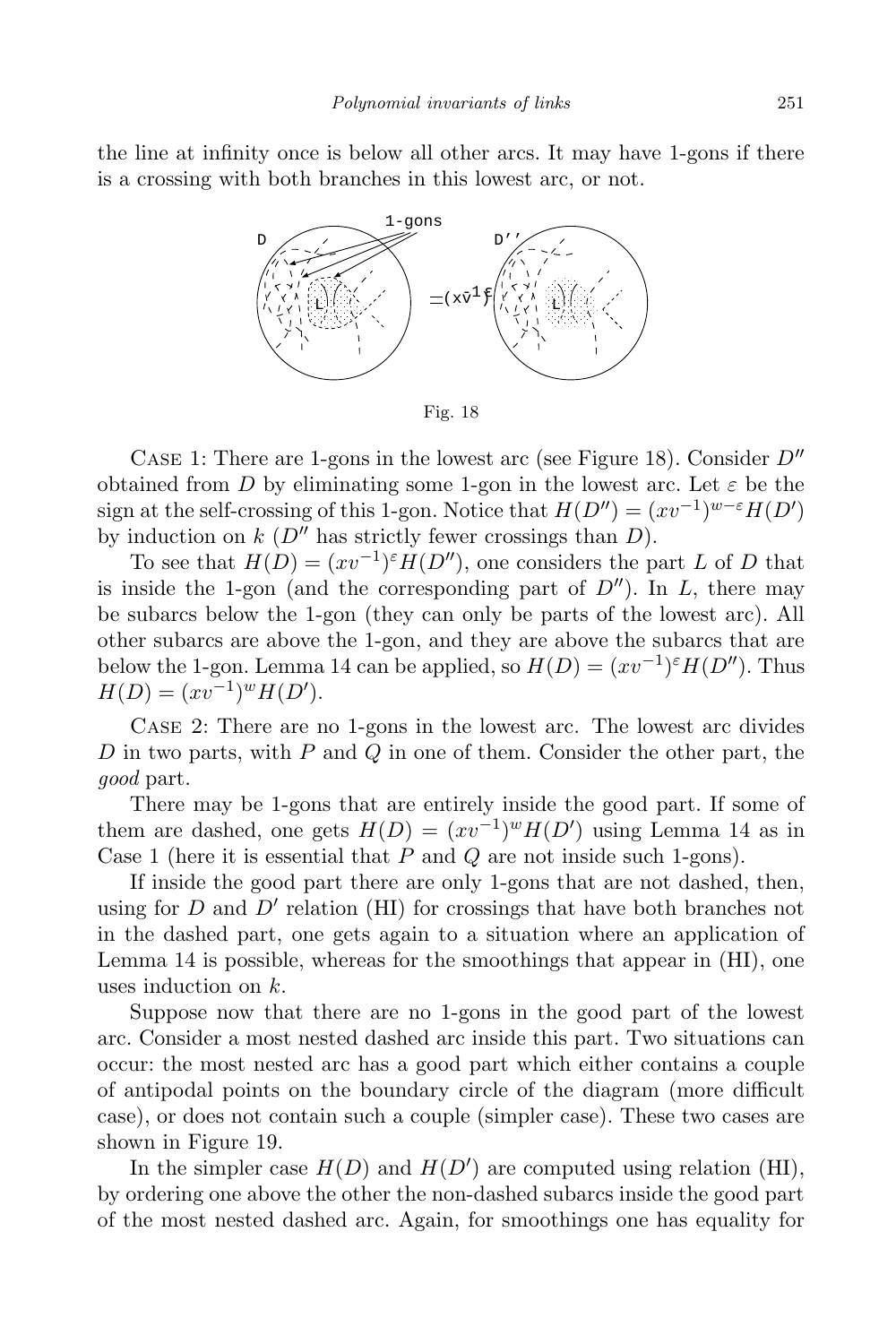252 M. Mroczkowski



Fig. 19

H (up to  $(xv^{-1})^w$ ) by induction on k. For the diagrams where the subarcs are ordered, one gets equality for  $H$  (up to  $(xv^{-1})^w$ ) using either Lemma 10 and induction on k, or Lemma 9,  $\Omega_5$  and  $\Omega_4$  moves to make the dashed arc disappear and induction on the arc distance from P to Q.

In the more difficult case the situation is presented in Figure 20.



Fig. 20

Consider an arc which has an endpoint antipodal to an endpoint of the most nested dashed arc. Such an arc has to intersect this most nested arc: otherwise it would be nested in it.

Consider the dashed triangle in Figure 20. Order all subarcs inside the triangle with the  $(HI)$  relation (for the smoothings use induction on k to get equality for H up to  $(xv^{-1})^w$ ). If there are 2-gons inside the triangle (including 2-gons formed by a part of a side of the triangle and another subarc), eliminate them without changing  $H$  (Lemma 10) and decrease the number of crossings. Then use induction on k.

Now, suppose that there are no 2-gons inside the triangle. First, eliminate all subarcs inside the triangle with both endpoints in the boundary circle of the diagram (i.e. all arcs inside the triangle) using Lemma 9 and  $\Omega_5$  and  $\Omega_4$ moves.

If the side of the triangle which is part of the boundary circle of the diagram contains no endpoints of arcs except the two vertices of the triangle, then, by Lemma 15, the triangle can be removed without changing  $H$  and one gets to the simpler case.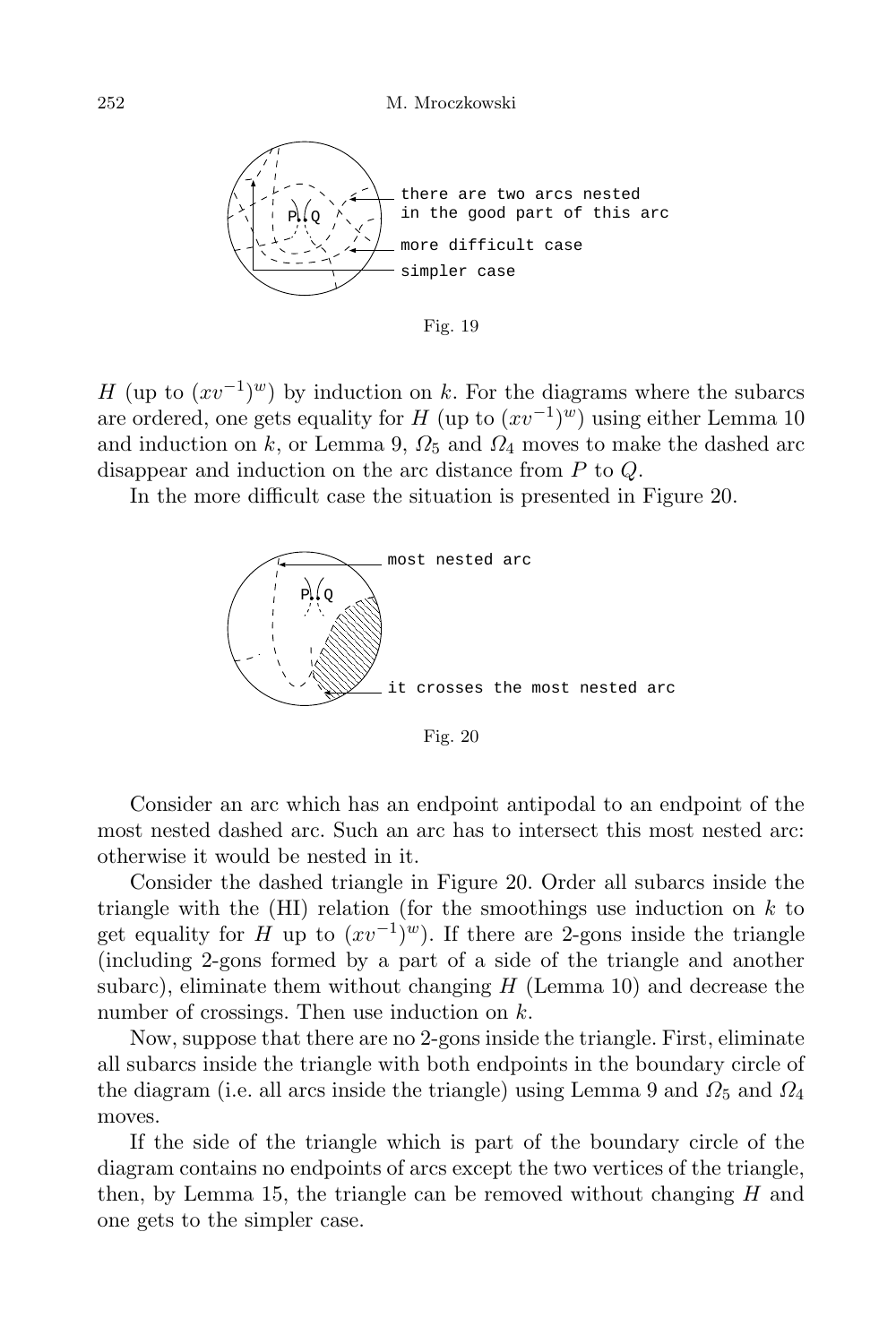If the side of the triangle which is part of the boundary circle of the diagram contains endpoints of arcs that are not vertices of the triangle, consider a smaller triangle inside the original one, which has one side in the boundary circle of the diagram and for which the assumptions of Lemma 15 are satisfied. It is easily seen that such a triangle can always be found. The smaller triangle is eliminated without changing  $H$ . After the elimination the number of crossings inside the original triangle or the number of endpoints of arcs in the original triangle decreases. Repeating this procedure several times, one gets to a situation where there are no endpoints of arcs in the original triangle. Using Lemma 15, one then gets to the simpler case.

INDUCTION BASIS: Suppose that the arc distance from  $P$  to  $Q$  is equal to zero. This means that there is only one arc partially dashed from  $P$  to  $Q$ .

If there is a crossing with both branches dashed, consider the first such crossing, say  $X$ , encountered when traveling from  $P$  according to the orientation. Let  $a$  be the part of  $D$  that is covered while traveling in the net from the upper branch to the lower branch of  $X$ . Let  $D''$  be obtained from D by erasing a. Let  $w'$  be the sum of the signs of the crossings at which both branches belong to  $a$  (including  $X$ ). Then, as  $D$  is descending from the upper to the lower branch of X,  $H(D) = (xv^{-1})^{w'} H(D'')$  by Lemma 2. And, by induction on k,  $H(D'') = (xv^{-1})^{w-w'}H(D')$ .

Now, if there are no crossings with both branches dashed, the situation is as in one of the two cases shown in Figure 21.



Fig. 21

In these cases the dashed part is above everything else. Again, it is possible to order all non-dashed subarcs inside the dashed part L. If there are 1-gons inside L they are eliminated as before. Otherwise, subarcs are removed from  $L$  by using Lemma 10. One gets finally to a situation where there are no non-dashed subarcs inside  $L$ , except the two subarcs containing P and Q in the second case of Figure 21. Then one checks easily that  $H(D) =$  $H(D^{\prime}).$ 

PROPOSITION 6 (invariance under  $\Omega_2'$  moves). H does not change under  $\Omega_2'$  moves involving diagrams with n and  $n-2$  crossings.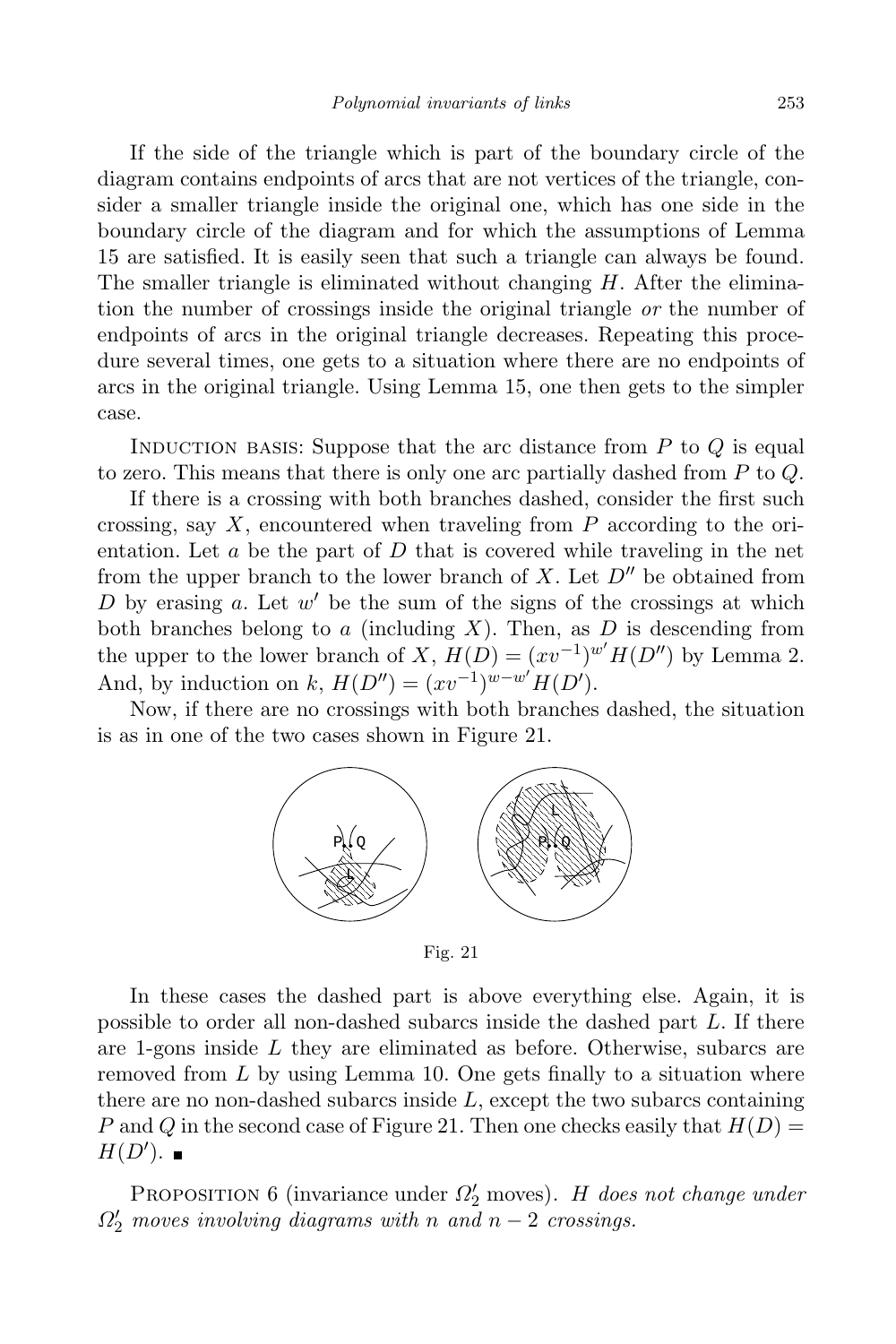### 254 M. Mroczkowski

Proof. By Remark 2 and Lemma 5, we may suppose that the based diagram involved in an  $\Omega_2'$  move is descending (except possibly at the crossing involved in the move that is not the basepoint). In the following figures,  $w$ stands for the sum of the signs of some self-crossings that are removed.



Fig. 22

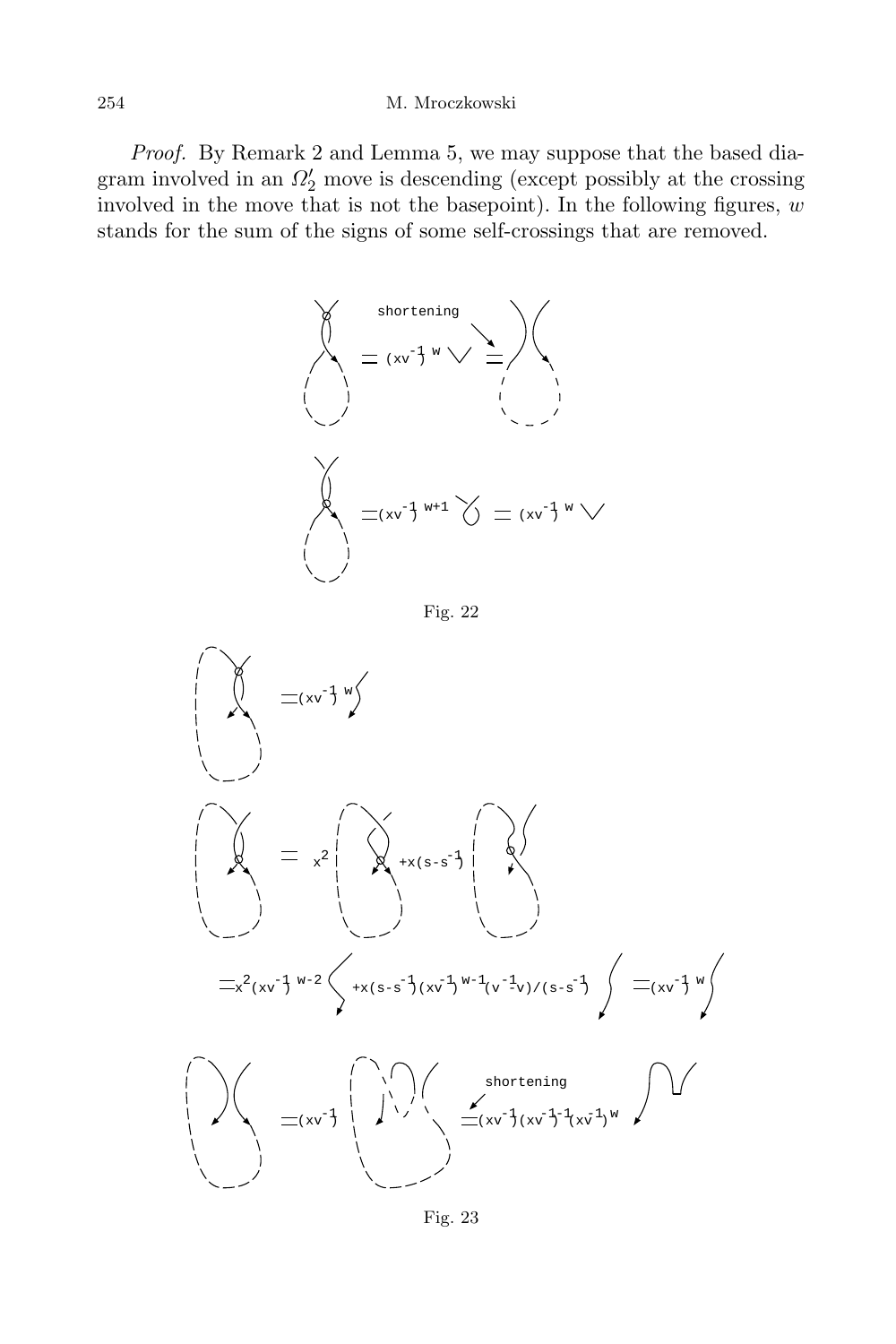There are two cases to consider. In the first case one branch is oriented downwards and the other is oriented upwards. Then  $H$  is unchanged as shown in Figure 22.

In the second case both branches involved in the move are oriented downwards, and H is unchanged as shown in Figure 23.

PROPOSITION 7 (invariance under  $\Omega'_3$  moves). H does not change under  $\Omega_3'$  moves involving diagrams with n crossings.



Fig. 24



Fig. 25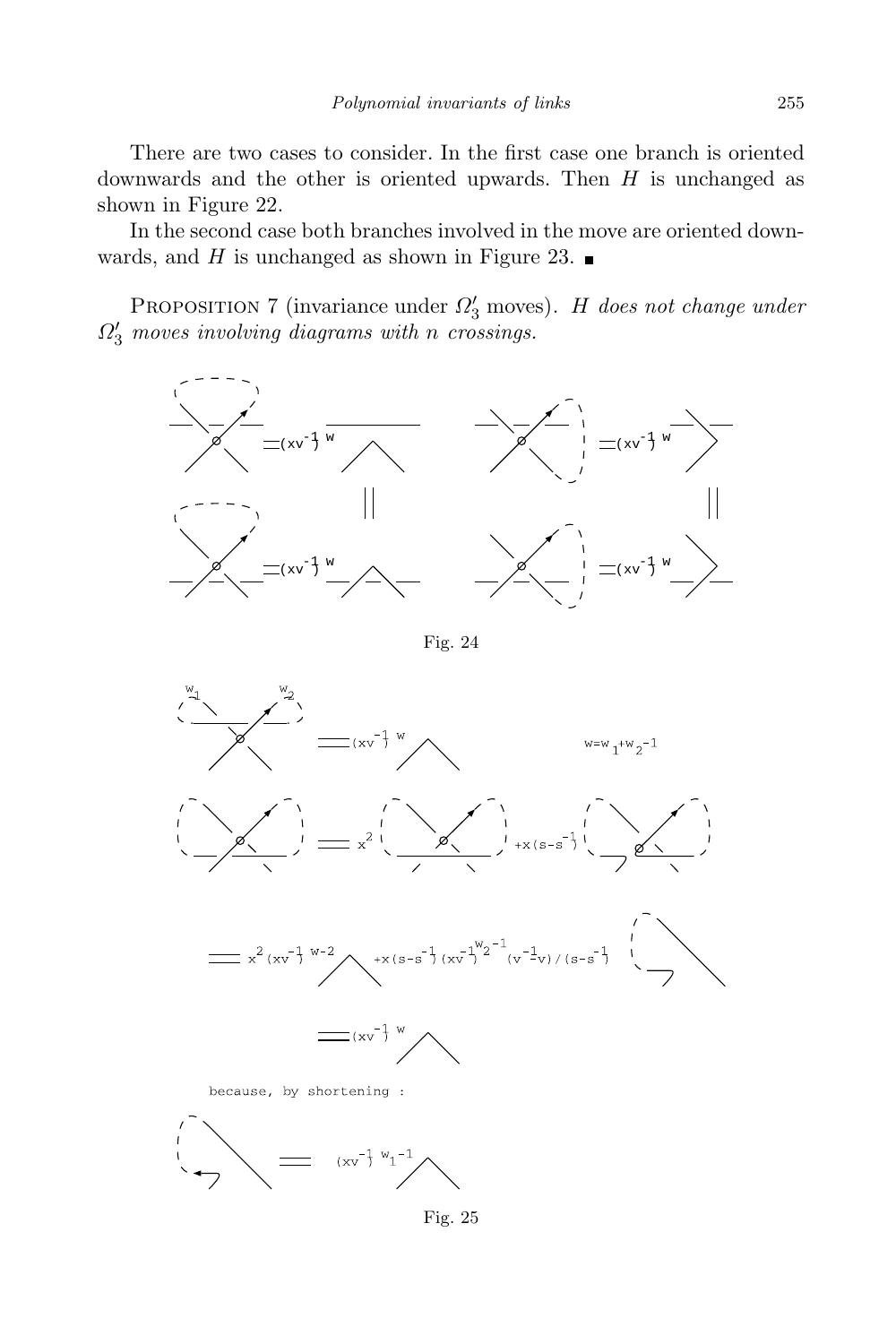

Proof. By Remark 2, one may suppose that the diagrams involved in the move are descending except possibly at the crossings appearing in the move. Furthermore, using Lemma 5, one may assume that the diagram before the move is descending.

In Figures 24–27, the calculations for  $H$  under  $\Omega'_3$  moves are shown. One also has to calculate  $H$  under  $\Omega'_{3}$  moves obtained from the moves presented in these figures by performing reflections with respect to vertical lines passing through the basepoints, but the calculations are similar. This gives all possible  $\Omega'_3$  moves.

In Figures 25 and 26 one supposes that the arc distance from the basepoint to the lowest branch is even, whereas in Figure 27 it is odd;  $w, w_1$  and  $w_2$  stand for the sums of the signs of some self-crossings that are removed.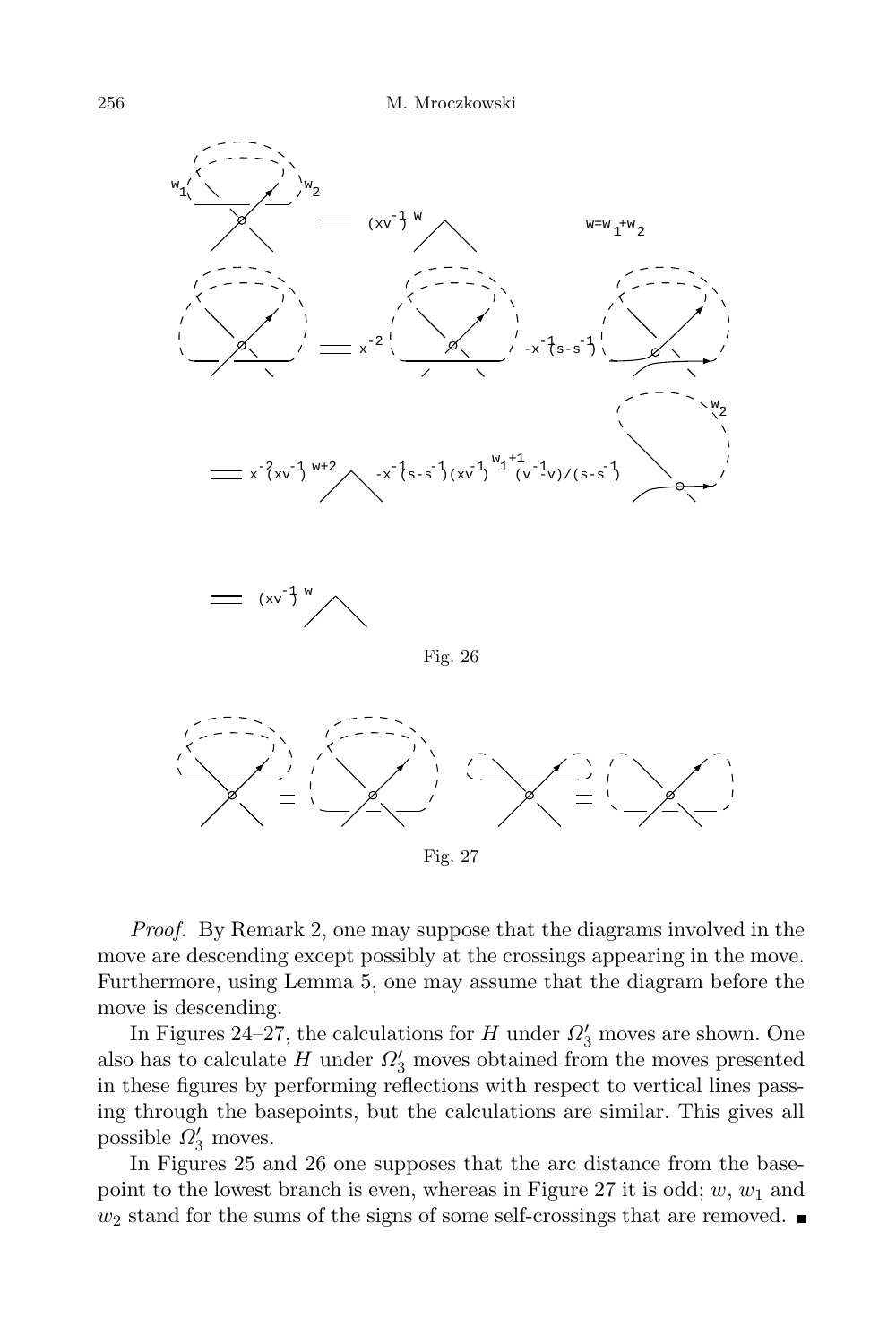**4.7.**  $\Omega_4''$  and  $\Omega_5'''$  moves. A diagram D is said to be ascending from P to Q if  $D'$  is descending from P to Q, where  $D'$  is obtained from D by switching every crossing.

For a non-simple diagram  $\dot{D}$ , denote by  $w(\dot{D})$  the sum of the signs at the self-crossings of the 0-homologous component with basepoint; or the sum of the signs at the self-crossings of the dashed part determined by the basepoint.

Lemma 16 (shortening of some based diagrams). Consider based diagrams  $\dot{D}_1$  and  $\dot{D}_2$  with at most n crossings, presented in Figure 28. Suppose that  $\dot{D_1}$  is ascending from P to Q. Let  $D_1'$  be obtained from  $\dot{D_1}$  by removing the 0-homologous component with basepoint. Then

$$
H(D_1) = \mu(xv^{-1})^{w(D_1)}H(D_1').
$$

Suppose that the dashed part determined by the basepoint of  $\dot{D_2}$  is ascending, i.e.  $\dot{D_2}$  is ascending from P to Q. Let  $D_2'$  be obtained from  $\dot{D_2}$  by removing the dashed part determined by the basepoint. Then

$$
H(D_2) = (xv^{-1})^{w(D_2)}H(D_2').
$$



Fig. 28

Proof. The proof is similar to that of Proposition 5. It is by induction on the number of crossings in  $\dot{D}_1$  and  $\dot{D}_2$ . If this number is 0 in the case of  $\dot{D}_1$  or 1 in the case of  $\dot{D}_2$  then the lemma follows from the definition of H.

Assuming that the assertion is true for diagrams with fewer than k crossings, it is proven for diagrams with k crossings by induction on  $l$ , the arc distance from P to Q.

It is clear from Figure 28 that l is at least 2. If there are some 1-gons, one uses  $(HI)$ , induction on k and Lemma 14 to eliminate them (see the proof of Proposition 5, Case 1). Any 1-gon can be eliminated in this way, because P and Q are not inside any 1-gon. If there are no 1-gons, one reduces the arc distance from  $P$  to  $Q$  in the same way as in the proof of Proposition 5, Case 2, by eliminating the highest arc (the one encountered when traveling in the net from  $P$  and crossing the line at infinity once), while keeping the part of the diagram near  $P$  and  $Q$  unchanged.

Finally, if  $l = 2$  and there are no 1-gons, one reduces the arc distance from P to Q to 0. Then, using Lemma 9, one reduces the number of crossings involving the component with basepoint to 0 in the case of  $\dot{D}_1$ ; or one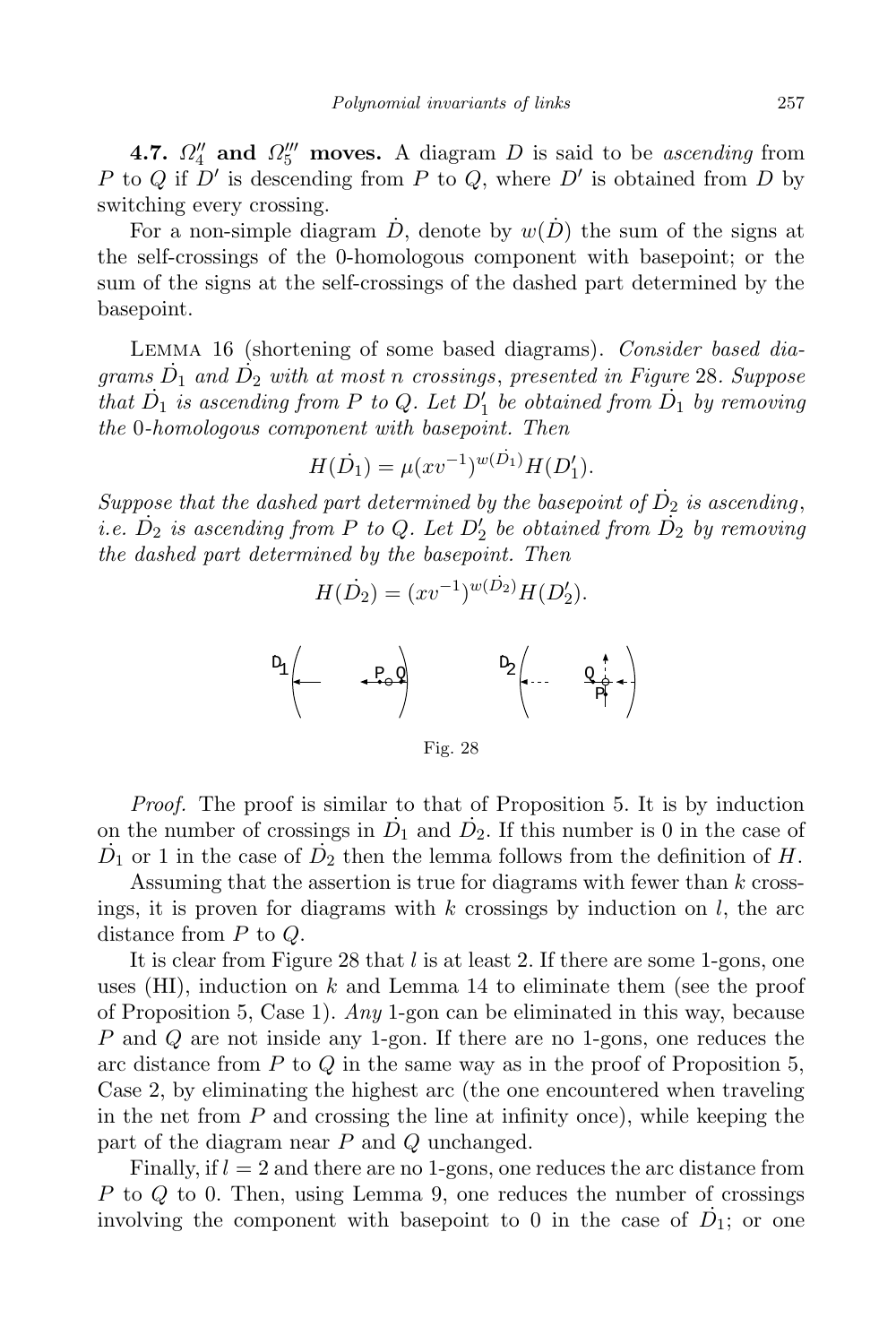reduces the number of crossings involving the dashed part determined by the basepoint to 1 in the case of  $\dot{D}_2$ . The conclusion of the lemma follows from the definition of  $H$ .

PROPOSITION 8 (invariance under  $\Omega_4''$  and  $\Omega_5'''$  moves). H does not change under  $\Omega_4''$  and  $\Omega_5'''$  moves involving diagrams with n crossings.

*Proof.* Consider first an  $\Omega_4''$  move. Notice that it can be obtained with the crossing of the line at infinity in the net by the basepoint followed by a good  $\Omega_4$  move. It follows from Lemmas 3 and 16 that H does not change when the basepoint crosses the line at infinity in the net (before this crossing the component with basepoint may be assumed descending, and it becomes ascending after the crossing). Also  $H$  does not change under good Reidemeister moves. Thus H does not change under an  $\Omega_4''$  move.

Notice that Lemma 16 is also true if in the diagram  $\dot{D}_2$  presented in Figure 28, the vertical branch of the basepoint points downwards instead of upwards.



Consider now an  $\Omega_5^{\prime\prime\prime}$  move. It can be obtained with a good  $\Omega_4$  move and the crossing by the basepoint of the line at infinity, presented in Figure 29 (or a similar crossing for which the vertical branch of the basepoint on the left of Figure 29 points downwards instead of upwards). It follows from Lemmas 3 and 16 that  $H$  does not change when the basepoint crosses the line at infinity in the net (before this crossing the dashed part determined by the basepoint may be assumed descending, and it becomes ascending after the crossing). Also  $H$  does not change under good moves. Thus  $H$  does not change under an  $\Omega_5^{\prime\prime\prime}$  move.

We have established that  $H$  does not change under *any* Reidemeister move that does not increase the number of crossings beyond  $n$ .

### 4.8. Basepoints of non-simple diagrams

PROPOSITION 9 (independence from basepoints for non-simple diagrams). Let  $\dot{D}_1$  and  $\dot{D}_2$  be two non-simple based diagrams with n crossings. Suppose that  $\dot{D}_1$  and  $\dot{D}_2$  differ only in the position of the basepoint. Then  $H(\dot{D}_1)$  $H(\dot{D}_2)$ .

*Proof.* First, suppose that there are some 2-gons or 1-gons in  $\dot{D}_1$ . Notice that as H does not change under any Reidemeister move that does not increase the number of crossings beyond n, Lemmas  $9-11$  can be extended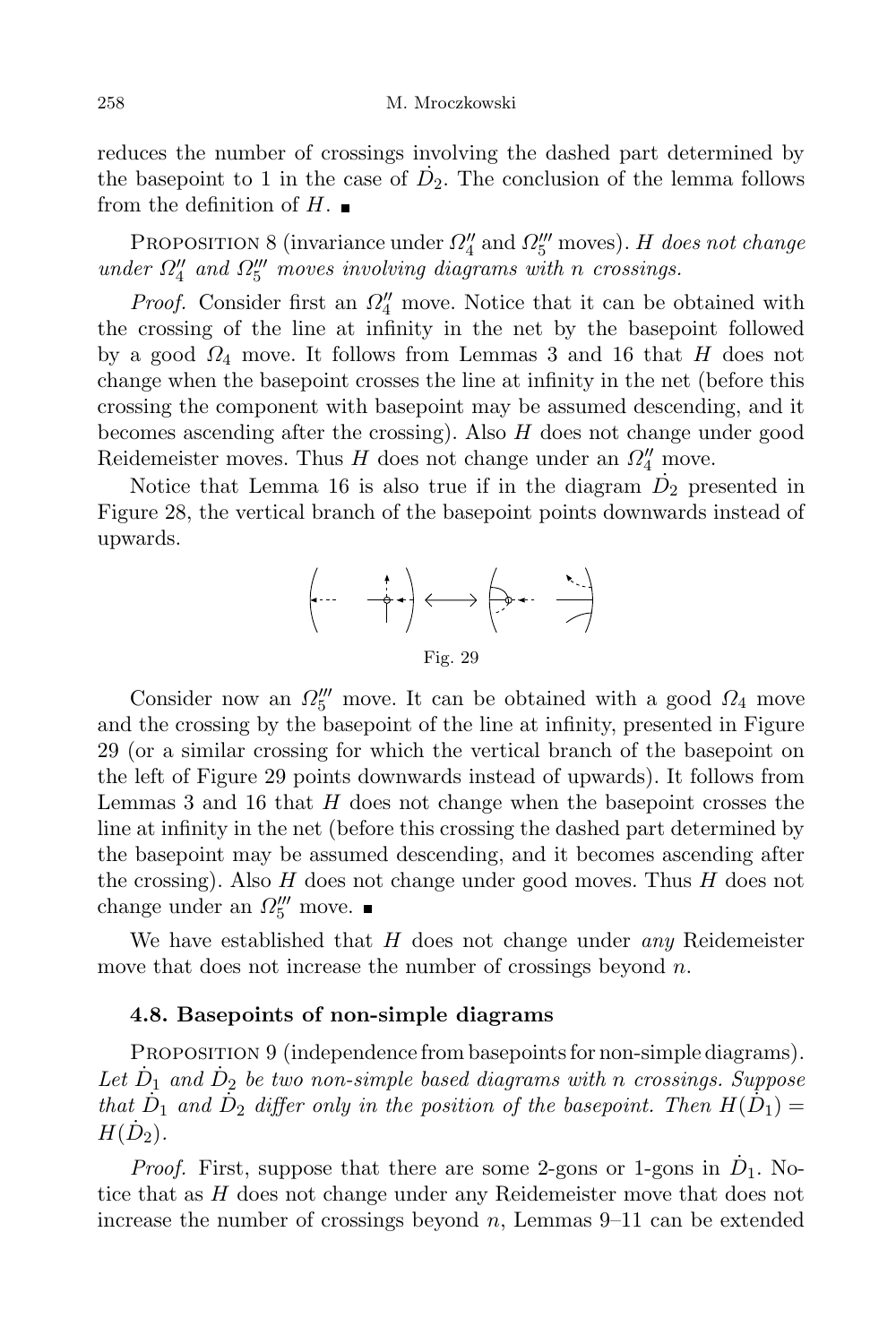to the situation where there are no restrictions on the position of the basepoint. Using Lemma 3 and the extended versions of Lemmas 10 and 11 one may reduce the number of crossings in  $\dot{D}_1$  and  $\dot{D}_2$ . Thus  $H(\dot{D}_1) = H(\dot{D}_2)$ by IH $(n-1)$ .

It can be easily seen that, if there are no 1-gons and no 2-gons in  $\dot{D}_1$ , then there has to be an arc with endpoints on the boundary circle of the diagram that are not antipodal. Let  $n$  be the number of such arcs in  $\dot{D}_1$ .

The proof is by induction on n. If  $n = 0$  then there are some 2-gons or 1-gons in  $\dot{D}_1$ . If there are *n* arcs in  $\dot{D}_1$  and  $\dot{D}_2$ , then one arc can be removed by using Lemma 3, the extended version of Lemma 9 and  $\Omega_5$  and  $\Omega_4$  moves. Thus, by induction on n,  $H(\dot{D}_1) = H(\dot{D}_2)$ .

This was the final step in the proof of the induction hypothesis  $H(n)$ . Theorem 2 follows.

### 5. INDUCTIVE DEFINITION OF THE KAUFFMAN POLYNOMIAL K

The proof of Theorem 4 is similar to that of Theorem 2 above. The differences in the proofs are as in the case of links in  $\mathbb{R}^3$ . The parts of the proofs that are specific to the  $\mathbb{R}P^3$  situation are almost identical for Homfly and Kauffman polynomials.

K is defined in a similar way to  $H$  (see Section 3). The definition is in fact simpler because in the unoriented case there is a good notion of descending diagram (see [9]).

The *standard diagram* of a standard unoriented unlink  $L_n$  is the diagram in Figure 1 with the orientations being disregarded. Let  $d = (a+a^{-1})z^{-1} - 1$ .

**5.1.** Inductive hypothesis IH $(n-1)$ . There is a function K defined on the set of diagrams with at most  $n-1$  crossings, taking values in  $\mathbb{Z}[a^{\pm 1}, z^{\pm 1}, y]$ , such that:

- $(1)$  K is invariant under those Reidemeister moves that do not increase the number of crossings beyond  $n-1$ .
- $(2)$  K satisfies relations  $(KI)$  and  $(KII)$ .
- (3) If D is the standard diagram of the standard unoriented unlink  $L_m$ ,  $m > 0$ , with at most  $n - 1$  crossings (i.e.  $m(m - 1)/2 \leq n - 1$ ), then  $K(D) = y^m$ . Also,  $K((-)) = d$ .

**5.2. Diagrams with no crossings.** Let D be a diagram with 0 crossings. Let  $p$  be the number of its 0-homologous components and  $m$  the number of its 1-homologous components  $(m \text{ is } 0 \text{ or } 1)$ . Then, by definition,

$$
(K_1) \t K(D) = d^p y^m.
$$

Note that K satisfies IH $(0)$ .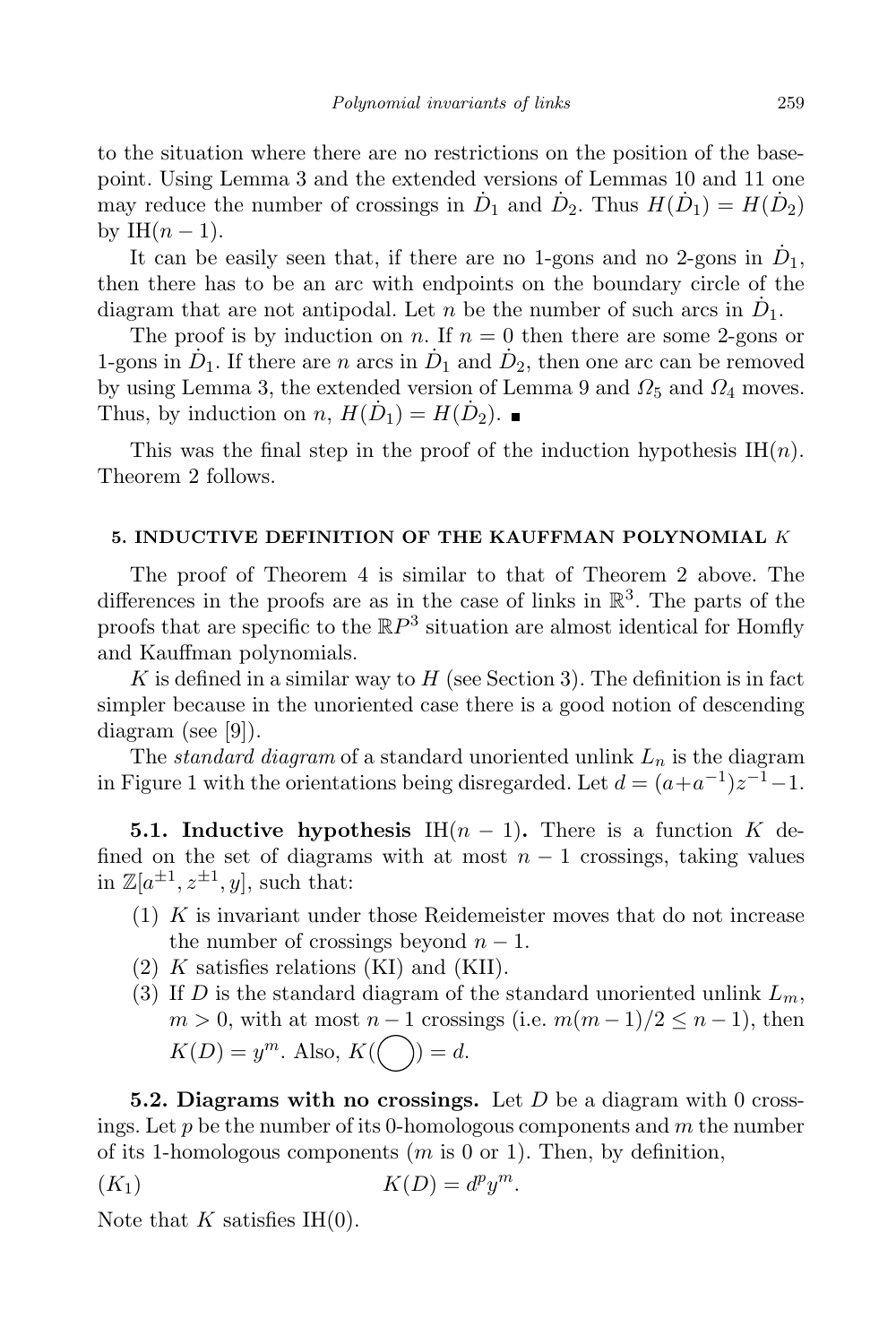**5.3. Diagrams with**  $n \geq 1$  crossings. We assume that the inductive hypothesis IH $(n-1)$  holds true.

As in the case of the polynomial  $H$ , the construction of  $K$  for diagrams with  $n$  crossings is divided into several cases treated in the subsequent subsections. In each case a diagram  $D$  with n crossings is endowed with some extra structure (a *directed* basepoint or a couple of basepoints). D together with this structure is denoted by  $\dot{D}$ . A diagram  $\alpha(\dot{D})$  is then defined; it is obtained from  $\dot{D}$  by a series of crossing changes.

The diagram  $\alpha(\dot{D})$  has the following property: if X is one of the crossings of  $\dot{D}$  that have to be switched to obtain  $\alpha(\dot{D})$ , and  $\dot{D}'$  is obtained from  $\dot{D}$ by switching X, then  $\alpha(\dot{D}) = \alpha(\dot{D}')$ .

In the following subsections K is defined on  $\alpha(\dot{D})$  for each case (see  $(K_3)$ ) to  $(K_5)$ ).

Suppose that K is already defined on all  $\alpha(D)$ . For a based diagram  $\dot{D}$ , denote by  $S(\dot{D})$  the set of crossings of  $\dot{D}$  where  $\dot{D}$  and  $\alpha(\dot{D})$  differ. Let k be the number of elements in  $S(\dot{D})$  and  $\omega$  a (linear) ordering of  $S(\dot{D})$ . Denote by  $S(\dot{D}, \omega)$  the set  $S(\dot{D})$  equipped with the ordering  $\omega$ .

We define  $K(\dot{D}, \omega)$  by induction on k. The definition depends on  $\omega$ . If  $k = 0$  then K is already defined. Otherwise let  $\dot{D}'$  be the based diagram obtained from  $\dot{D}$  by switching the first crossing in  $S(\dot{D}, \omega)$ ; let  $D''_1$  and  $D''_2$ be the diagrams obtained by smoothing the same crossing in two possible ways. Let  $\omega'$  be the ordering of all crossings of  $S(\dot{D}')$  induced by  $\omega$ . Note that there are  $k-1$  elements in  $S(D')$ .  $K(D', \omega')$  is defined by induction on k, and  $K(D_1'')$  and  $K(D_2'')$  are defined by IH $(n-1)$ . Now  $K(D, \omega)$  is defined using relation (KI) for the first crossing in  $S(\dot{D}, \omega)$  with the help of  $K(D', \omega')$ ,  $K(D''_1)$  and  $K(D''_2)$ . By definition,

$$
(K_2) \t K(\dot{D}, \omega) = -K(\dot{D}', \omega') + z(K(D''_1) + K(D''_2)).
$$

**5.4. Simple diagrams.** The definition of a simple diagram is the same in the oriented and unoriented cases (see Subsection 3.4). The same is true for the definitions of based simple diagram and primary and secondary basepoints.

In the case of unoriented links, a based simple diagram  $\dot{D}$  is said to be descending if, whenever it is oriented in any way, it is descending (see end of Section 3.4). It can be easily seen that this definition does not depend on the orientation. For a based simple diagram  $\dot{D}$ , let  $\alpha(\dot{D})$  be the based diagram obtained from  $\ddot{D}$  by the crossing changes that make it descending.

Let  $p$  be the number of 0-homologous components and  $m$  the number of 1-homologous components of  $\dot{D}$ . By definition,

$$
(K_3) \t K(\alpha(\dot{D})) = d^p y^m.
$$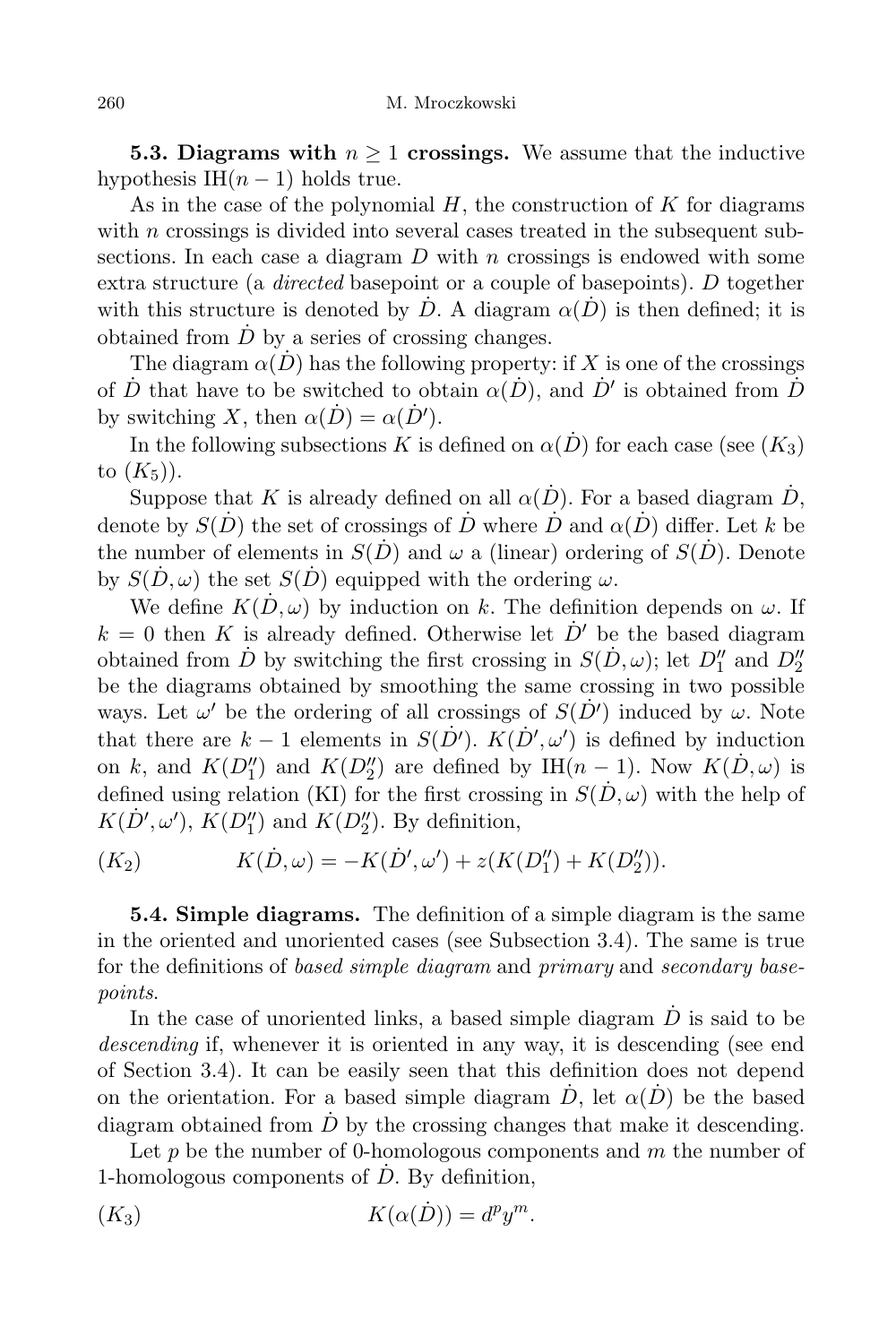5.5. Non-simple diagrams. In the case of non-simple diagrams, a basepoint for an unoriented link is defined as a basepoint for an oriented link (see Section 3.5); moreover, it is endowed with an arrow giving a local orientation at the basepoint. In the case of a basepoint which is a selfcrossing of a 1-homologous component the local orientation is given to one of its branches. A basepoint together with an arrow is called a directed basepoint.

The notion of a non-simple descending diagram in the oriented case depends only on the orientation of the component with basepoint (see Section 3.5). In the unoriented case, a non-simple based diagram  $\dot{D}$  is *descending* if, whenever we endow the component on which the directed basepoint lies with the orientation given by the arrow of this basepoint, it is descending in the oriented sense. The diagram  $\alpha(D)$  is the based diagram obtained from  $\dot{D}$  by the crossing changes which are necessary to make it descending.

Let  $D$  be a based diagram for which the directed basepoint is on a 0-homologous component. Let  $D'$  be obtained from  $D'$  by removing this component (if D' is empty then  $K(D')$  is replaced by 1 in  $(K_4)$  below). Let  $w$  be the sum of all signs at all self-crossings of the component with basepoint in  $\alpha(D)$ , where this component is oriented arbitrarily. Then, by definition,

$$
(K_4) \t K(\alpha(\dot{D})) = da^w K(D').
$$

Let  $\dot{D}$  be a based diagram for which the directed basepoint is a selfcrossing of a 1-homologous component. Let  $D'$  be obtained from  $D'$  by removing the dashed part determined by the basepoint. Endowing the component with basepoint with an arbitrary orientation, let  $w$  be the sum of all signs at all self-crossings of the dashed part determined by the basepoint of  $\alpha(D)$ , including the basepoint (which is a self-crossing). Then, by definition,

$$
(K_5) \t K(\alpha(\dot{D})) = a^w K(D').
$$

# 6. INDEPENDENCE FROM CHOICES FOR  $K$ , INVARIANCE UNDER REIDEMEISTER MOVES

### 6.1. Relations (KI) and (KII)

LEMMA 17 (independence from ordering). Let  $D$  be a based diagram with n crossings. Let  $\omega$  and  $\omega'$  be two orderings of the set of crossings of  $\dot{D}$  that are different in  $\dot{D}$  and  $\alpha(\dot{D})$ . Then  $K(\dot{D}, \omega) = K(\dot{D}, \omega')$ .

*Proof.* By induction on the number of crossing differences between  $D$ and  $\alpha(D)$  it is sufficient to prove that K does not change if one switches the first two crossings according to  $\omega$ , say  $C_1$  and  $C_2$ .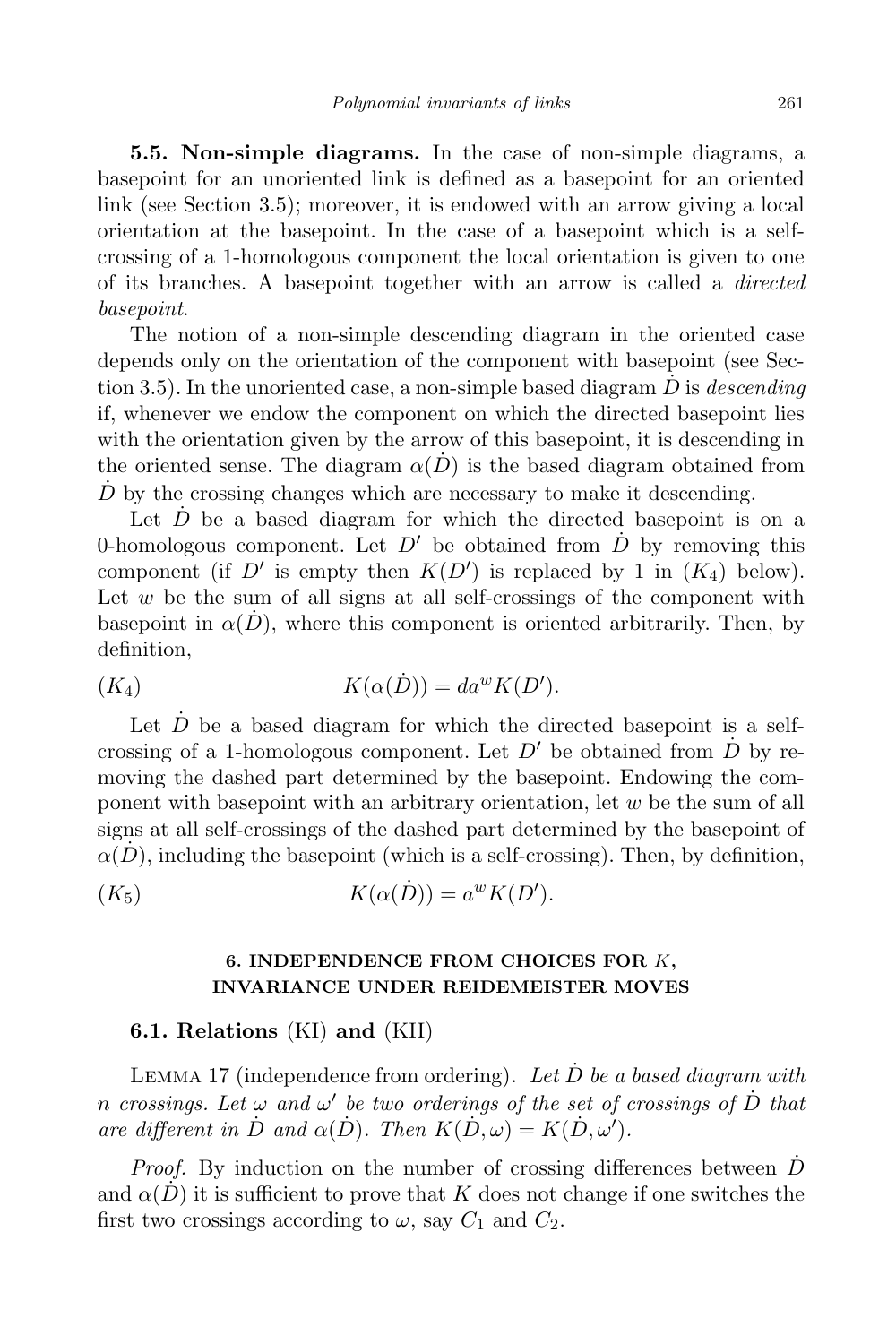Denote by  $\sigma_i \dot{D}$  the diagram obtained from  $\dot{D}$  by switching  $C_i$   $(i = 1, 2)$ . Denote by  $\mu_i \dot{D}$  and  $\nu_i \dot{D}$  the diagrams obtained from  $\dot{D}$  by smoothing  $C_i$  $(i = 1, 2)$  in two different ways. Here it does not matter which smoothing is  $\mu_i \dot{D}$  and which is  $\nu_i \dot{D}$ . First consider the sequence in which  $C_1$  is switched before  $C_2$ :

$$
K(\dot{D}, \omega) = -K(\sigma_1 \dot{D}) + zK(\mu_1 \dot{D}) + zK(\nu_1 \dot{D})
$$
  
=  $K(\sigma_2 \sigma_1 \dot{D}) - zK(\mu_2 \sigma_1 \dot{D}) - zK(\nu_2 \sigma_1 \dot{D}) + zK(\mu_1 \dot{D}) + zK(\nu_1 \dot{D}).$ 

Switching  $C_2$  before  $C_1$  yields

$$
K(\dot{D}, \omega') = -K(\sigma_2 \dot{D}) + zK(\mu_2 \dot{D}) + zK(\nu_2 \dot{D})
$$
  
=  $K(\sigma_1 \sigma_2 \dot{D}) - zK(\mu_1 \sigma_2 \dot{D}) - zK(\nu_1 \sigma_2 \dot{D}) + zK(\mu_2 \dot{D}) + zK(\nu_2 \dot{D}).$ 

Now,

$$
K(\dot{D}, \omega) - K(\dot{D}, \omega') = z(-K(\mu_2 \sigma_1 \dot{D}) - K(\mu_2 \dot{D}) - K(\nu_2 \sigma_1 \dot{D}) - K(\nu_2 \dot{D}) + K(\mu_1 \dot{D}) + K(\mu_1 \sigma_2 \dot{D}) + K(\nu_1 \dot{D}) + K(\nu_1 \sigma_2 \dot{D})).
$$

By IH $(n-1)$ , one can use (KI) for diagrams with  $n-1$  crossings, so

$$
K(\dot{D}, \omega) - K(\dot{D}, \omega')
$$
  
=  $z^2(-K(\mu_2\mu_1 \dot{D}) - K(\mu_2\nu_1 \dot{D}) - K(\nu_2\mu_1 \dot{D}) - K(\nu_2\nu_1 \dot{D})$   
+  $K(\mu_1\mu_2 \dot{D}) + K(\mu_1\nu_2 \dot{D}) + K(\nu_1\mu_2 \dot{D}) + K(\nu_1\nu_2 \dot{D}) = 0.$ 

Lemma 2 can be easily modified to the case of  $K$ :

LEMMA 18. Let D be a diagram with at most  $n-1$  crossings and let  $X$  be a self-crossing of a component b of  $D$ . Suppose that for some fixed orientation of b, the arc distance from the upper to the lower branch of  $X$ is even and  $D$  is descending from the upper to the lower branch of  $X$ . Let  $b'$ be the part of b that is covered if one travels in the net from the upper to the lower branch of X, according to the fixed orientation of b. Let  $D'$  be obtained from  $D$  by erasing  $b'$ . Let  $w$  be the sum of the signs of the self-crossings of b' (including X). Then  $K(D) = a^w K(D')$ .

In the same way as for  $H$ , from the preceding lemma and Lemma 17 follows:

PROPOSITION 10 (Kauffman relations). Relation (KII) holds for K whenever the diagram on the left has n crossings. Relation  $(KI)$  holds for K whenever the two based diagrams on the left have n crossings and have the same basepoint(s).

6.2. Basepoints for 0-homologous components. Proposition 5 for H is a consequence of the inductive hypothesis IH $(n-1)$  only. It can be easily modified to the case of  $K$ :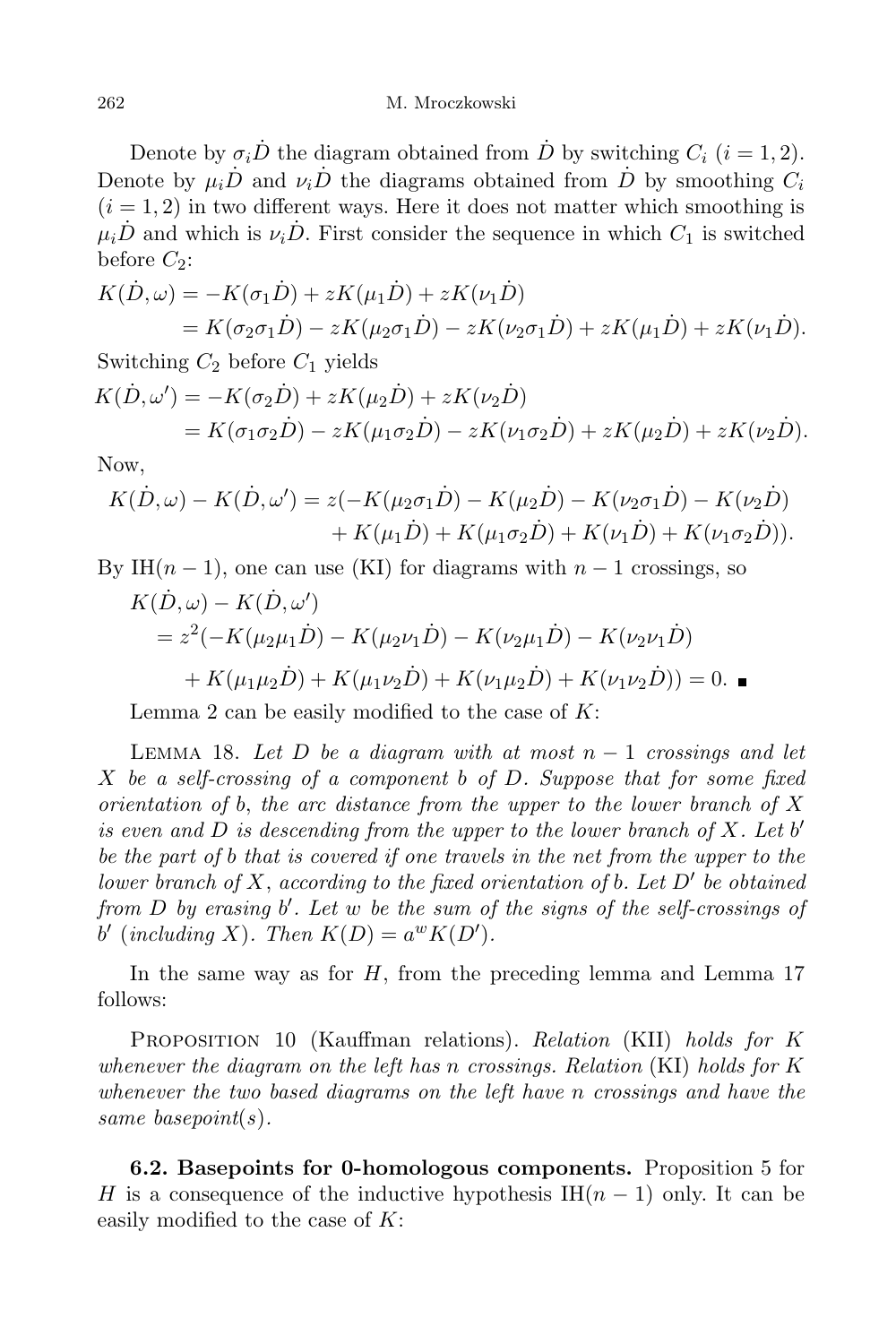PROPOSITION 11 (shortening of diagrams). Let D be a diagram with  $k$ crossings. A part of  $D$  is shown on the left of Figure 30. Suppose that, if the component of D which contains  $P$  and  $Q$  is oriented in such a way that one can travel in the net from P to Q while covering the dashed part on the left of Figure 30, then the arc distance from  $P$  to  $Q$  is even and  $D$  is descending from  $P$  to  $Q$ . Let  $D'$  be obtained from  $D$  by removing the dashed part and joining P and Q with a segment (a part of  $D^\prime$  is shown on the right of Figure 30). Let w be the sum of the signs at all crossings for which both branches are in the dashed part. If  $k \leq n-1$  then  $K(D) = a^w K(D')$ .



Fig. 30

LEMMA 19 (moving the basepoint). Suppose that  $P$  is a directed basepoint lying on a 0-homologous component b of a based diagram D with n crossings and  $P$  is on an arc c. Then  $K$  does not change if  $P$  moves on  $c$ .

*Proof.* It is sufficient to prove that  $K$  is unchanged if the basepoint passes through a crossing as in Figure 31.



Fig. 31

Notice that, as relation (KI) holds for diagrams with n crossings, if  $K$ does not change for some D when moving the basepoint, then it does not change for any diagram obtained from  $D$  by some crossing changes (by IH $(n-1)$ ). We may therefore suppose that the based diagram  $\dot{D}$  on the left of Figure 31 is descending. Starting from  $P$  and traveling on the net of  $D$ according to the orientation given by the arrow of the basepoint, denote the successive arcs encountered by  $b_1, \ldots, b_l$ . Furthermore denote the part of  $b_1$ that comes after P by  $b_1^a$  and the remaining part by  $b_1^b$ . Just as in the proof of Lemma 4 one has

$$
b_2 \le b_4 \le b_6 \le \cdots \le b_1^b \le \cdots \le b_5 \le b_3 \le b_4^a,
$$

where  $b_i \leq b_j$  means that  $b_i$  is below  $b_j$ .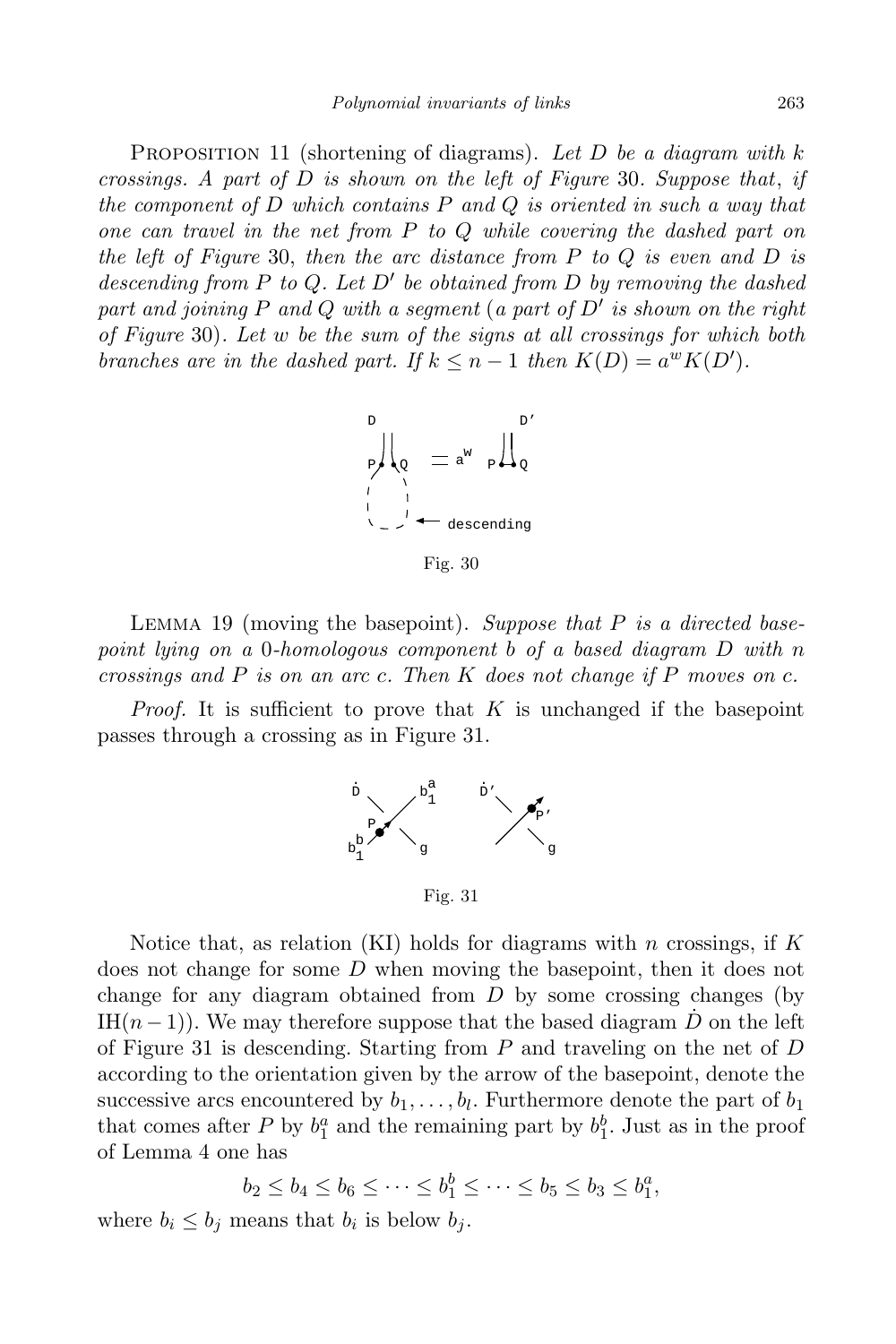Now  $\dot{D}'$  may be descending or not. If it is descending then  $K(\dot{D}) =$  $K(\dot{D}')$ . It is not descending if and only if the branch g (see Figure 31) is a part of  $b_1^a$ ,  $b_1^b$  or  $b_k$  with k odd.

Suppose that  $\dot{D}'$  is not descending. Notice that it becomes descending if one switches the crossing in Figure 31. Let  $\sigma \dot{D}'$ ,  $\eta \dot{D}'$  and  $\eta_2 \dot{D}'$  be the diagrams obtained from  $\dot{D}'$  by doing respectively the switching at this crossing, the smoothing at this crossing respecting any orientation of  $b$ , and the other possible smoothing at the crossing. Note that in  $\eta \dot{D}'$ , b becomes a link with two 0-homologous components  $b^1$  and  $b^2$ , where  $b^1$  contains  $P'$  and  $b^2$  contains P (P and P' can naturally be viewed in  $\eta \dot{D}'$ ). Notice that  $\eta \dot{D}'$  is descending with respect to  $P'$ .

Denote by  $D_b$  the diagram obtained from  $\dot{D}'$  by removing b, which is the same as the diagram obtained from  $\eta \dot{D}'$  by removing  $b^1$  and  $b^2$ . Let  $\varepsilon$  be the sign of the crossing in Figure 31 and  $w$  the sum of the signs of the crossings for which both branches are in b.

Denote by  $D_{b^1}$  the diagram obtained from  $\eta \dot{D}'$  by removing  $b^1$ . As  $D_{b^1}$ is descending with respect to P, one has  $K(\eta \dot{D}') = d^2 a^{w-\epsilon} K(D_b)$ .

In  $\eta_2 \dot{D}'$ , there is a single 0-homologous component coming from b. It is not descending, as part of it is descending and the other part is ascending. One uses Proposition 11  $(\eta_2 \dot{D}'$  has  $n-1$  crossings) to eliminate the descending part.  $K$  of the remaining ascending part can be computed by changing the direction of the directed basepoint  $P$  so that this part becomes descending (by IH $(n-1)$ , K does not depend on the choice of the directed basepoint). One gets  $K(\eta_2 \dot{D}') = da^{w-\epsilon} K(D_b)$ .

Then

$$
K(D) = da^{w} H(D_{b}),
$$
  
\n
$$
K(D') = -K(\sigma D') + z(K(\eta D') + K(\eta_{2} D'))
$$
  
\n
$$
= -da^{w-2\varepsilon} K(D_{b}) + z(d^{2} a^{w-\varepsilon} K(D_{b}) + da^{w-\varepsilon} K(D_{b}))
$$
  
\n
$$
= -da^{w-2\varepsilon} K(D_{b}) + zd(da^{w-\varepsilon} + a^{w-\varepsilon}) K(D_{b})
$$
  
\n
$$
= d(-a^{w-2\varepsilon} + z(a^{w-\varepsilon}(a + a^{-1})z^{-1} - a^{w-\varepsilon} + a^{w-\varepsilon})) K(D_{b})
$$
  
\n
$$
= da^{w} K(D_{b})
$$
  
\nas  $d = (a + a^{-1})z^{-1} - 1.$ 

Thus  $K(\dot{D}) = K(\dot{D}').$ 

6.3. Invariance of  $K$  under good and bad Reidemeister moves. Independence from basepoints. The invariance of K under good Reidemeister moves is proved similarly to the invariance of  $H$ . The calculations that have to be done are the same as in the case of the Kauffman polynomial for classical links  $[7]$ . From this it follows, as in the case of H, that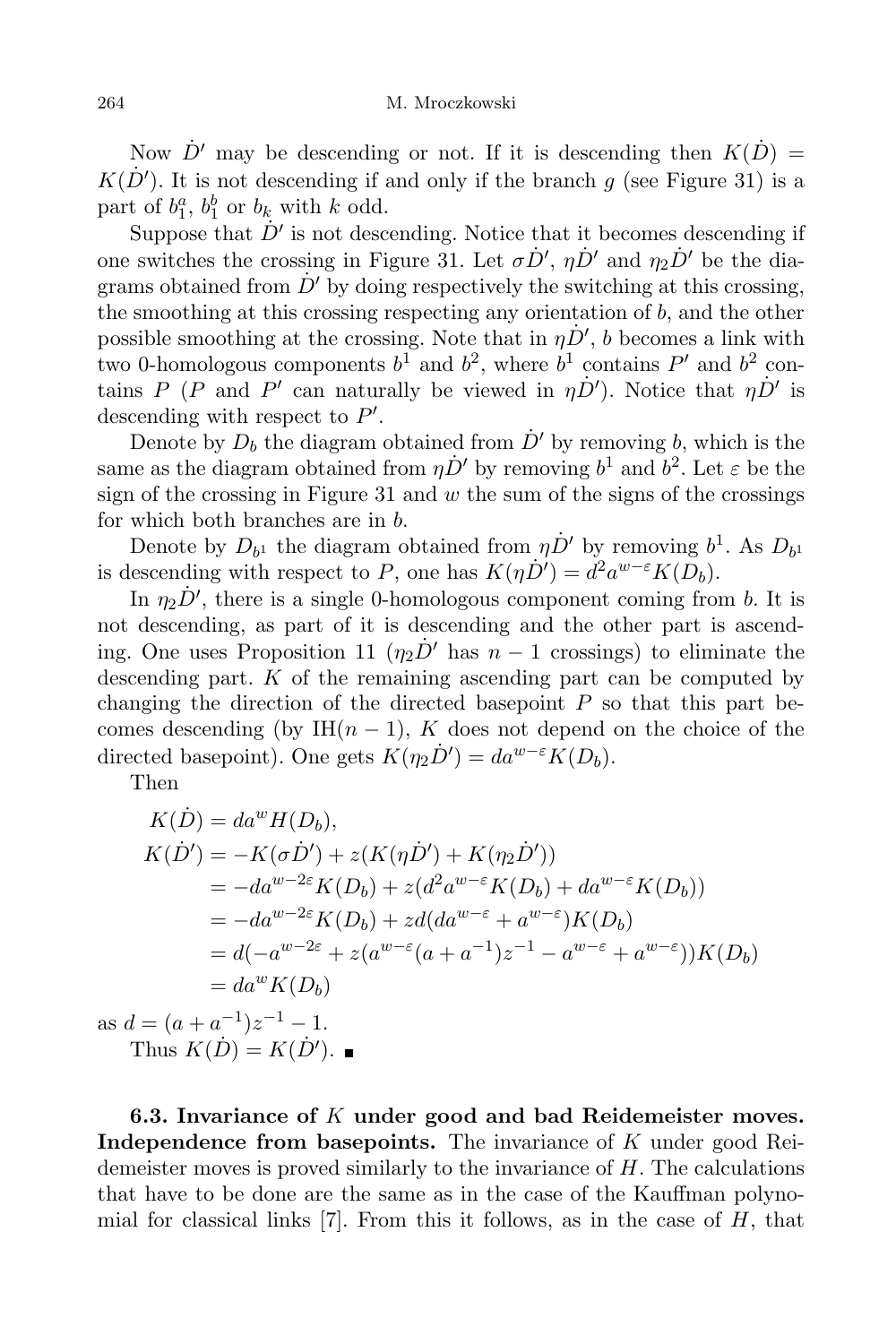

Fig. 32

K is independent of basepoints for simple diagrams (this is Proposition 3 modified to  $K$ ).

K is also unchanged under bad Reidemeister moves. An example of calculation is shown in Figure 32. In this figure the arc distance from the basepoint to the middle branch involved in the move is even.

For  $K$ , the independence from directed basepoints for non-simple diagrams is proven exactly as for H in Proposition 9.

We have established:

Proposition 12 (invariance under Reidemeister moves, independence from basepoints). K does not change under any Reidemeister move that involves diagrams with at most n crossings. For diagrams with n crossings, K does not depend on basepoints.

Thus, assuming that K satisfies IH $(n-1)$ , we have shown that it satisfies IH $(n)$ . Theorem 4 follows.

## 7. AN APPLICATION: DISTANCE FROM AFFINITY

The *distance from affinity* of a link in  $\mathbb{R}P^3$  is, by definition, the minimum over all its diagrams of the number of times the line at infinity is intersected in the net. For example, a link is affine if and only if its distance from affinity is equal to 0.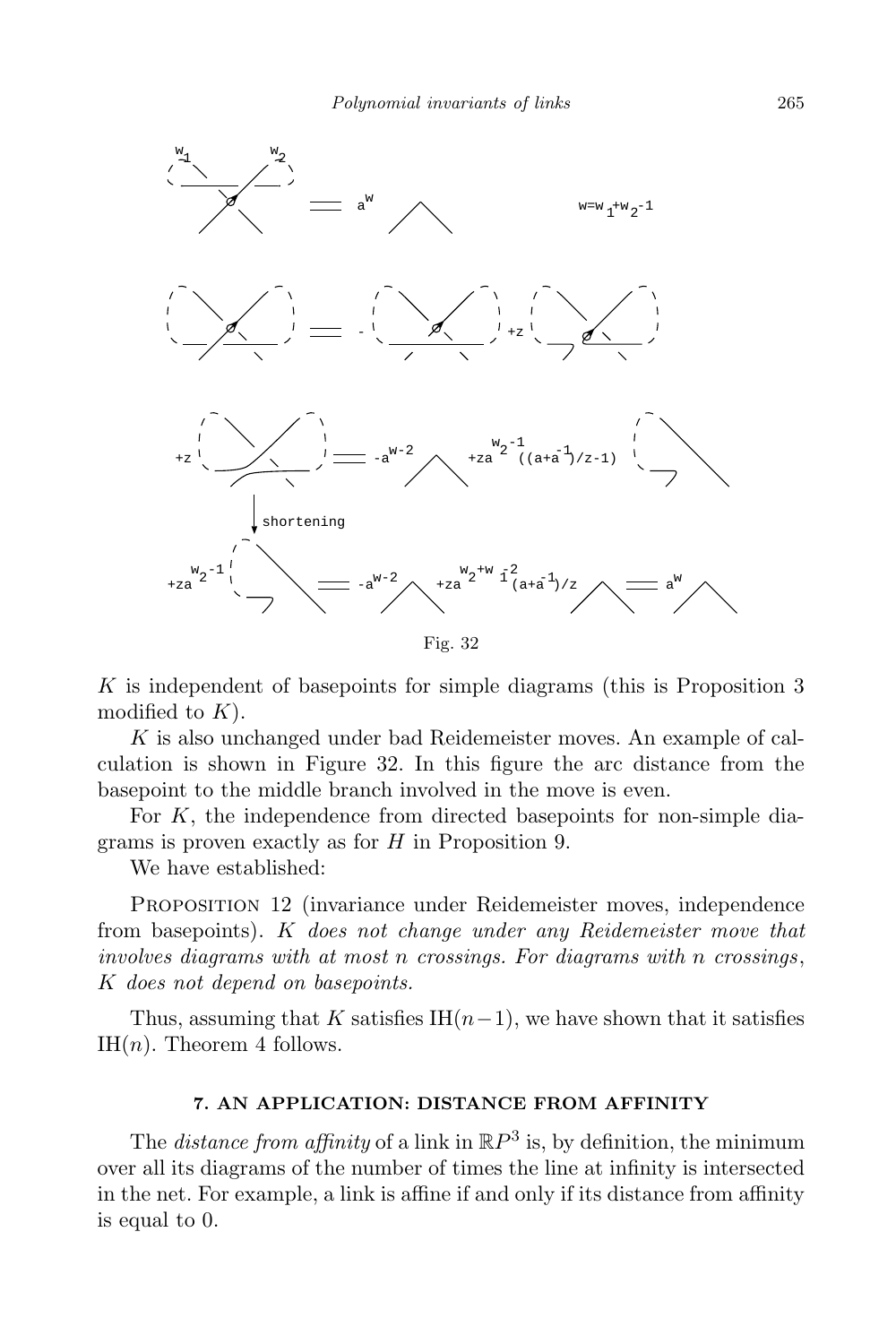The Homfly and Kauffman polynomials can be used to get a lower bound for the distance from affinity of a link:

PROPOSITION 13. Let L be a framed oriented link and suppose that  $H(L)$ has degree n in z. Then the distance from affinity of  $L$  is at least n. Let  $L$ be a framed unoriented link and suppose that  $K(L)$  has degree n in y. Then the distance from affinity of  $L$  is at least n.

*Proof.* The proof is the same for H and K. Suppose that L is a framed oriented link and that  $H(L)$  has degree n in z. Suppose that there is a diagram of  $L$  in which the line at infinity is intersected in the net less than n times. Then, computing  $H$  of this diagram does not give rise to terms with degree in z greater than or equal to n, by definition of  $H$ . But in that case  $H(L)$  cannot have degree n in z.

The proposition above can be used to show that, for any  $n \in \mathbb{N} \cup \{0\}$ , there exist knots with distance from affinity equal to n. An example for  $n = 5$  is shown in Figure 33. By definition, the distance from affinity of this knot is at most 5. To see that it is at least 5, use the Homfly skein relation (HI) successively on the 4 crossings marked with a point in this figure, and get  $H(L_5)$  with a factor  $x^4(s-s^{-1})^4$  from the smoothings. For the links coming from crossing changes that appear when using (HI), it can be easily seen that their distance from affinity is at most 3 so, in  $H$ , they do not contribute to the term of degree  $5$  in  $z$ .



Fig. 33. A knot with distance from affinity equal to 5

An interesting question is whether  $H$  or  $K$  can detect exactly the distance from affinity of any link.

#### References

- [1] V. Chernov, Framed knots in 3-manifolds and affine self-linking numbers, preprint arXiv:math.GT/0105139.
- [2] Yu. V. Drobotukhina, An analogue of the Jones polynomial for links in  $\mathbb{R}P^3$  and a generalization of the Kauffman–Murasugi theorem, Algebra i Analiz 2 (1990), no. 3, 171–191 (in Russian); English transl.: Leningrad Math. J. 2 (1991), 613–630.